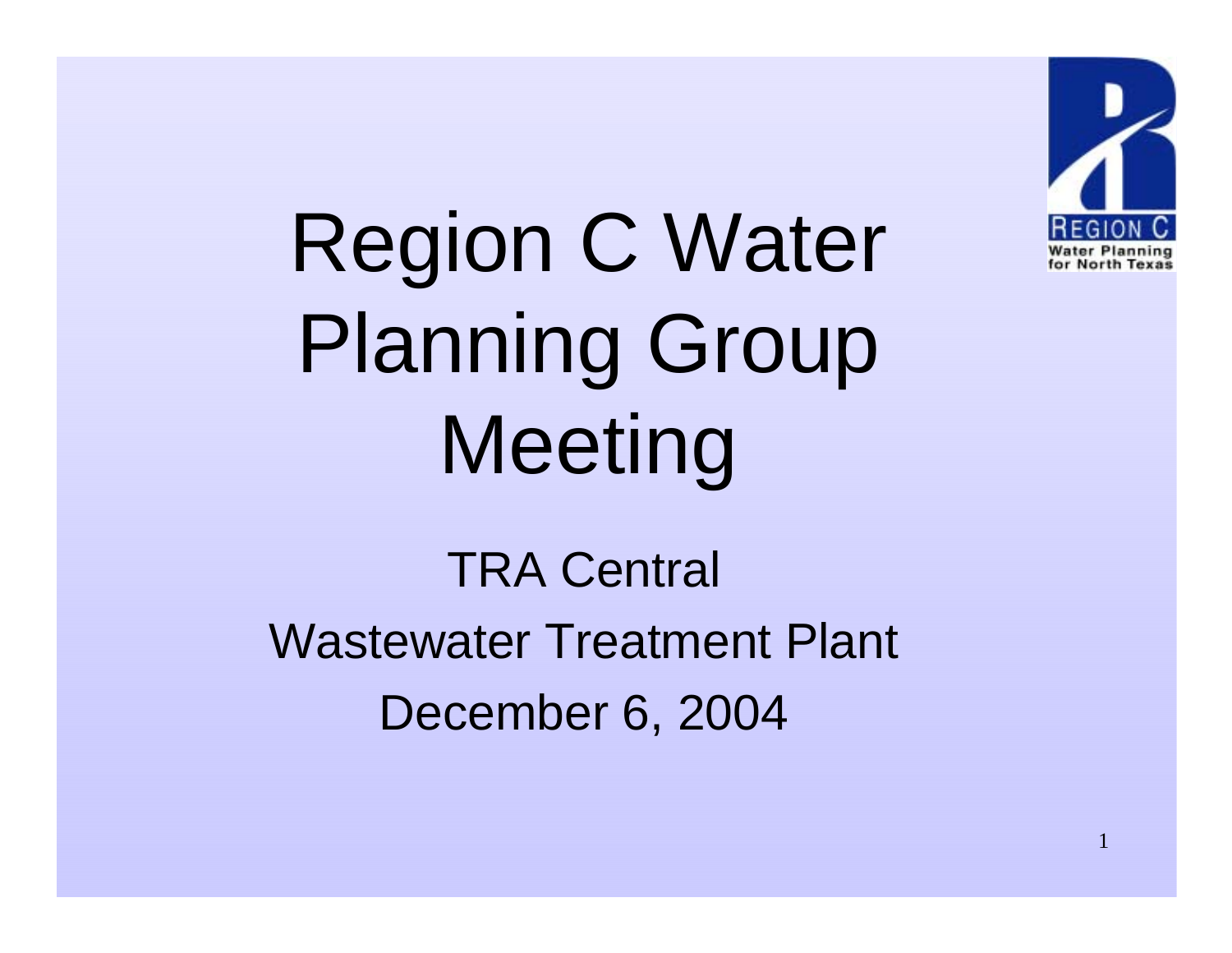# Agenda

- Action Items
	- –Key Water Quality Parameters
	- –Available Supplies
	- –Bond Length for Large Projects
	- – Methodology for Evaluating Water Management Strategies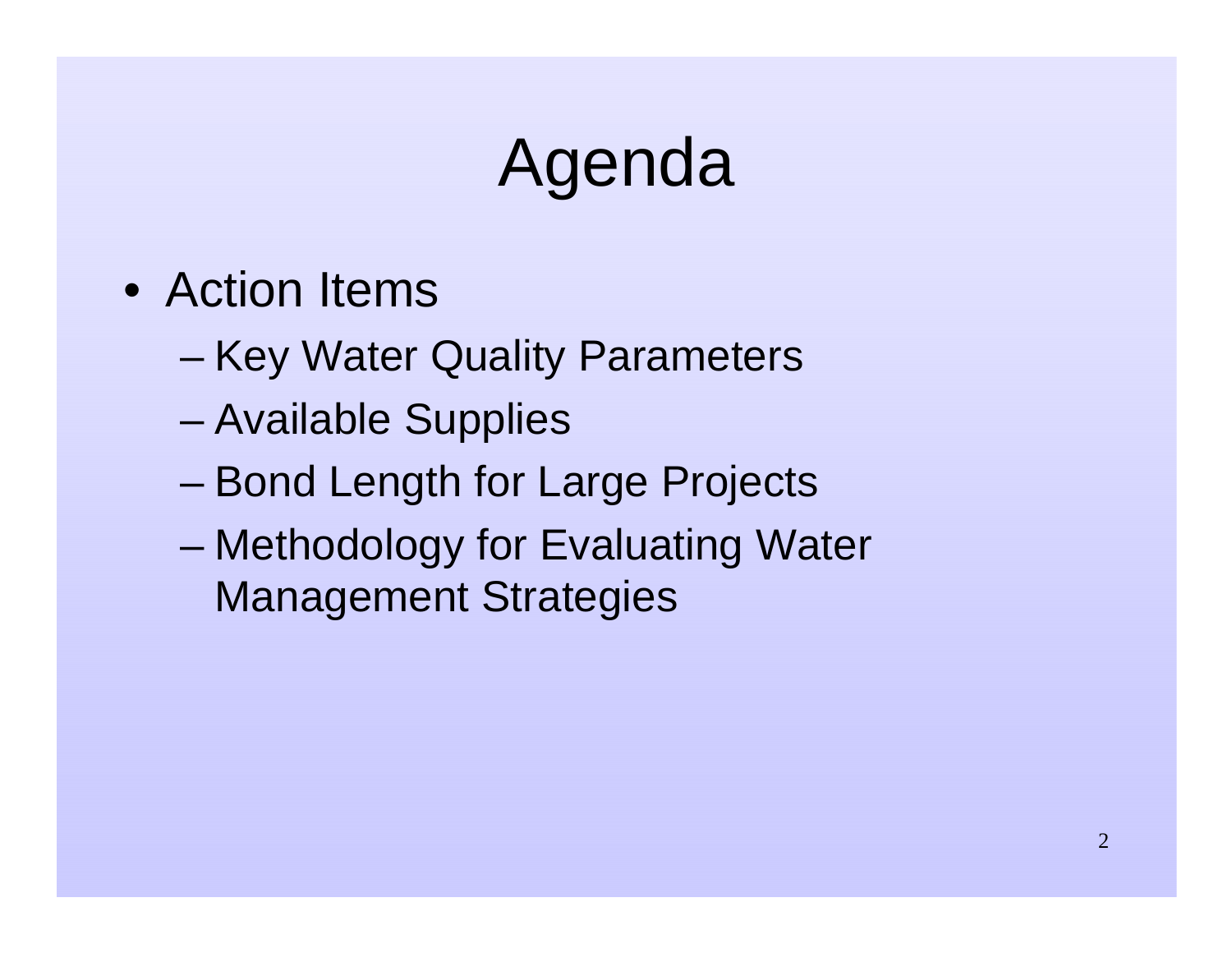# Agenda

- Action Items (continued)
	- Conflicts of Federal and/or State Actions with Approved Water Supply Plans
	- –Unique Stream Segment Committee
	- –Letter to TWDB on Planning Process
	- Resolution No. 04-1 (RCWPG Officers)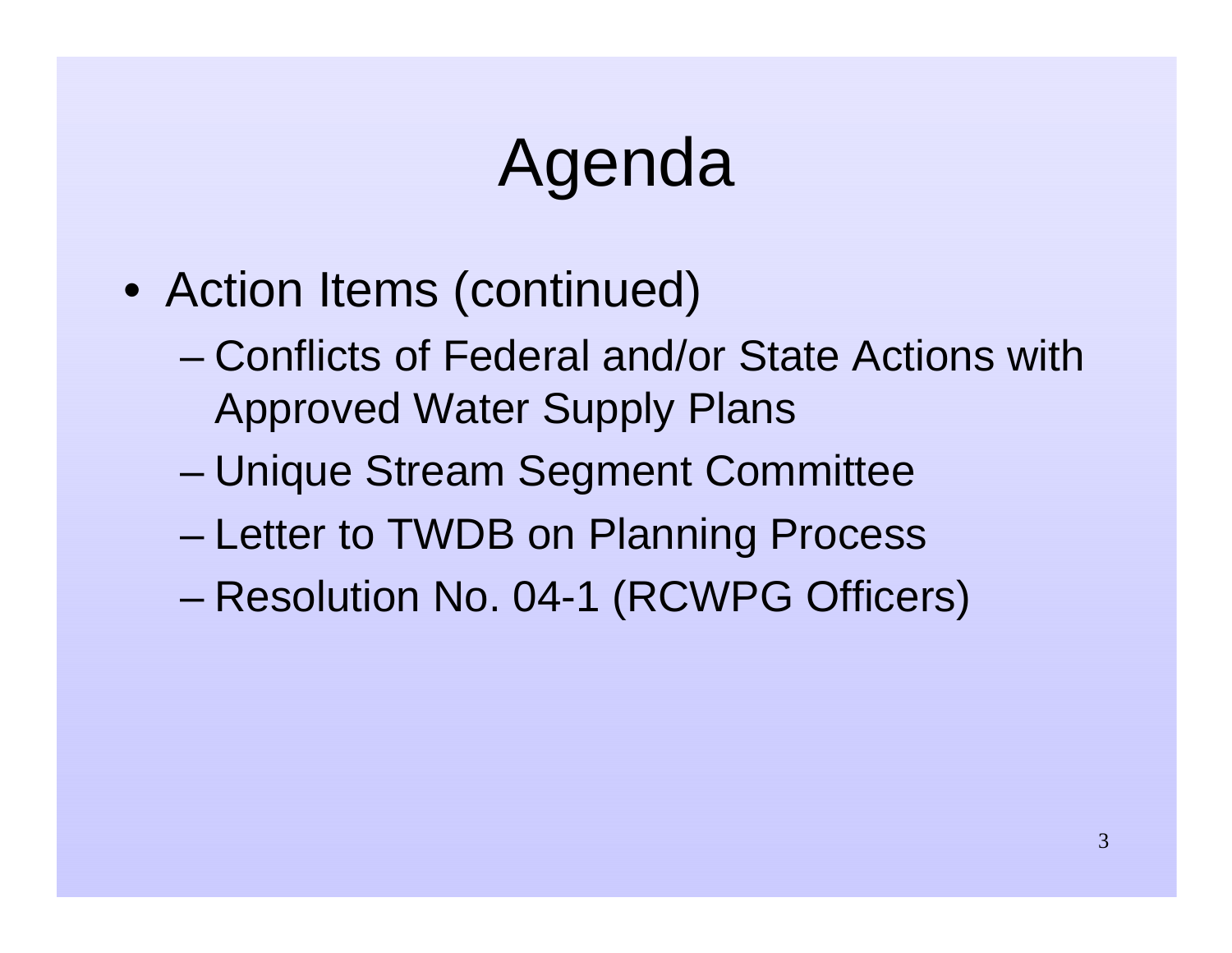#### Action Item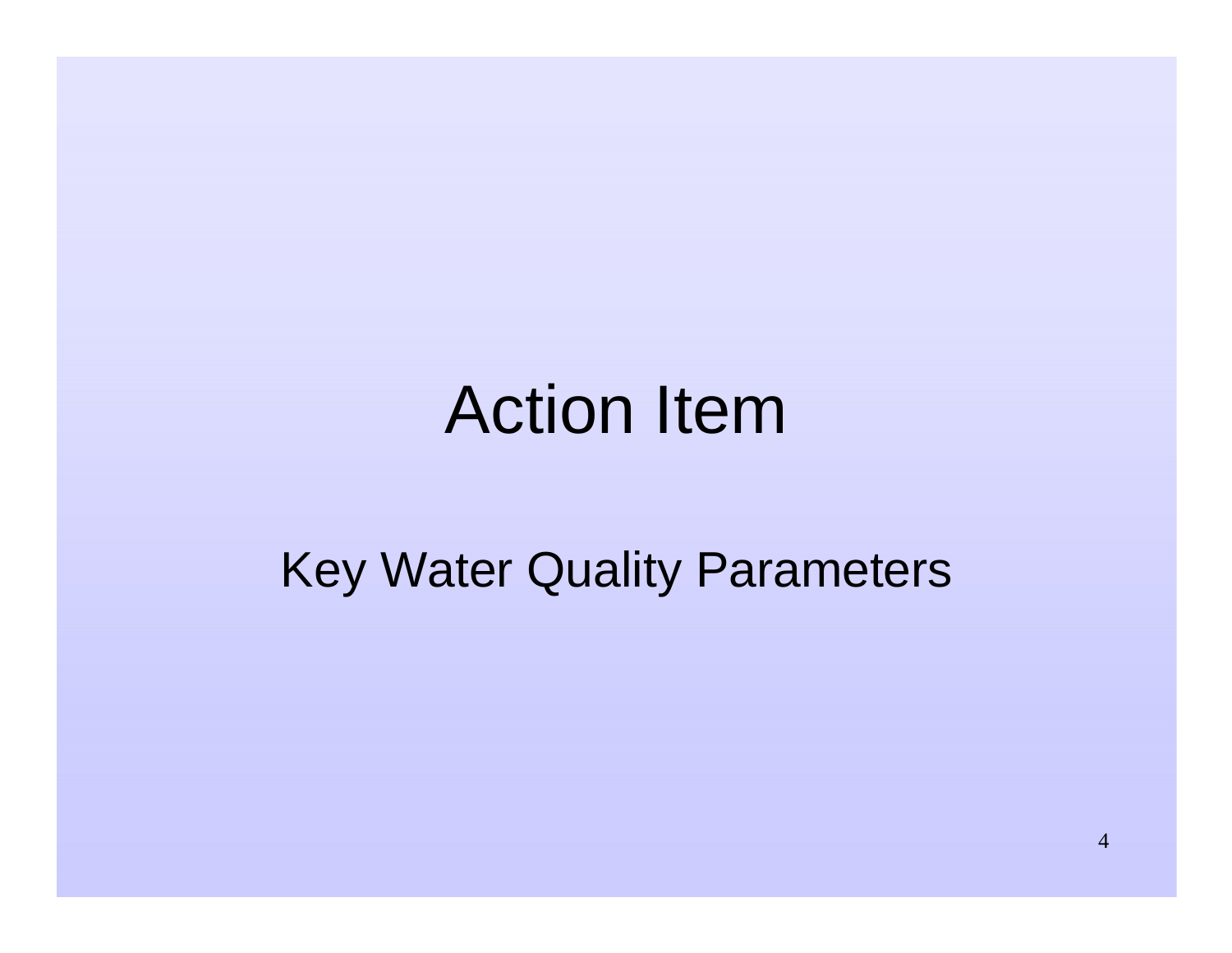–Recommended key water quality parameters

| <b>Key Parameter</b>          | Surface Water   Groundwater |  |
|-------------------------------|-----------------------------|--|
| <b>Total Dissolved Solids</b> | X                           |  |
| Ammonia-Nitrogen              | X                           |  |
| Nitrate-Nitrogen              | X                           |  |
| <b>Total Phosphorus</b>       | X                           |  |
| Chlorophyll-a                 |                             |  |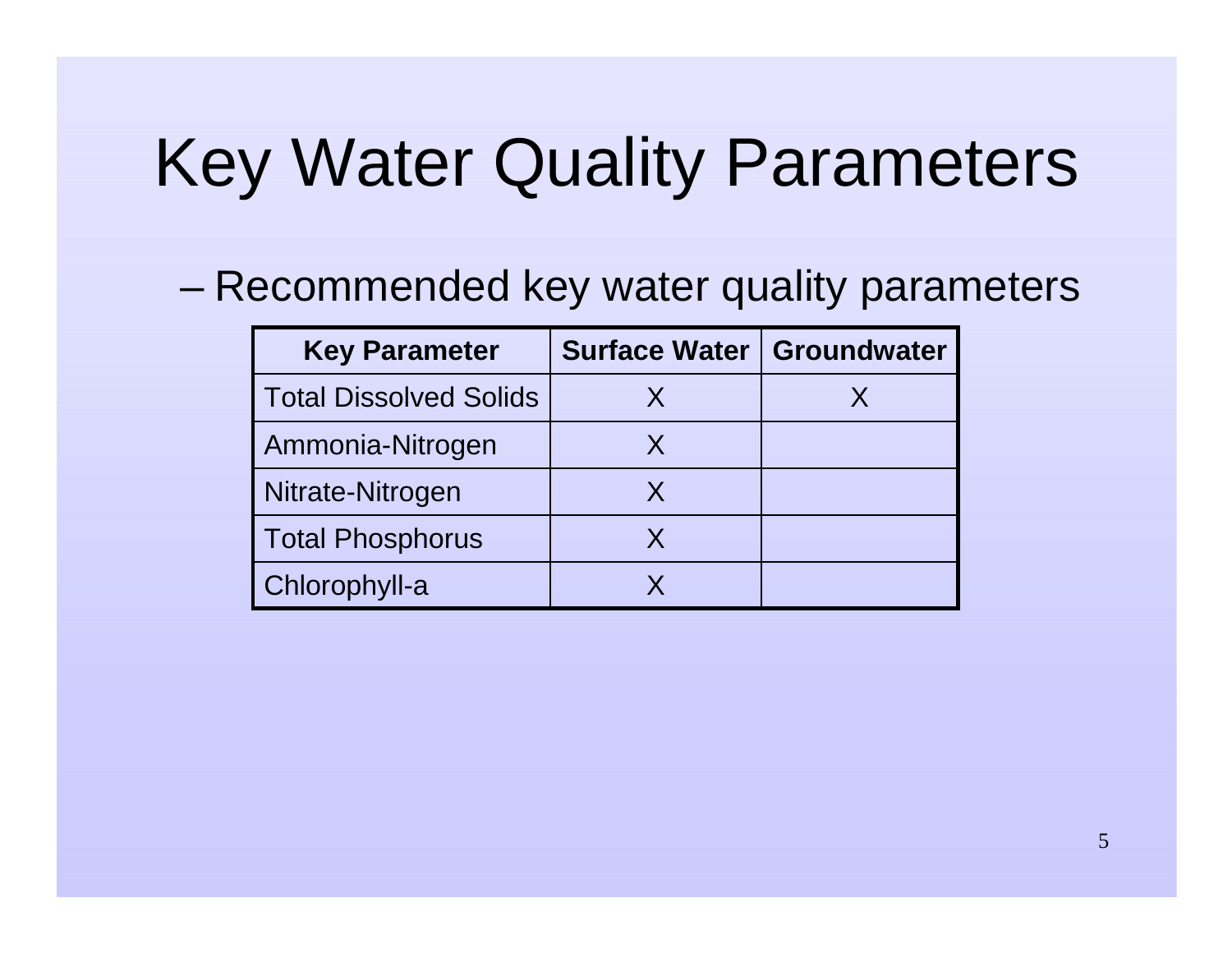- – Revised analysis of baseline surface water quality conditions to exclude samples collected from stations that do not represent the quality of the available water supply (tributary streams, coves, etc.).
- – Revised analysis shows fewer surface water supplies approaching or exceeding TCEQ screening levels, particularly for ammonianitrogen and total phosphorus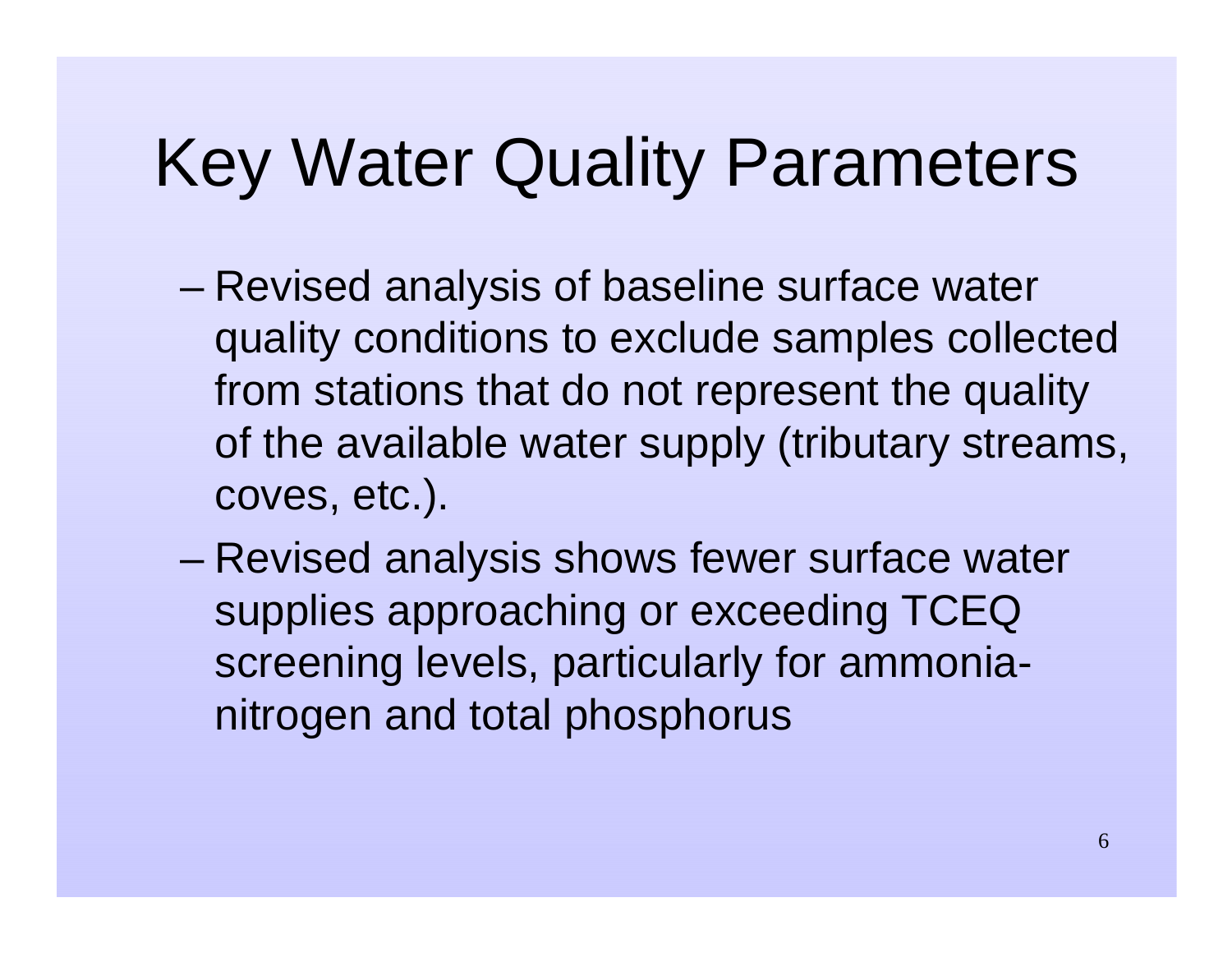- – Seeking approval of memo
	- List of key water quality parameters
	- Summary of baseline water quality conditions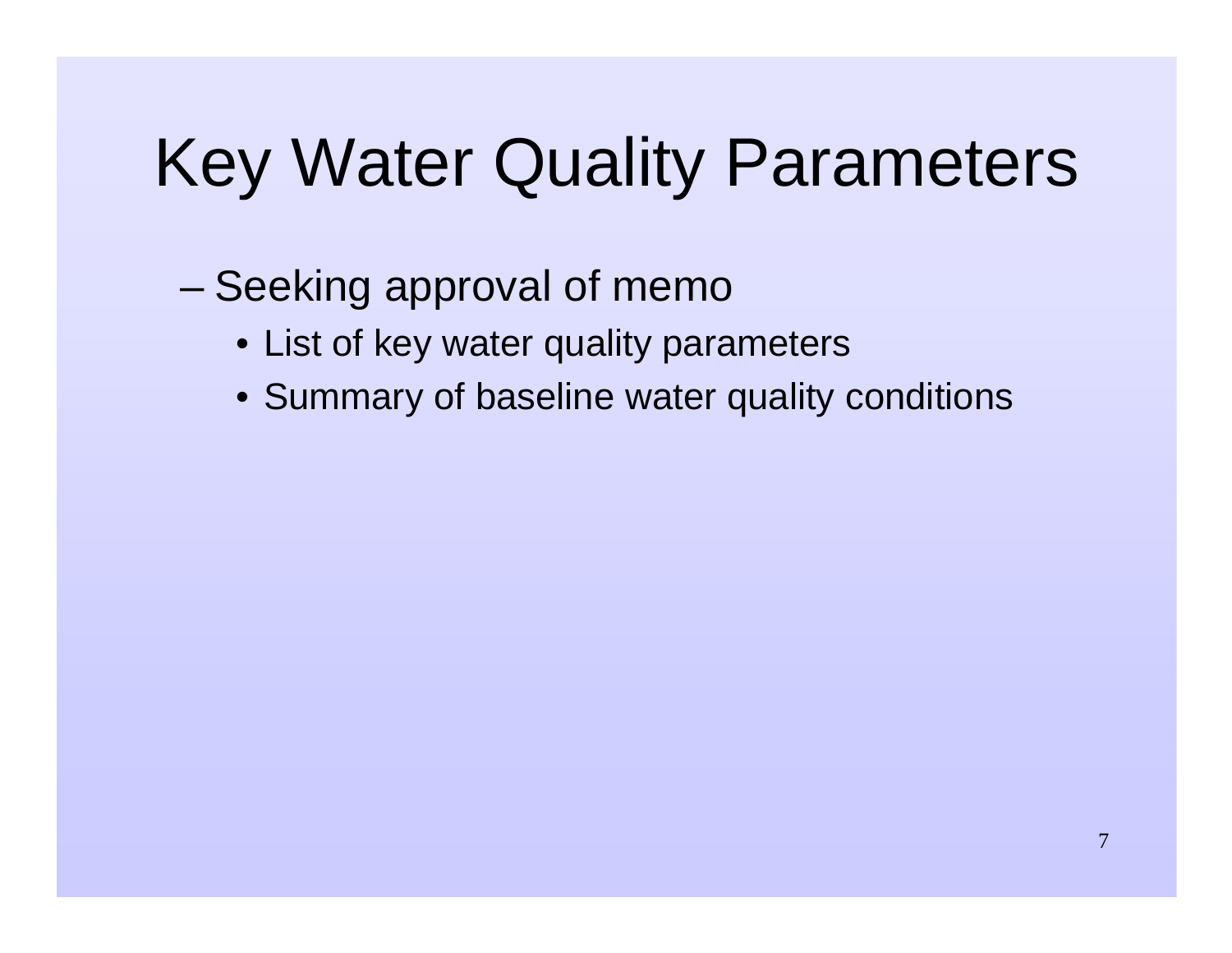- RCWPG Action
	- –Approve list of key water quality parameters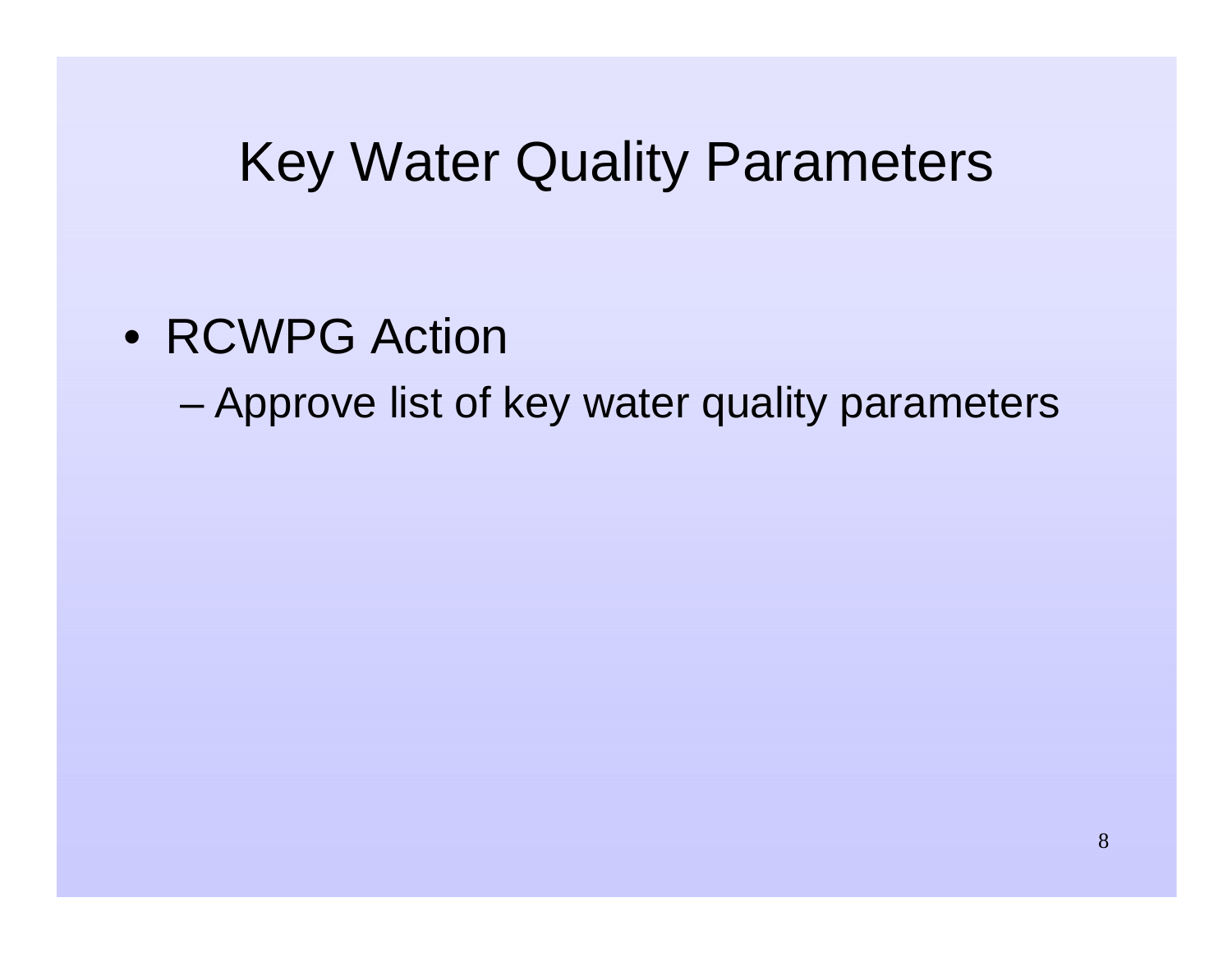#### Action Item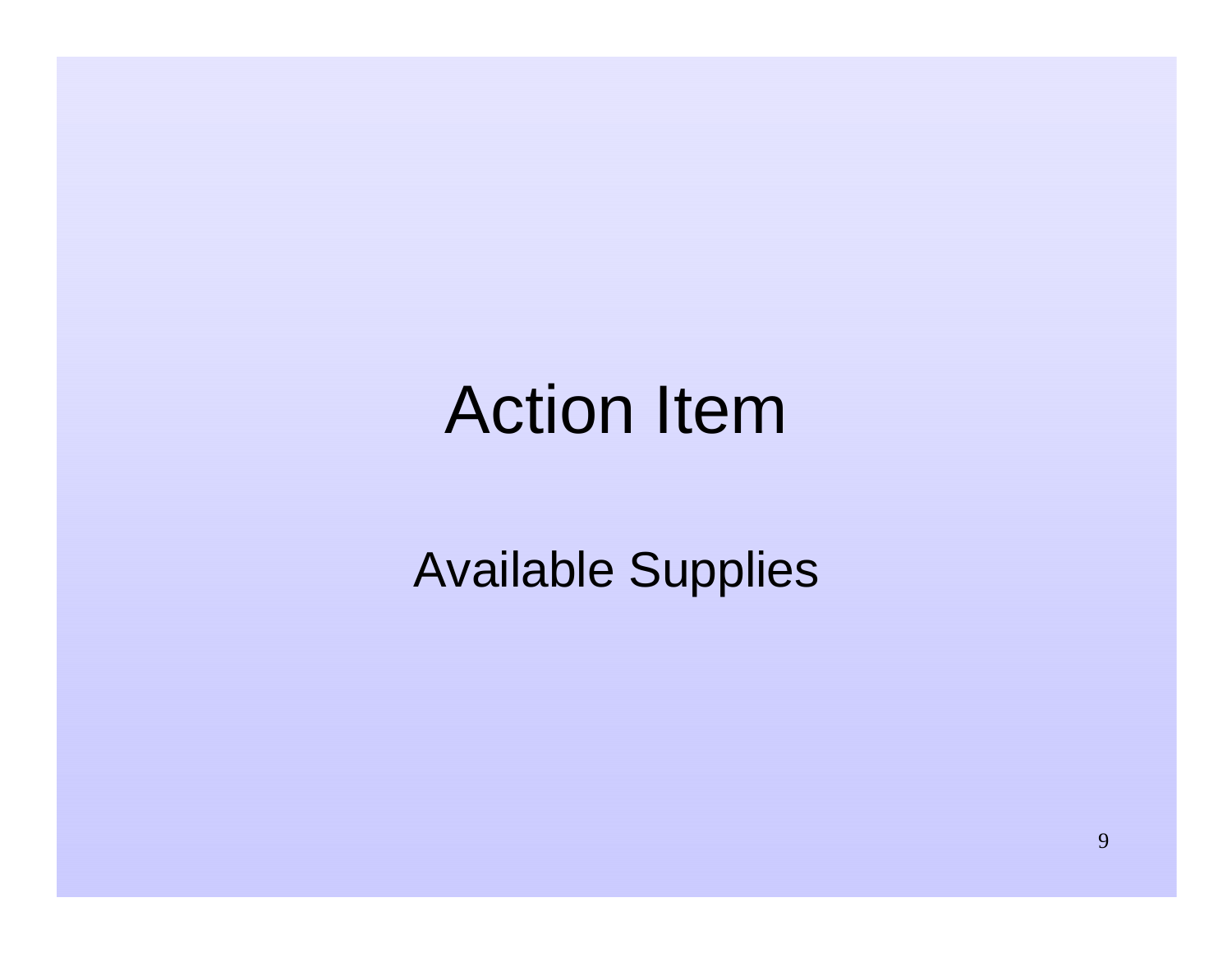- Trinity Woodbine GAM
	- – 7 layers in model
		- Layer 1 Woodbine Aquifer
		- Layers 2 7 Trinity Aquifer
	- –Evaluated with TWDB year 2000 pumpage
	- –Calculated drawdown – 50 years
	- – Revised pumpage to limit long-term drawdown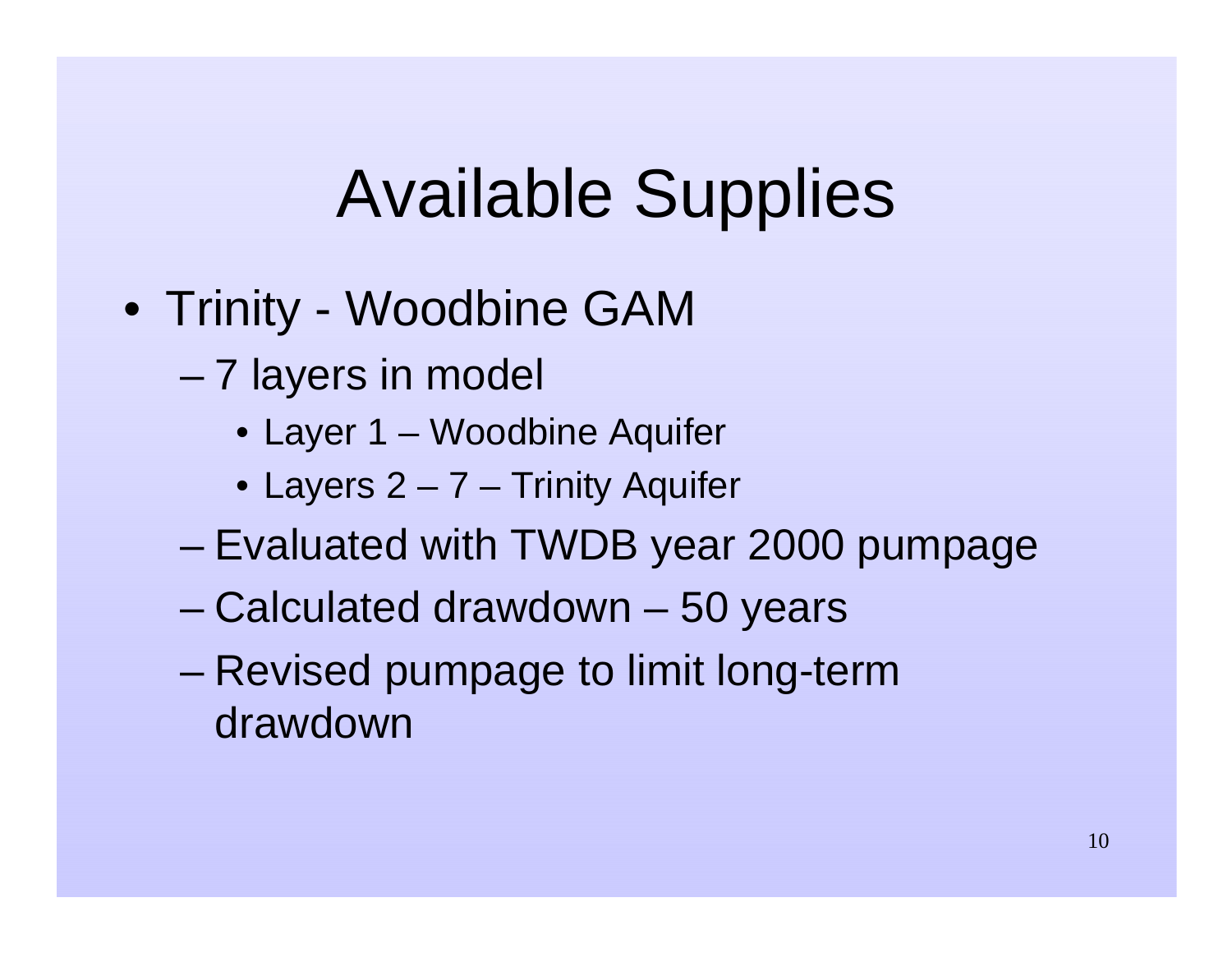- Woodbine Aquifer
	- – Under current pumpage, water levels rebound in all areas except eastern Fannin County
	- – Increased pumpage between 1.5 and 2 times to achieve drawdowns of 0 to 50 feet
	- Resulted in total water available of 27,300 acre-feet per year in Region C
		- Increase of 7,600 ac-ft/yr from 2001 Plan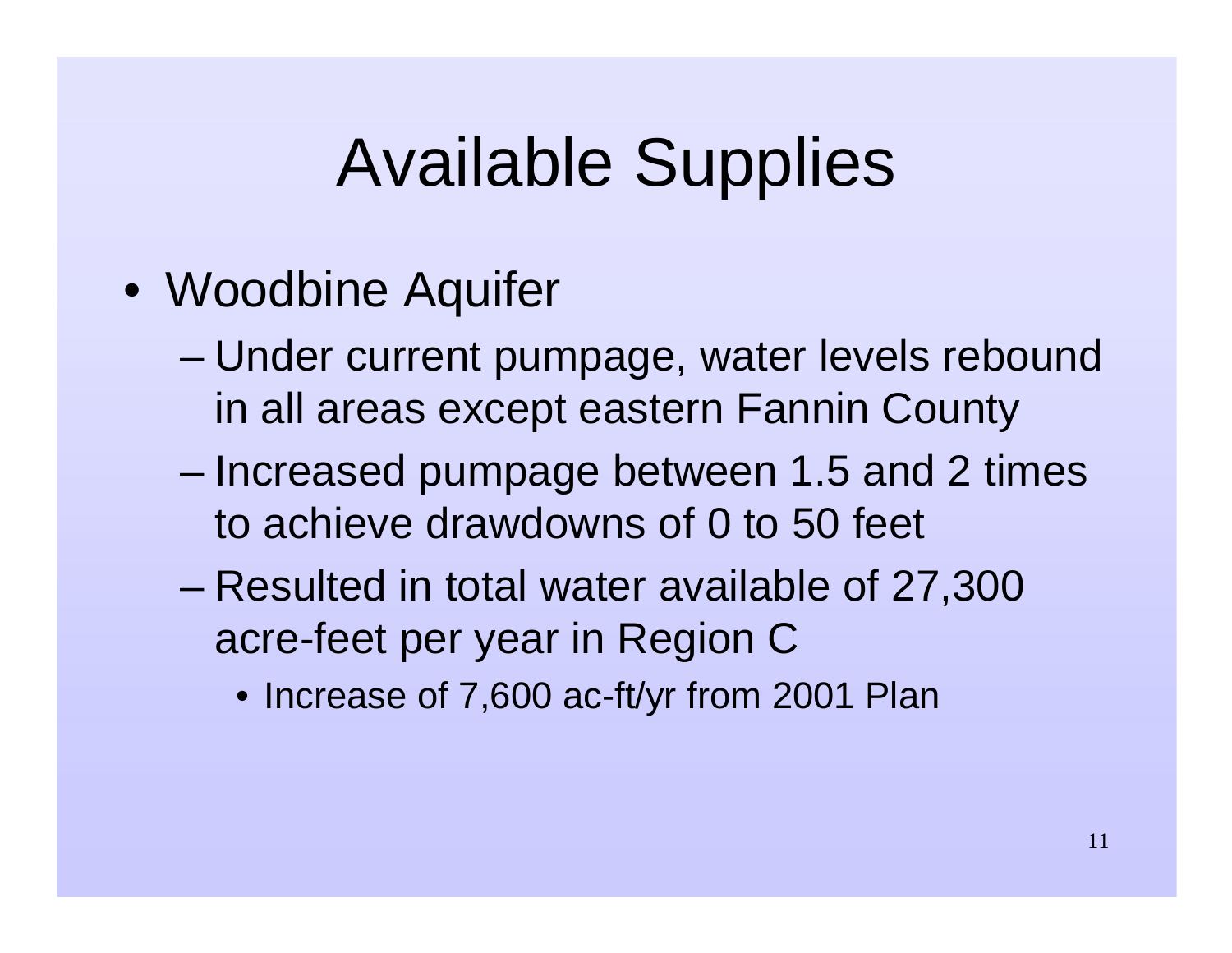#### Woodbine Aquifer

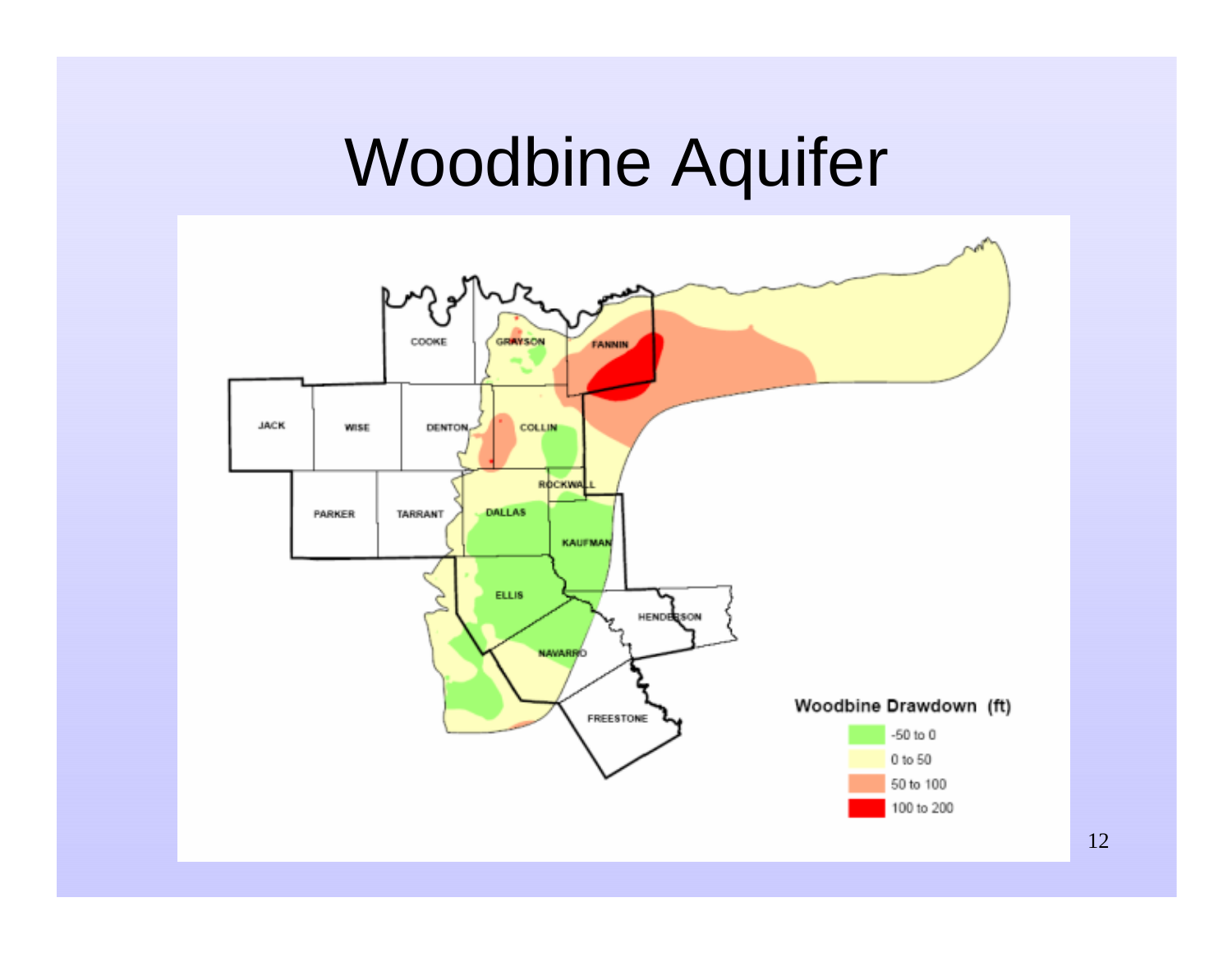- Trinity Aquifer
	- – 6 layers in model, 3 main layers in Region C
		- Paluxy, Hensel, Hosston
	- – Under current pumpage, drawdown ranged:
		- Paluxy (40 to >400 feet)
		- Hensel (-50 to 150 feet)
		- Hosston (-400 to 350 feet)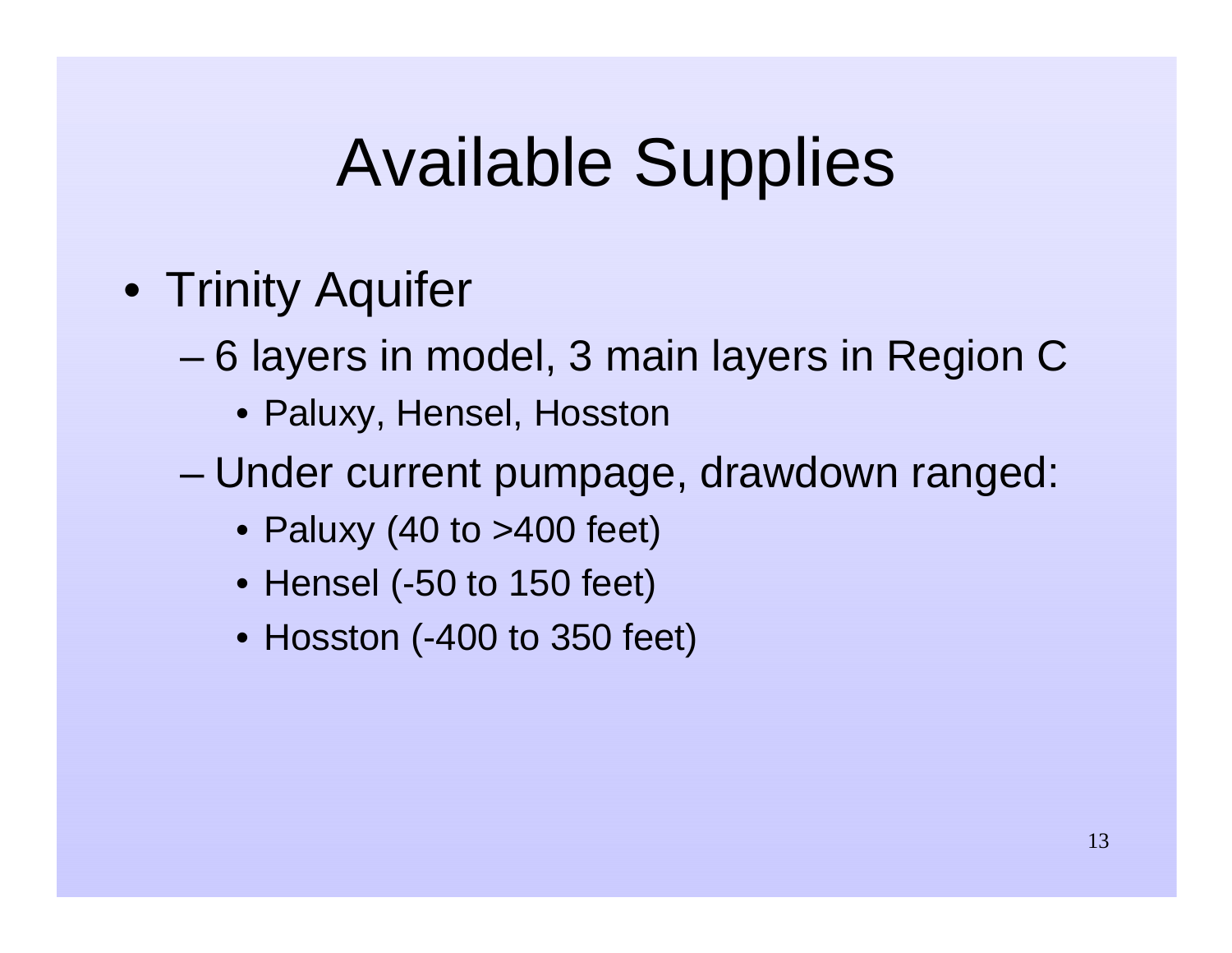- Paluxy Layer
	- –Drawdown > 150 feet over most of region
	- – Reduced pumpage in 4 counties: Tarrant, Dallas, Ellis and Johnson
	- – Revised drawdown ranged from -70 to 240 feet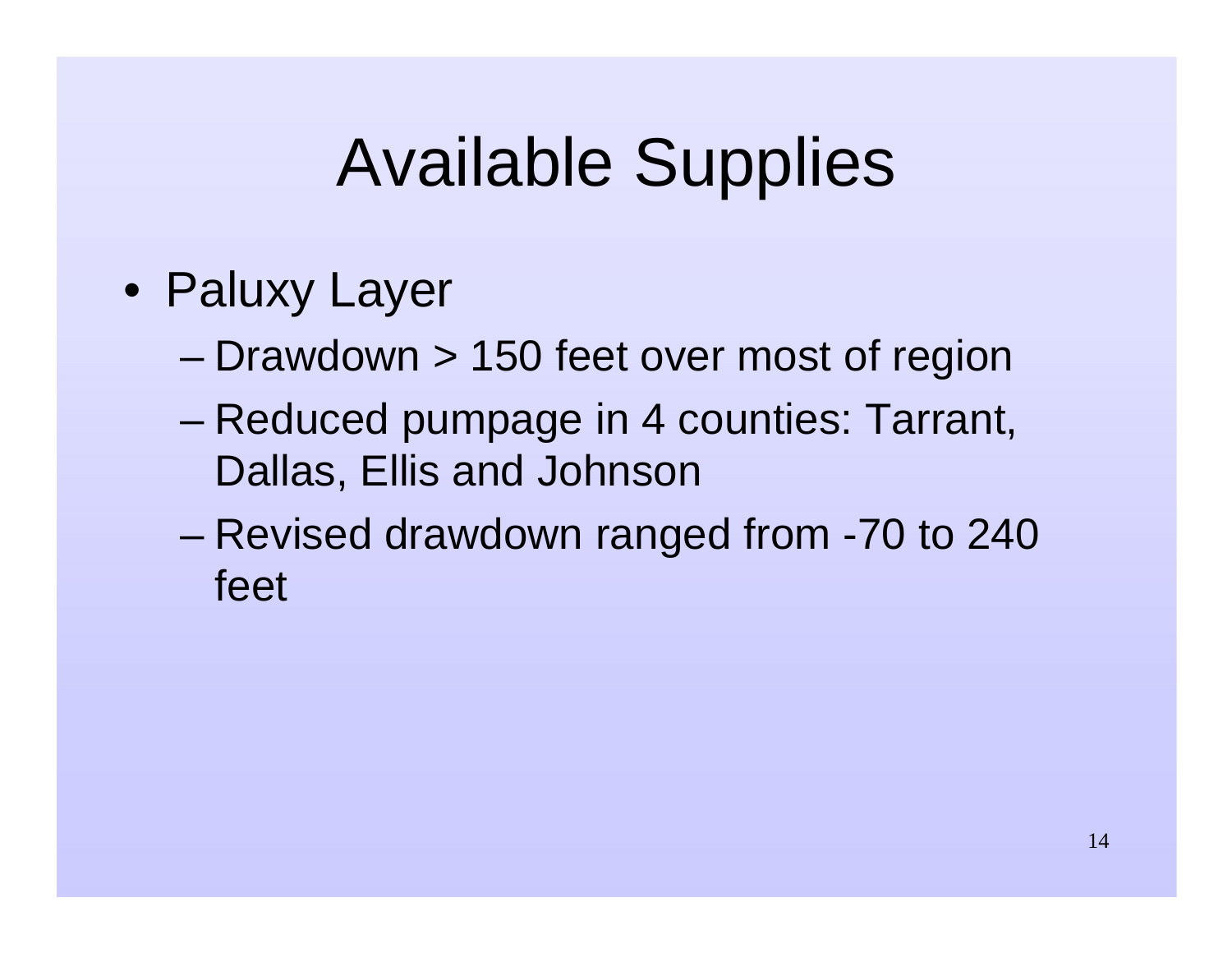## Paluxy Layer - Trinity

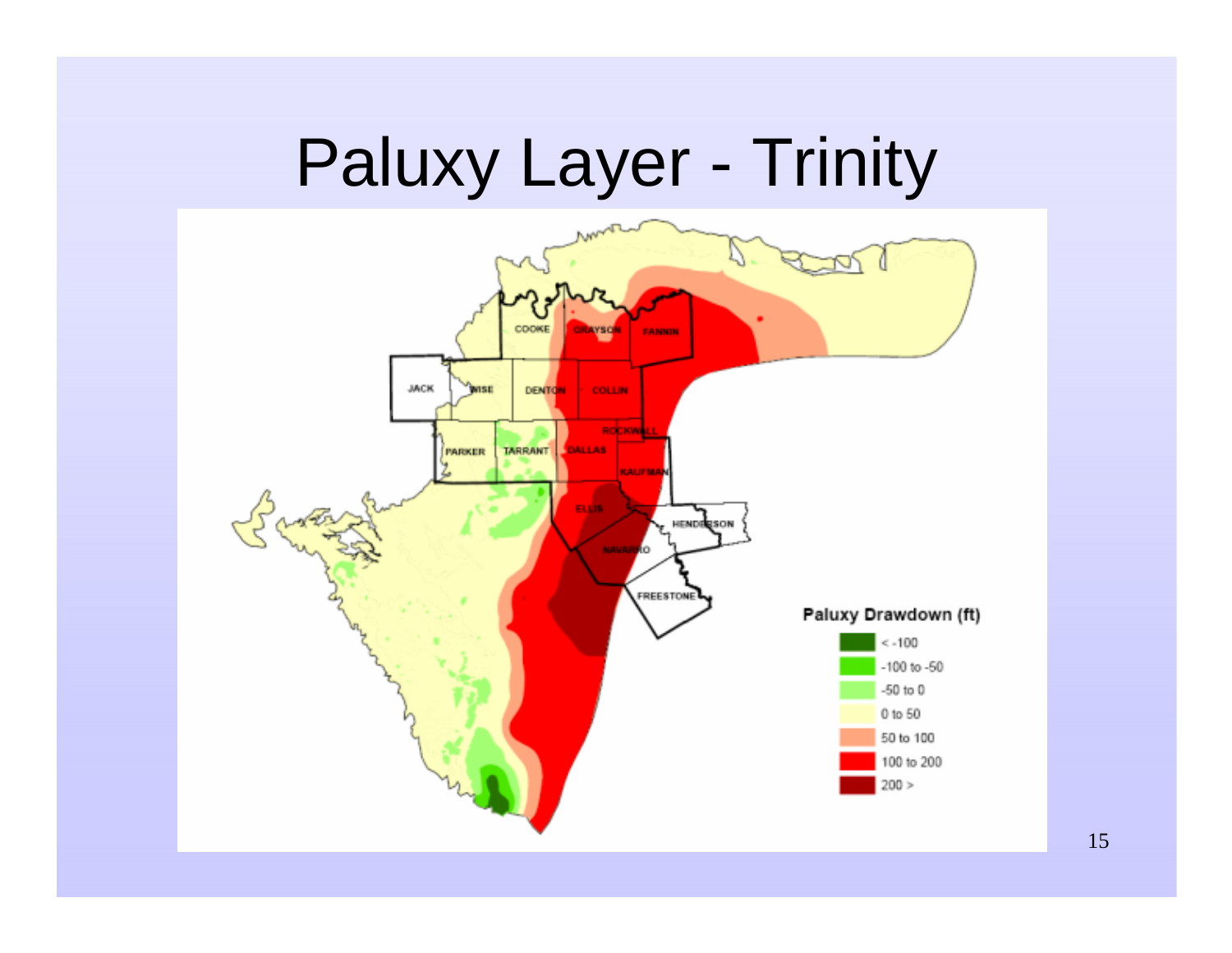- Hensel Layer
	- – Greatest drawdown associated with pumping outside region (southwest of Region C)
		- Impacted only small part of Navarro County
	- –Conclude can support current pumpage levels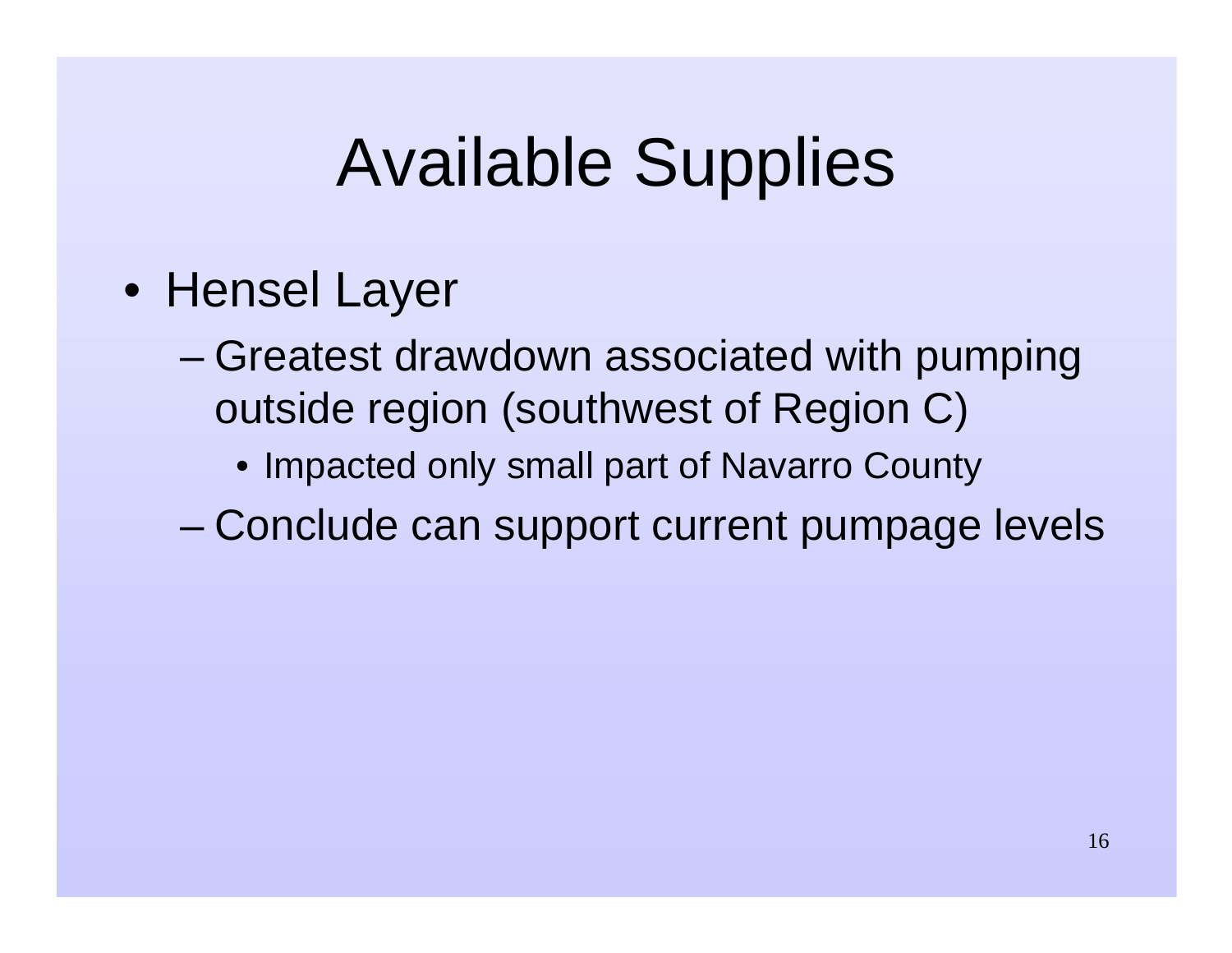# Hensel Layer - Trinity



17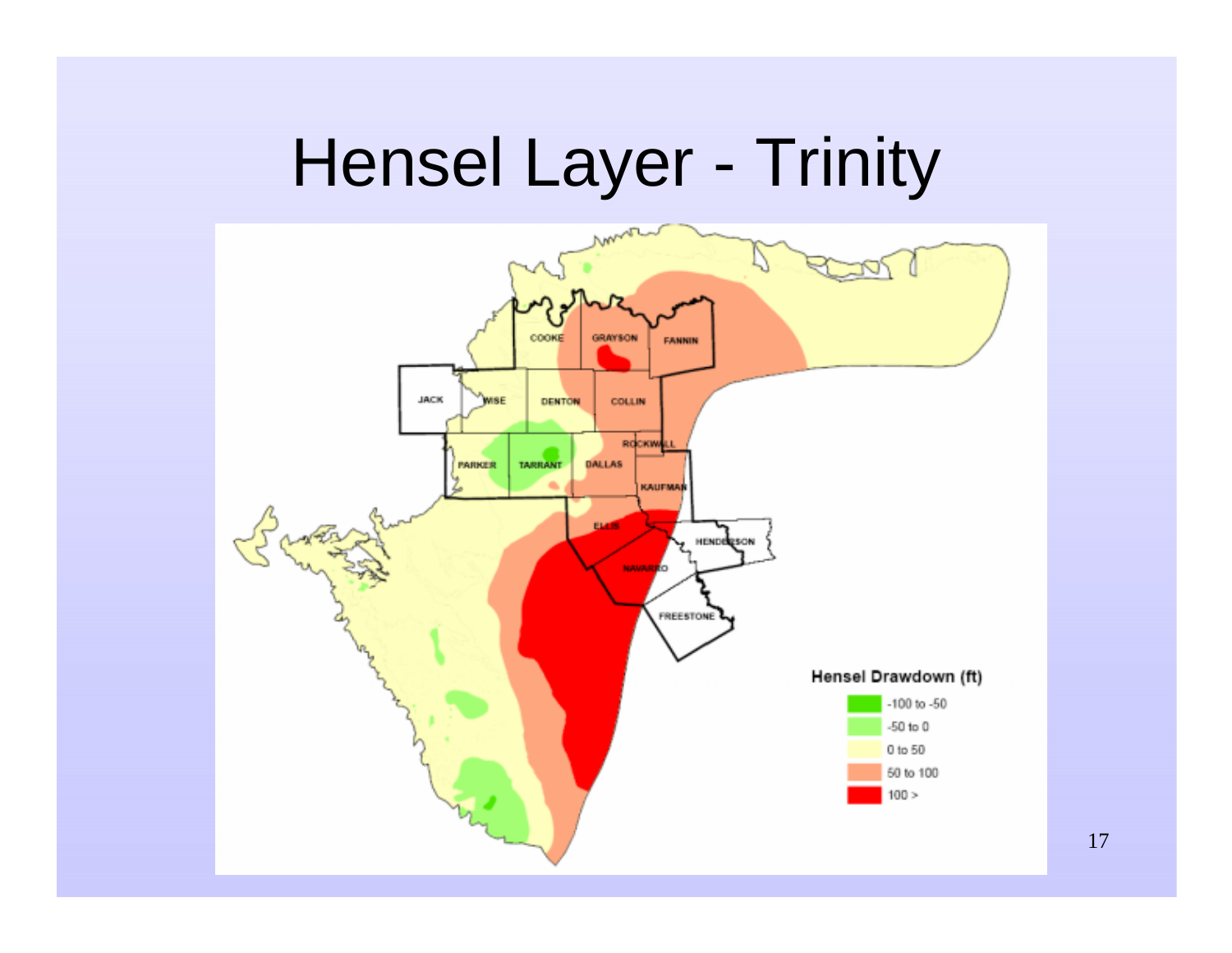- Hosston Layer
	- Greatest drawdown and rebound areas were localized in Tarrant County
	- –Ellis County also showed localized rebound
	- – Concluded that layer could support 2000 pumpage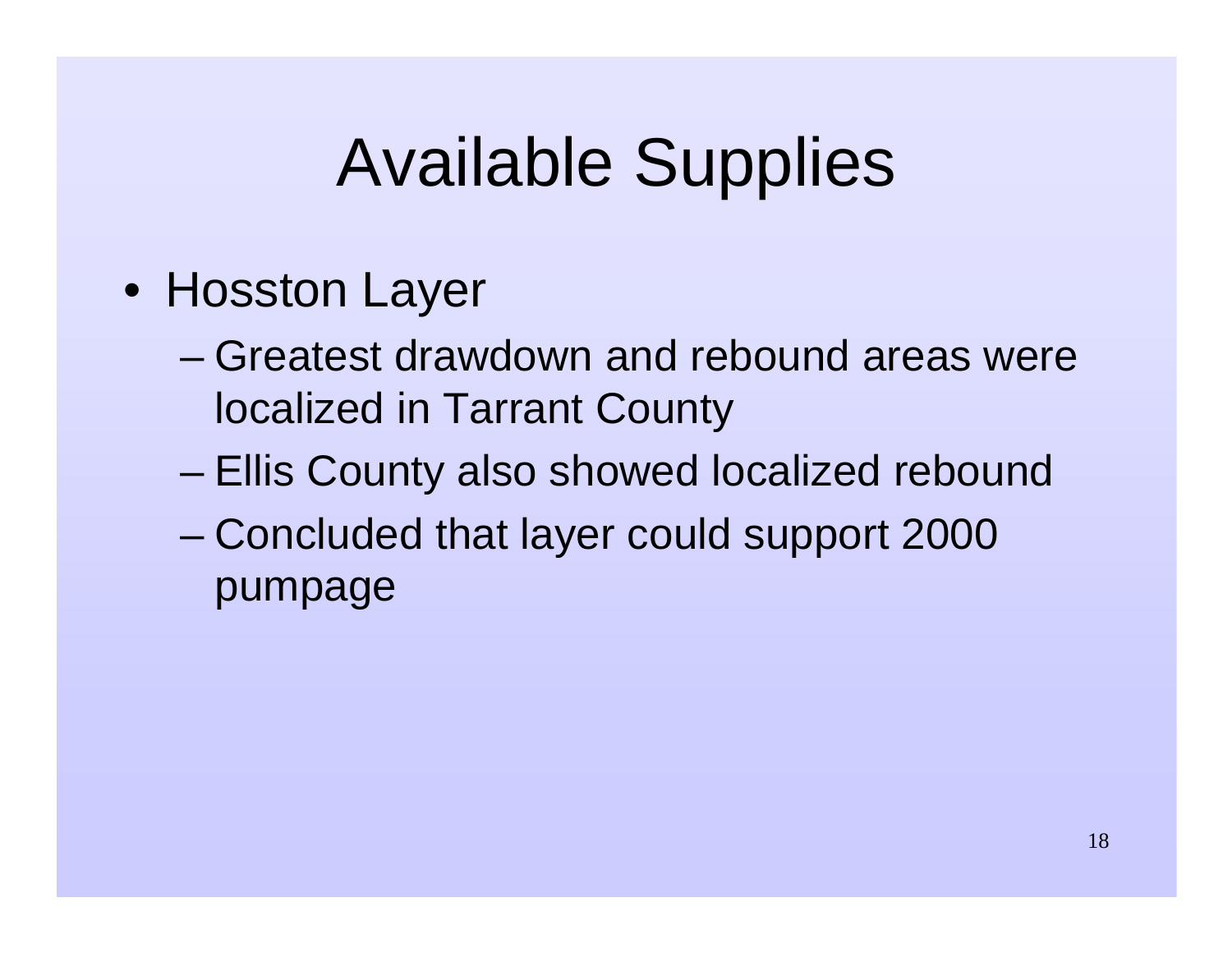## Hosston Layer - Trinity



19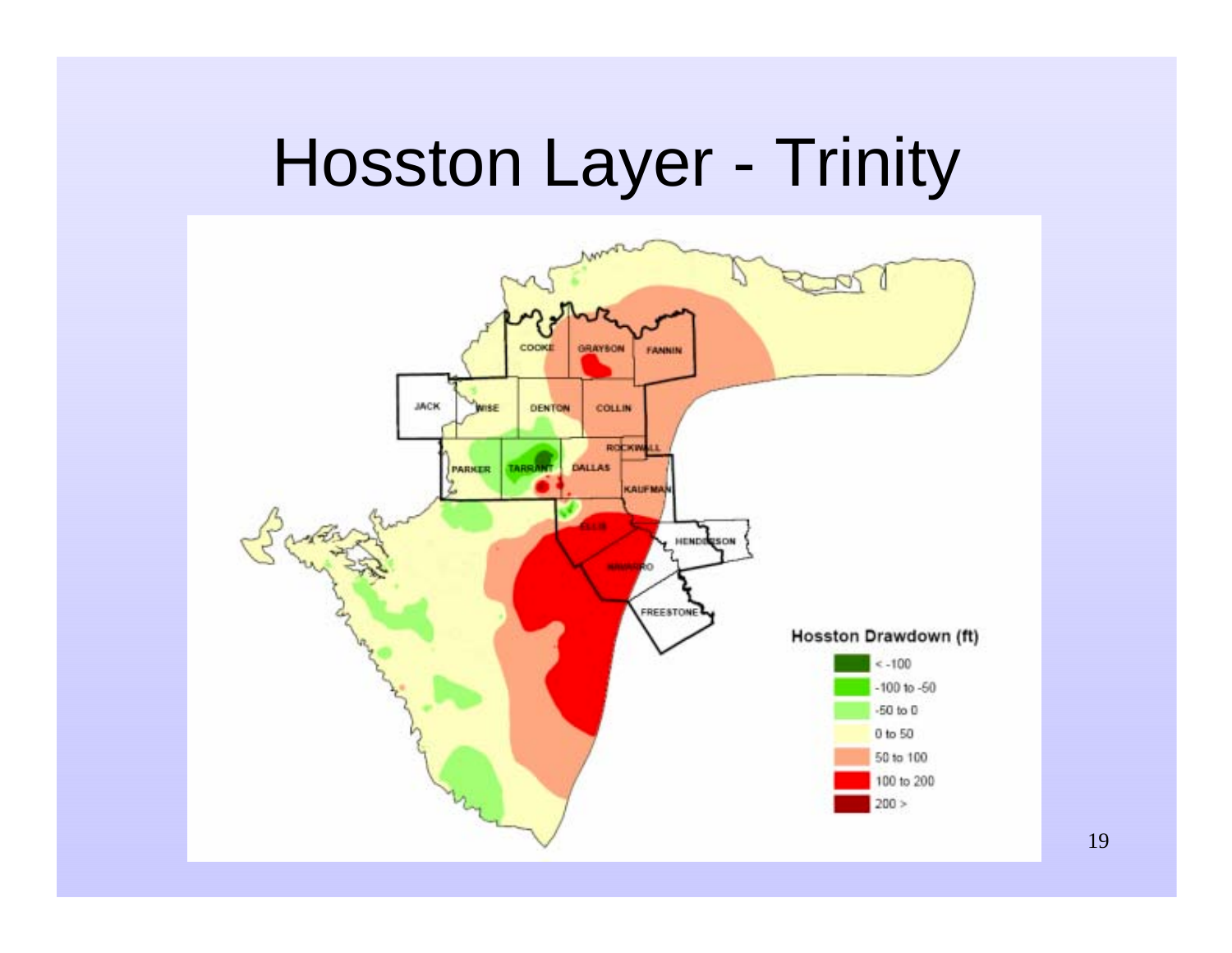- Trinity Aquifer supply
	- –Total available – 58,100 ac-ft/yr to Region C
	- –7,500 ac-ft/yr more than in 2001 plan
	- – Counties with lower pumpage than current – Dallas, Ellis and Tarrant
		- Tarrant County has greater available than in 2001 plan
		- Dallas and Ellis Counties less than in 2001 plan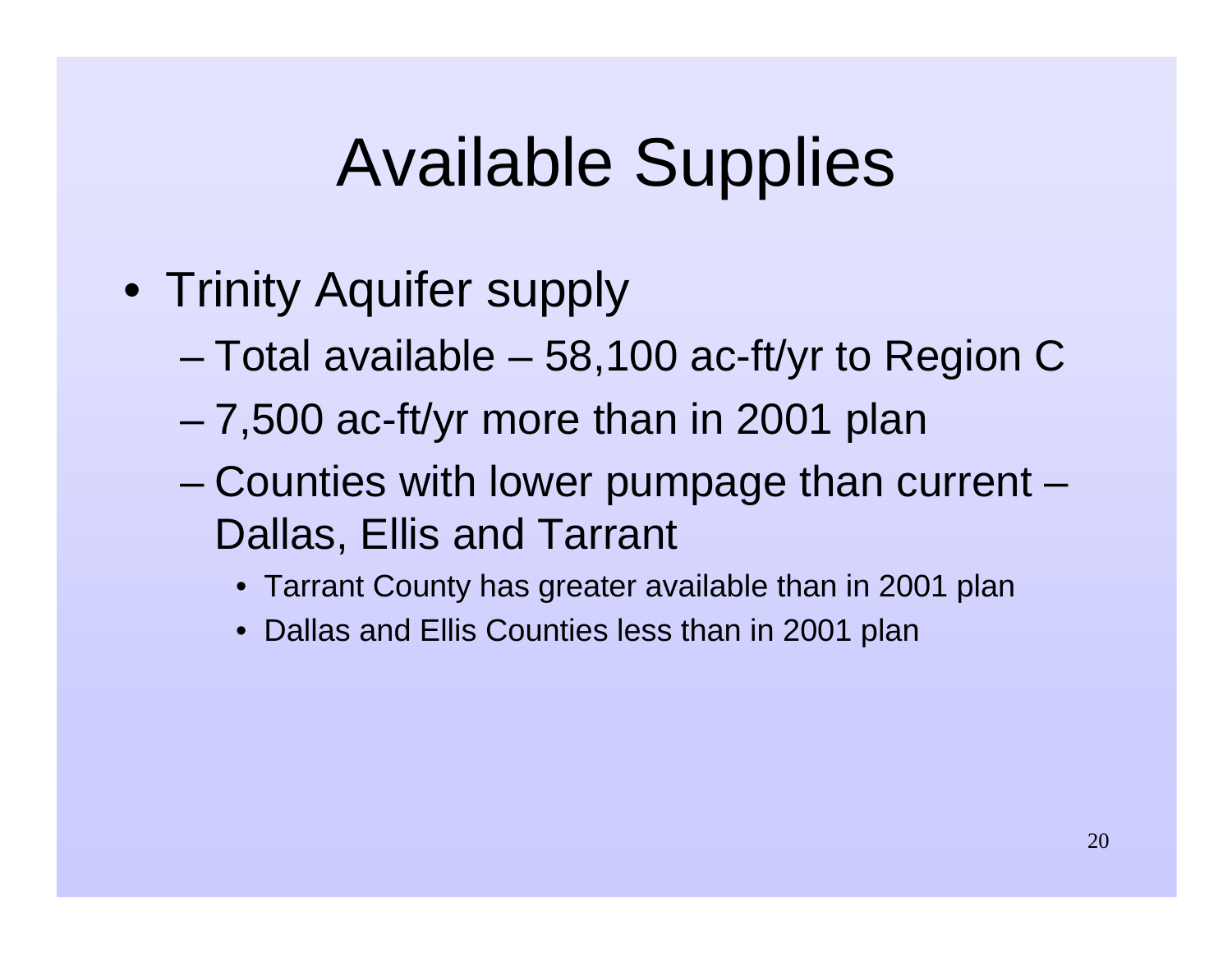- Carrizo-Wilcox GAM
	- Recommend using double current demands
	- Results in minimal drawdowns  $(0 8$  ft)
	- Total supply from Carrizo-Wilcox is 12,200 ac-ft/yr
	- Substantially less than in 2001 plan (106,900 ac-ft/yr)
	- Should meet needs for entities now using groundwater
- Other Supplies
	- Local Supplies to Livestock
		- Adjusted to historical maximum use in past 10 years
	- – Surface water supplies
		- WAM results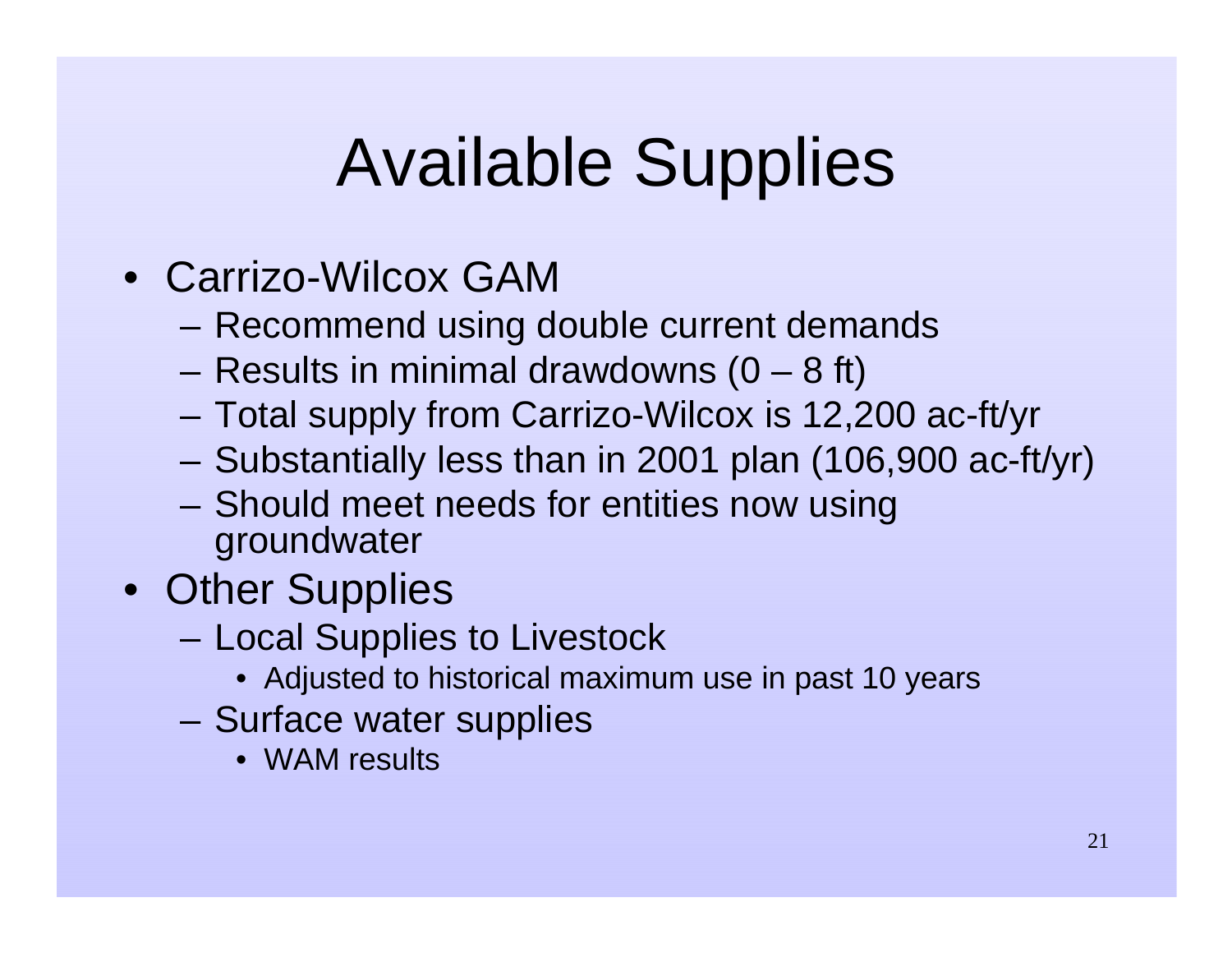- Distribution of available supplies to each WWP and WUG
	- –Operational constraints or policies
	- –Infrastructure constraints (WTP, pipeline)
	- Contract limits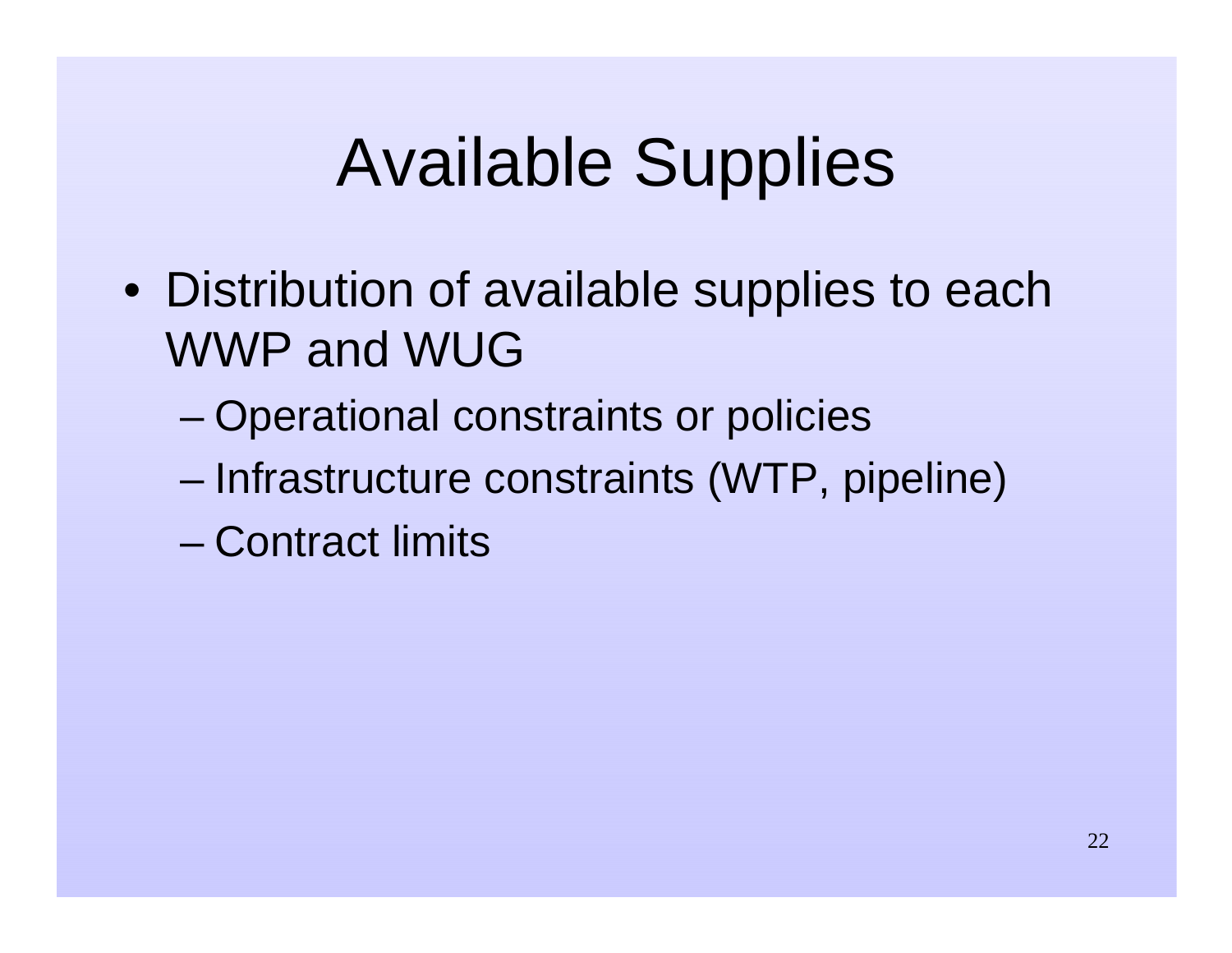#### Updated Comparison of Supply to Demand

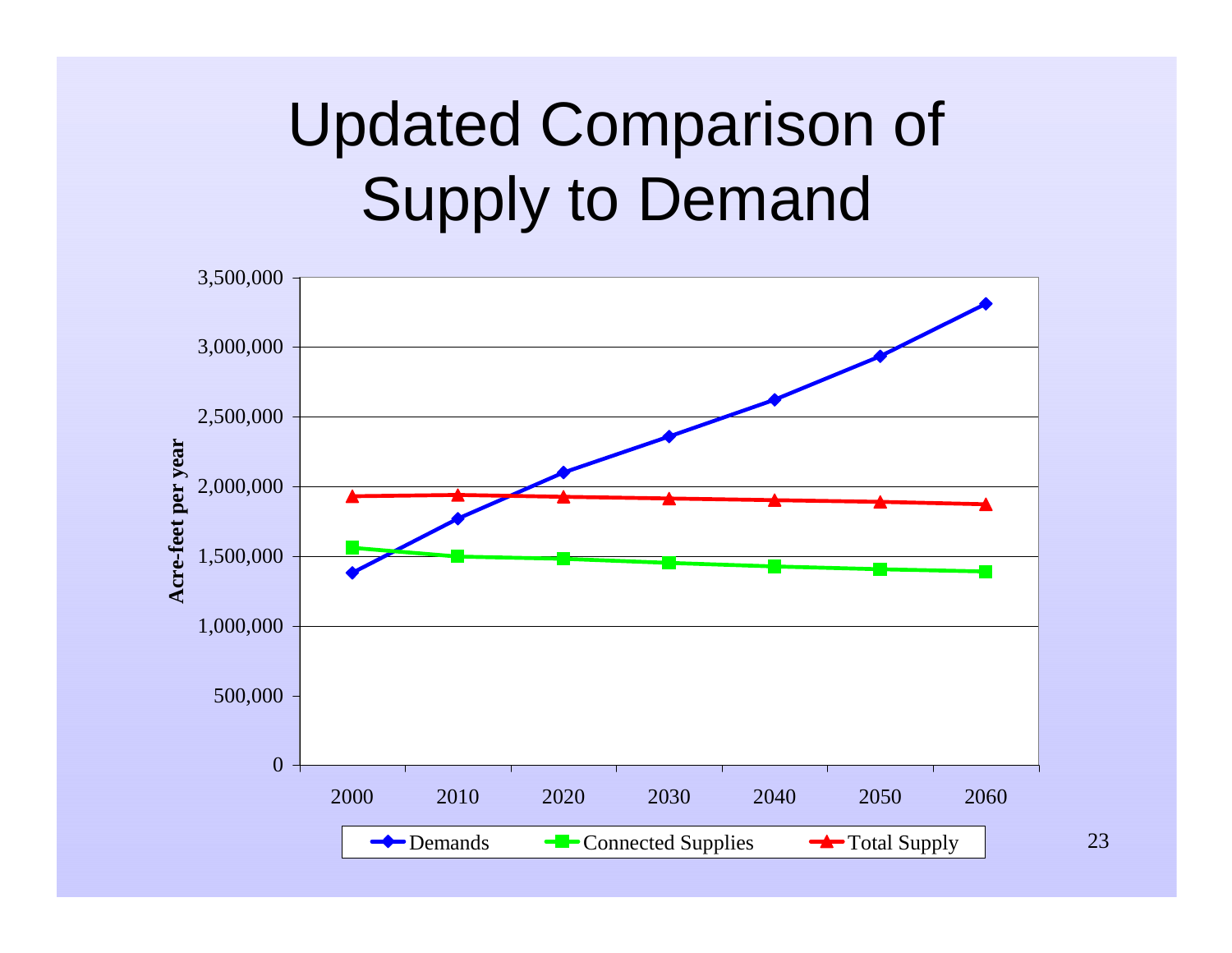- RCWPG Action
	- – Approve consultants to submit water supply data to TWDB after a 2 week comment period
	- – Approve consultants to make corrections to data as needed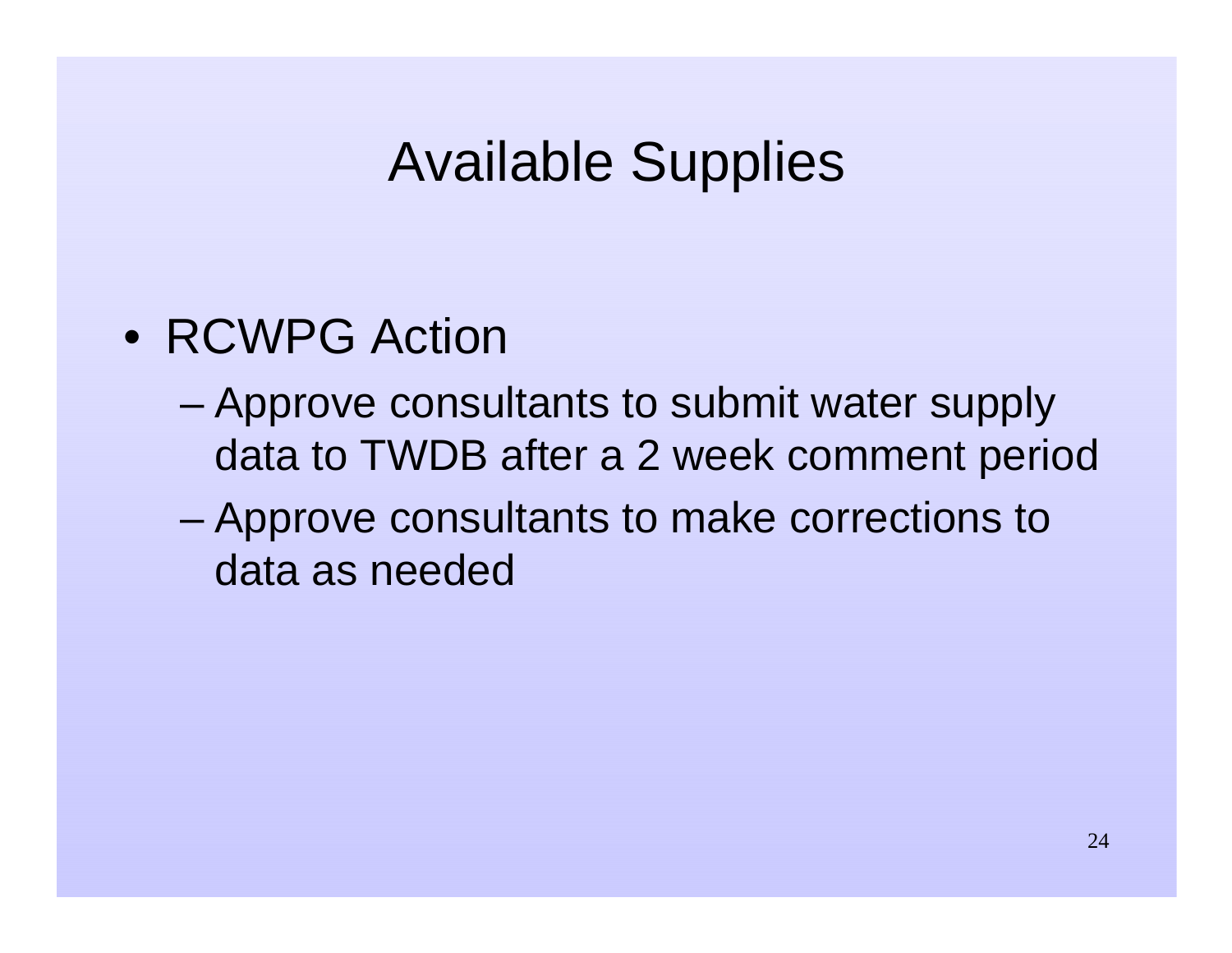#### Action Item

#### Bond Length for Large Projects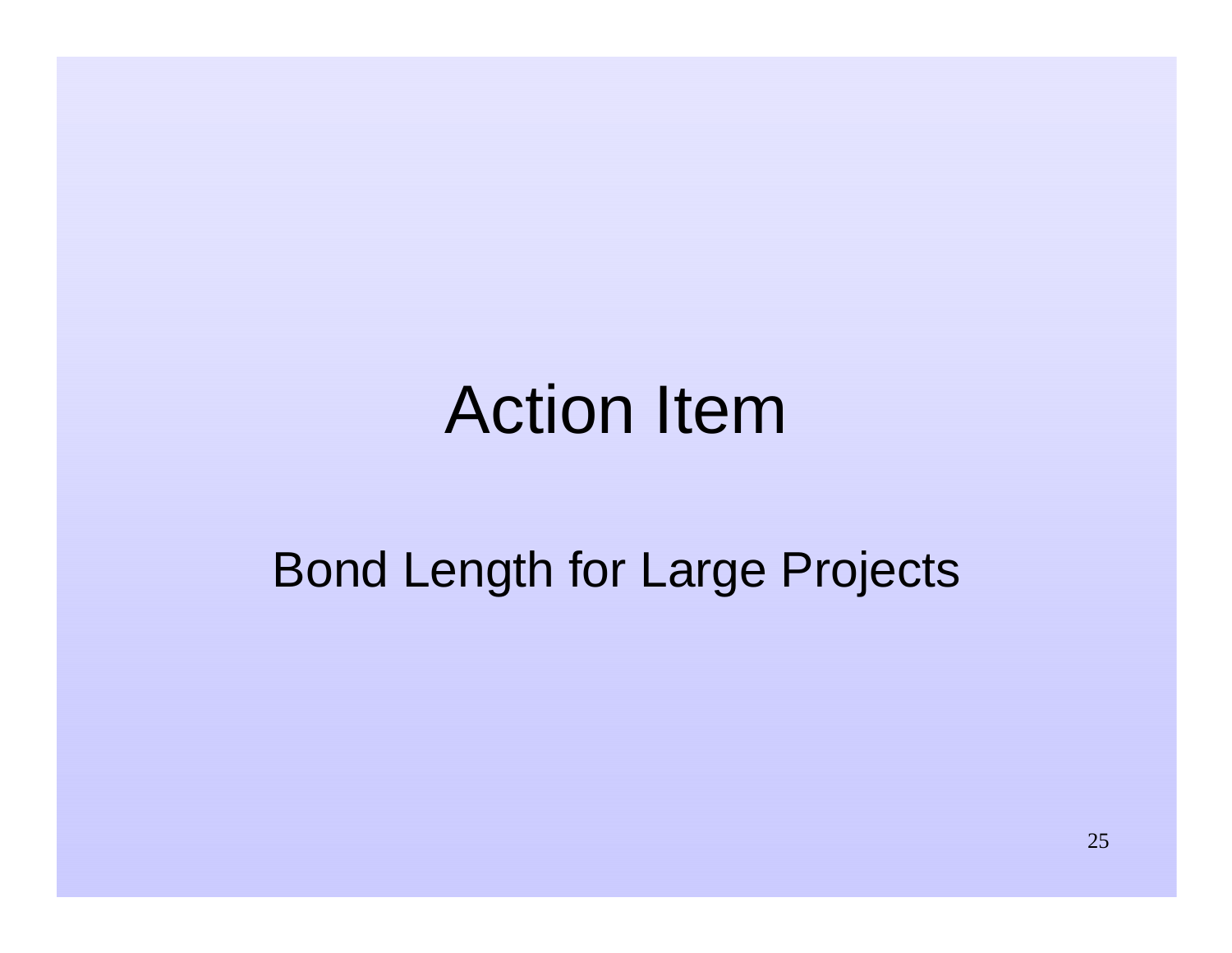# Bond Length for Large Projects

#### • TWDB

- –40 years for reservoirs
- –20 years for other projects
- Consultant Recommendation
	- –30 years for all projects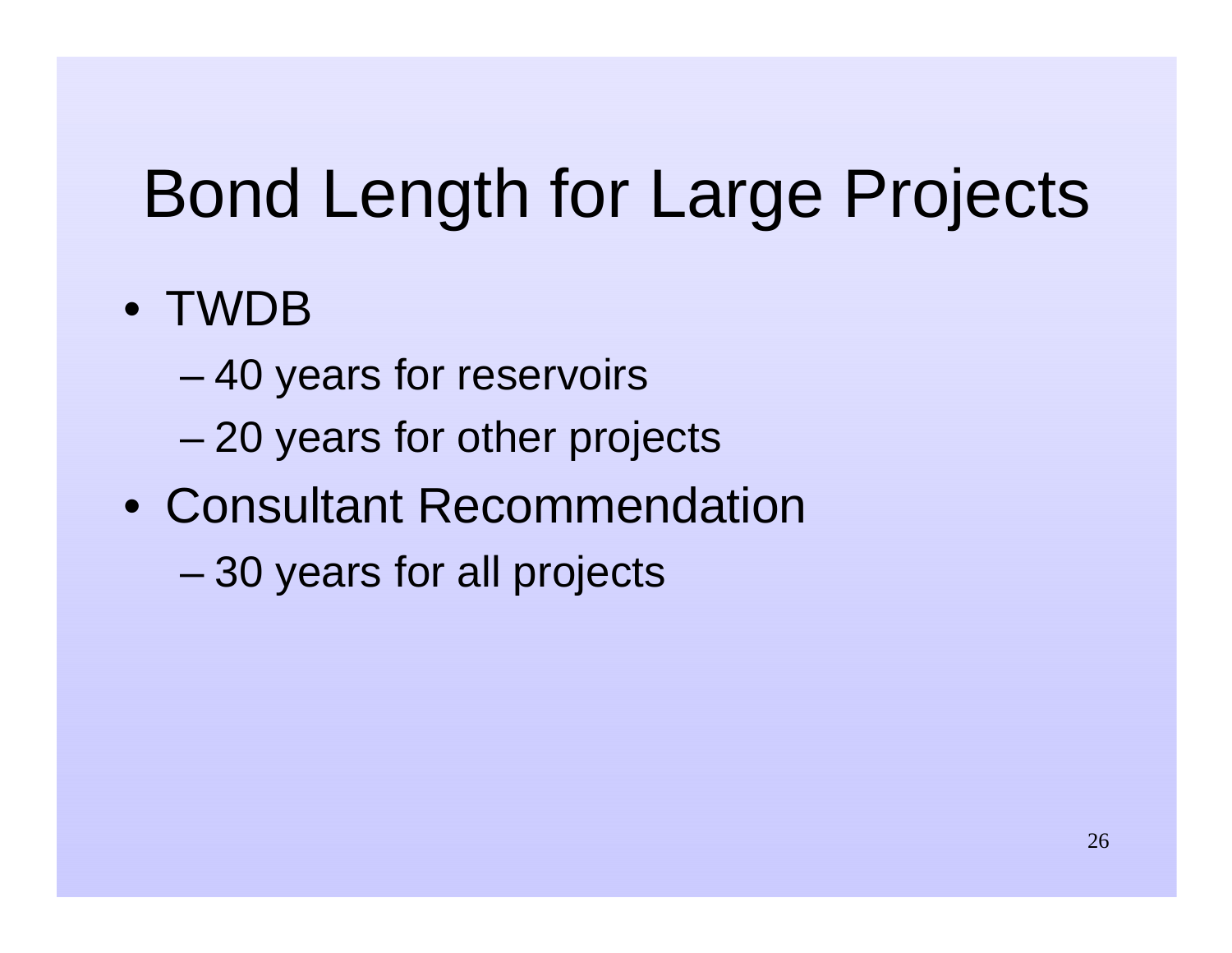#### Bond Length

- RCWPG Action
	- – Authorize consultants to use 30-year amortization period for all projects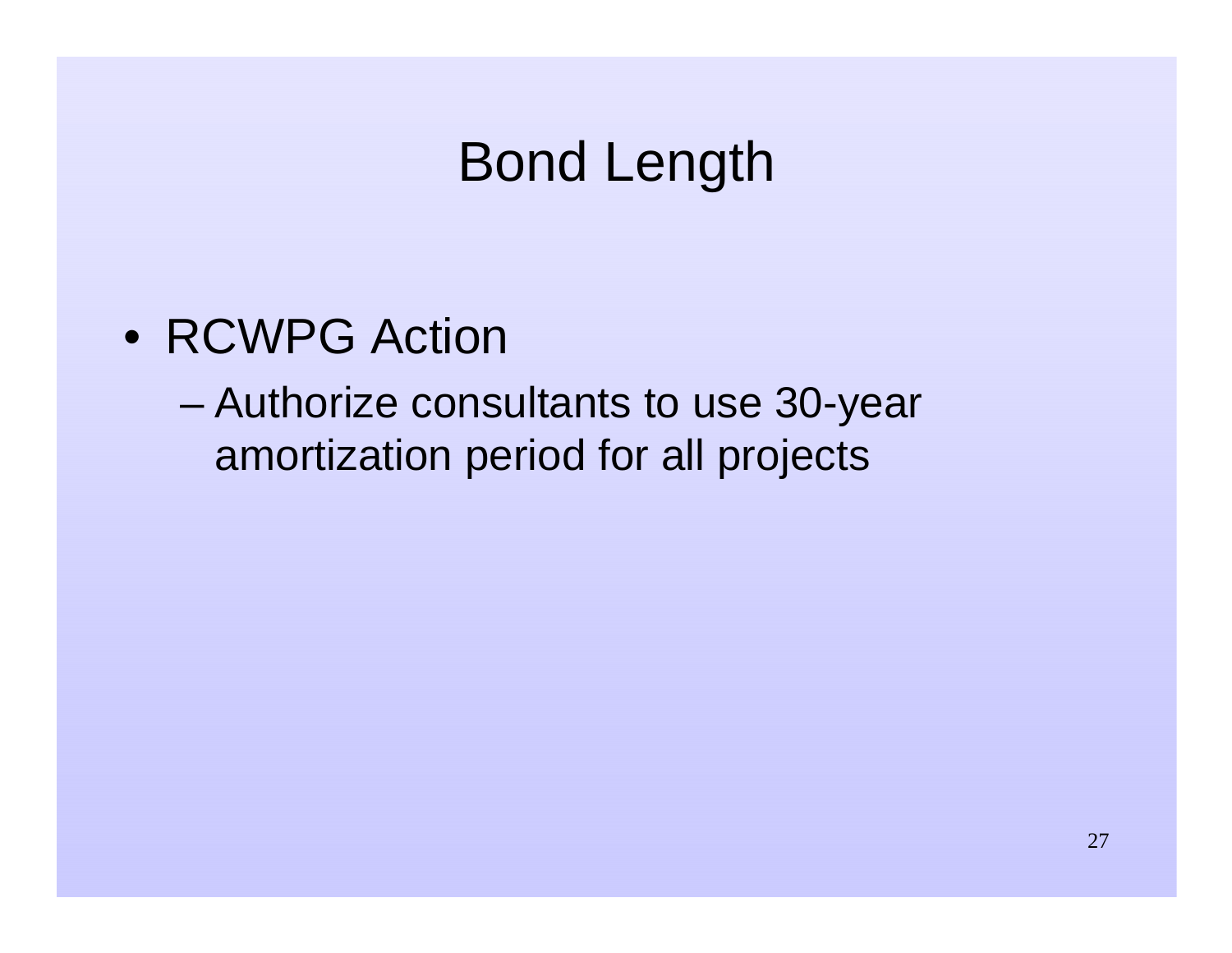#### Action Item

Methodology for Evaluating Water Management Strategies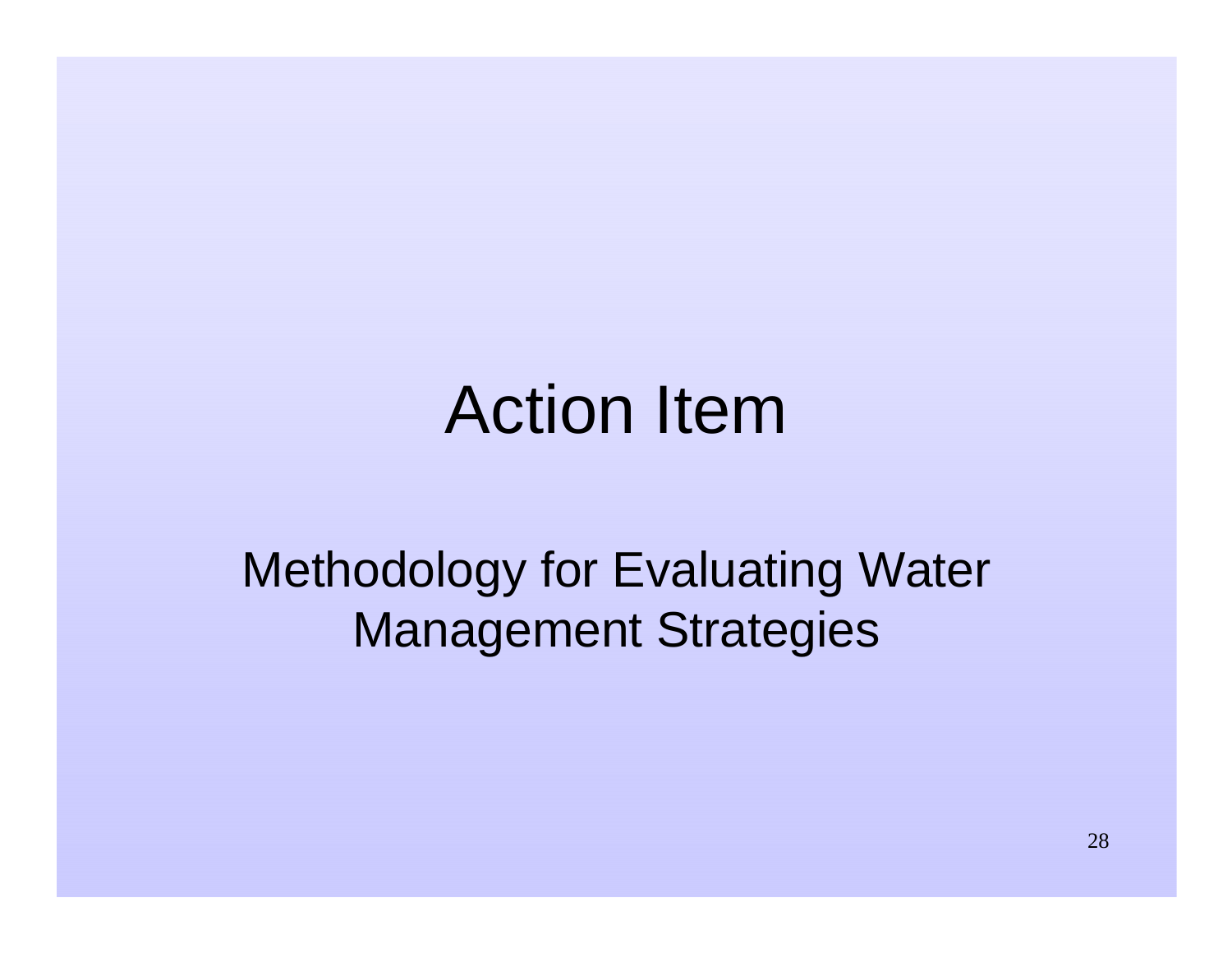- Must evaluate all potentially feasible strategies:
	- Quantity
	- Reliability
	- Cost
	- Environmental Impacts
	- Impacts to Agricultural / Rural lands
- • Other considerations:
	- Threats to natural resources
	- Impacts to other strategies
	- Regulatory requirements
	- Key water quality parameters
		- Must consider for recommended strategies (comprehensive)
	- Other factors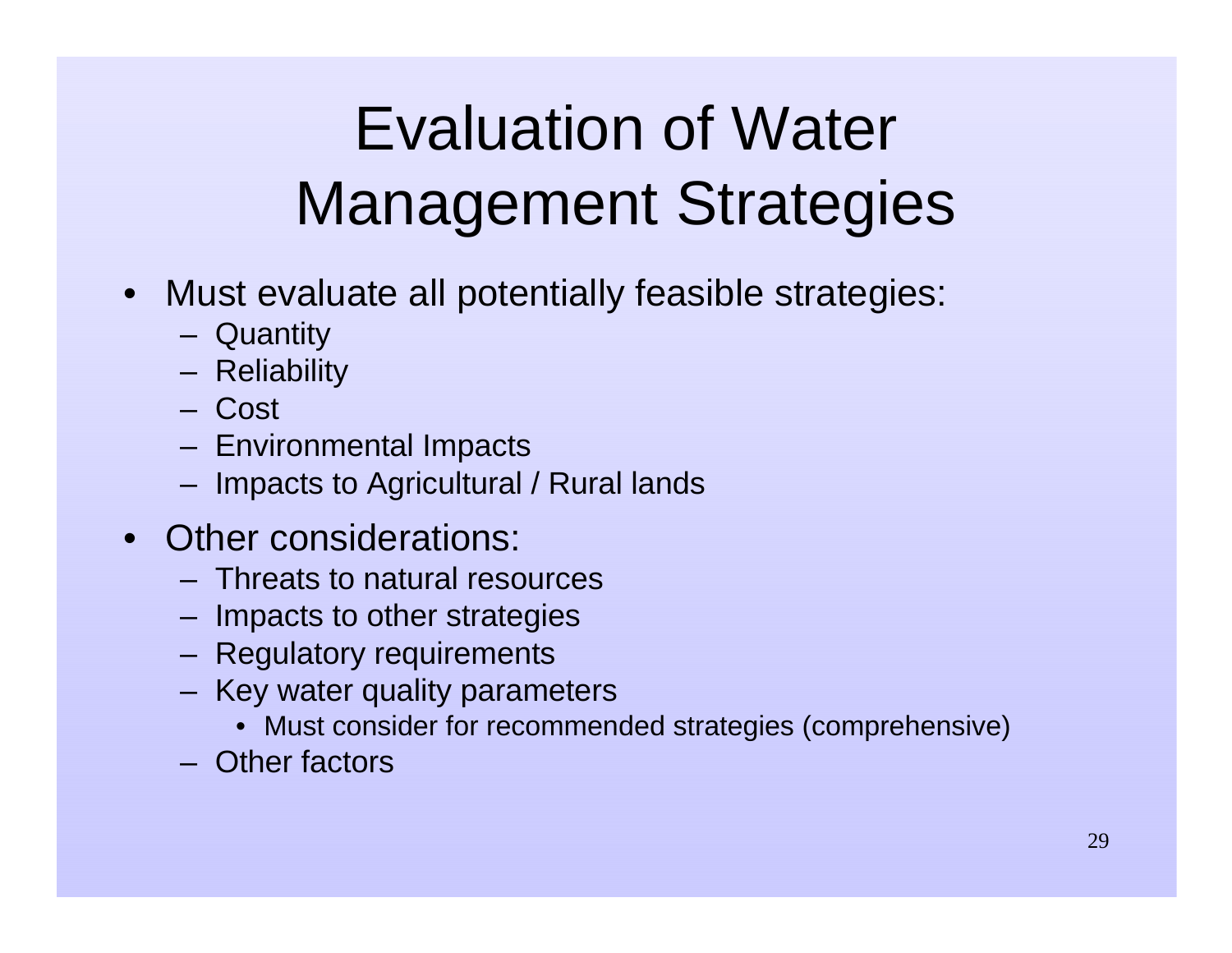- Factors that can be quantified
	- Quantity
	- Cost
	- Total Land Impacted
	- Some Environmental Factors (for projects that have environmental studies completed)
- Recommend that these factors be reported
	- Quantity, cost and total land impacts all projects
	- Acres of wetlands (if known)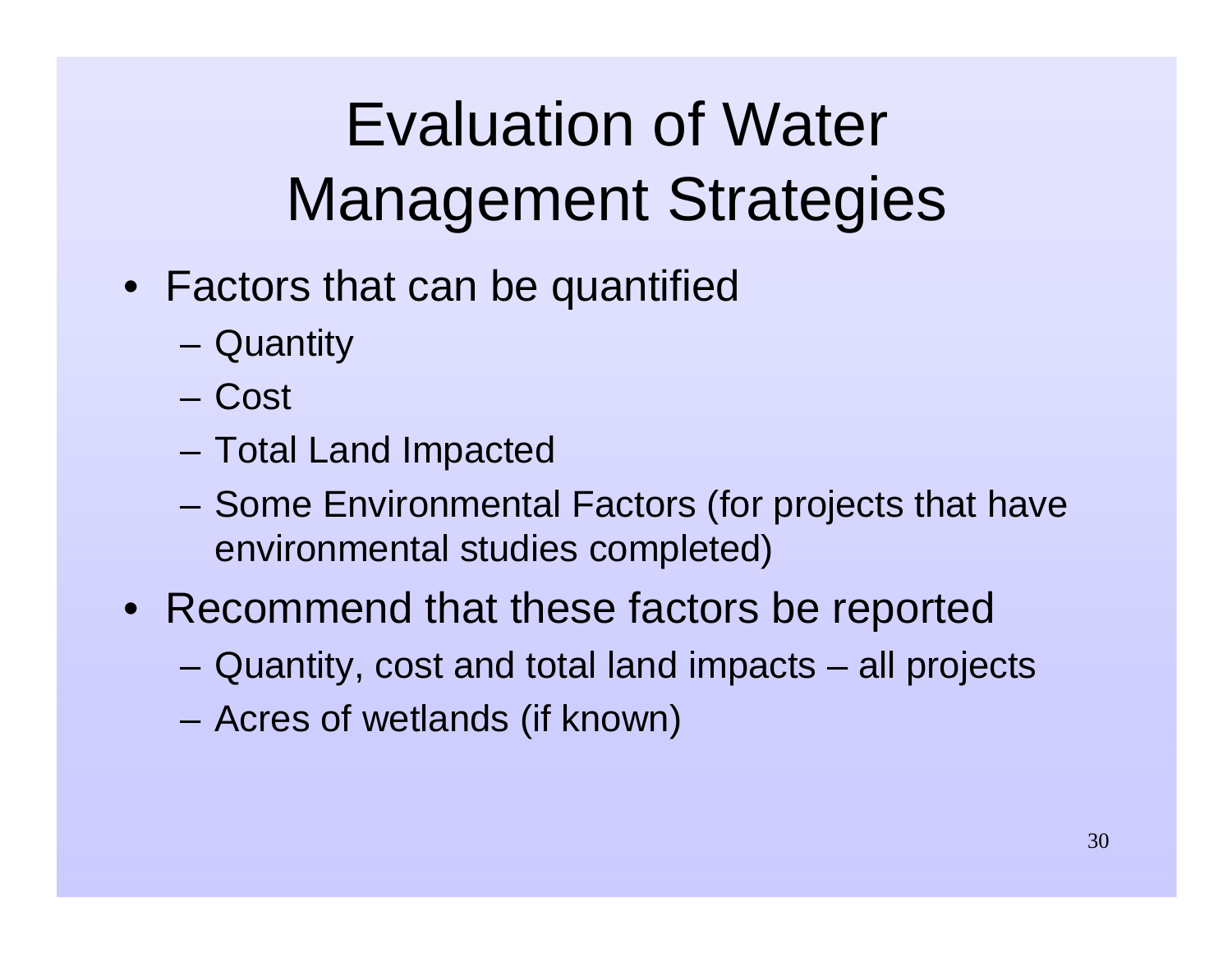- Relative Impacts will be assigned to other factors
	- Listed as "high", "medium" and "low"
- Verbal Description of Strategy and Impacts
	- 1-page summary sheet
	- Identify major issues
	- Can include positive impacts
	- Can include additional quantification if available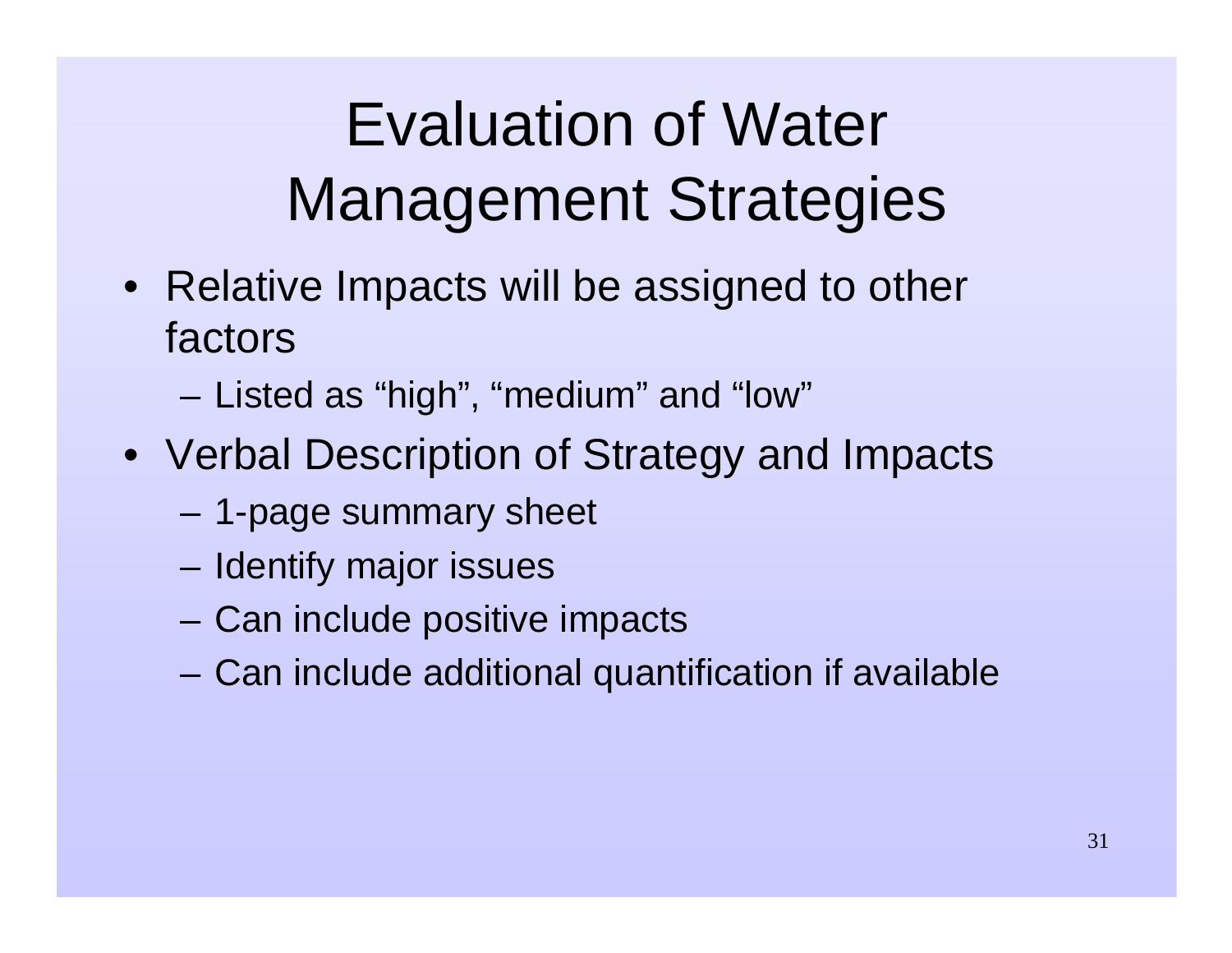- RCWPG Action
	- –Approve recommended methodology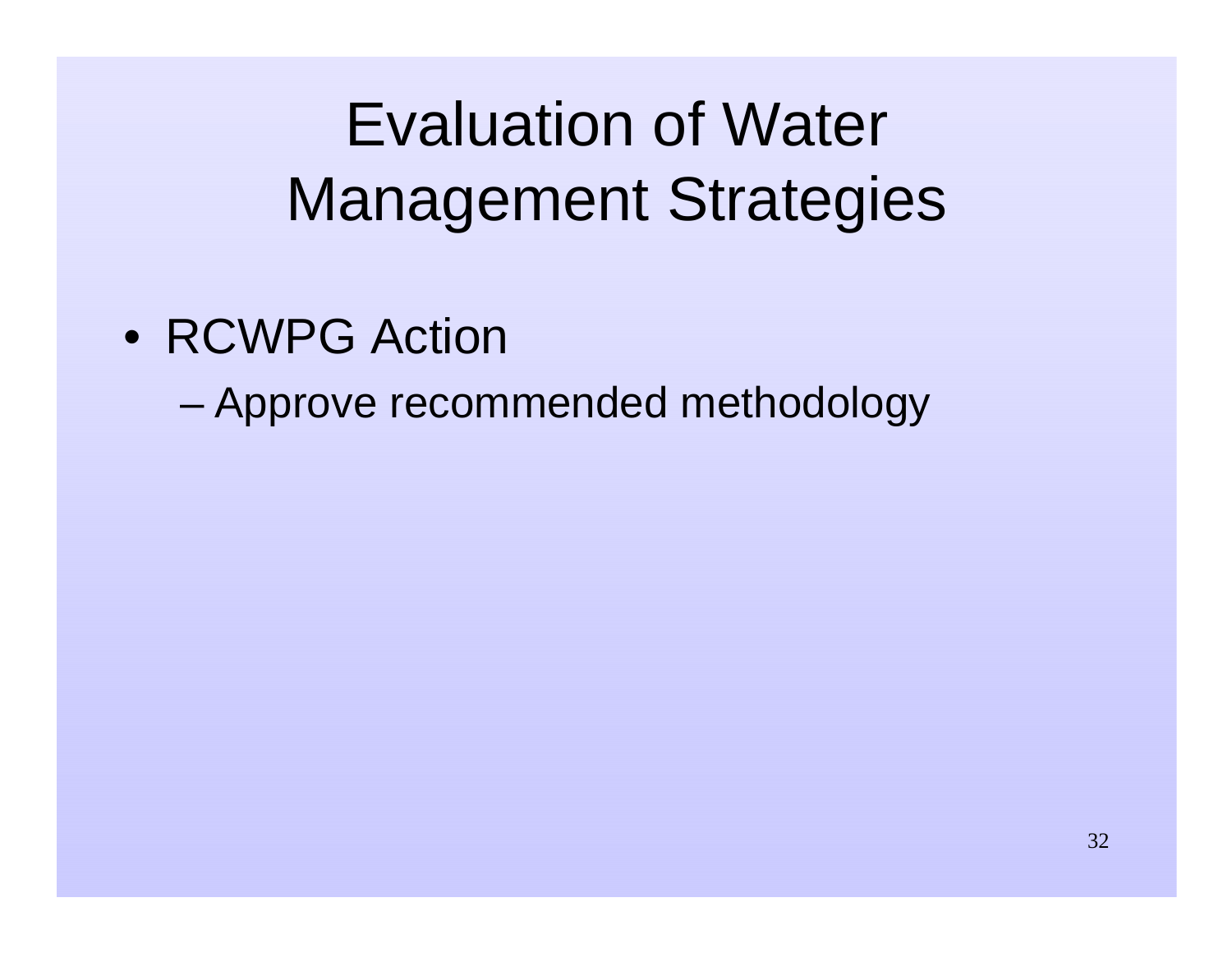#### Action Item

Conflicts of Federal and/or State Actions with Approved Water Supply Plans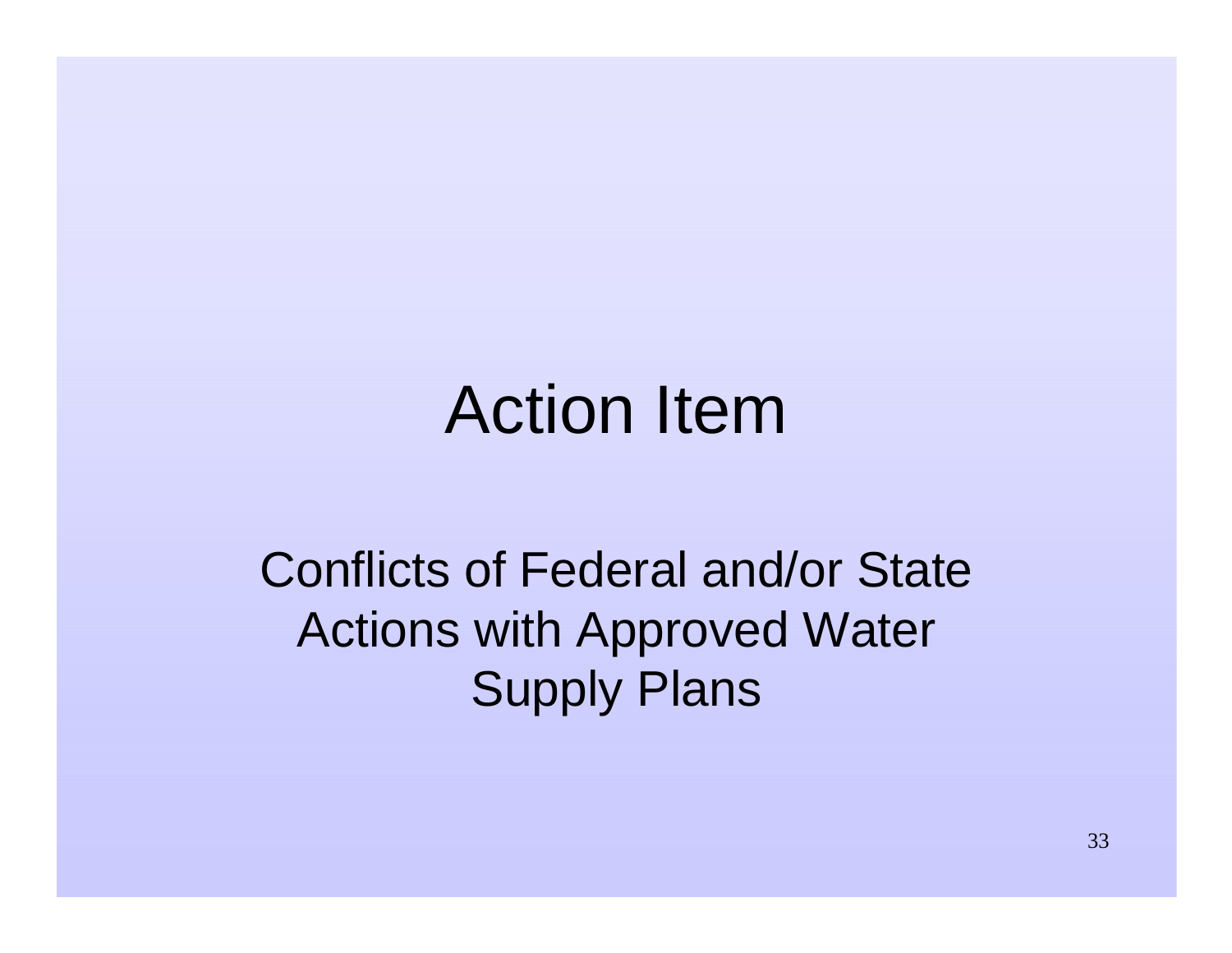#### Conflicts with Approved Water Supply Plans

- Proposed Hearts Bluff Mitigation Bank, located in Region D, within the Marvin Nichols Reservoir site
- This Mitigation Bank conflicts with 2002 State Water Plan, which identifies Marvin Nichols Reservoir as a water management strategy.
- Current application to US Corps of Engineers to form a Mitigation Bank
	- Sets aside property to sell to entities needing to purchase mitigation land
- RCWPG submitted preliminary comments to Corps
- $\bullet$ Comment period extended to Dec 29, 2004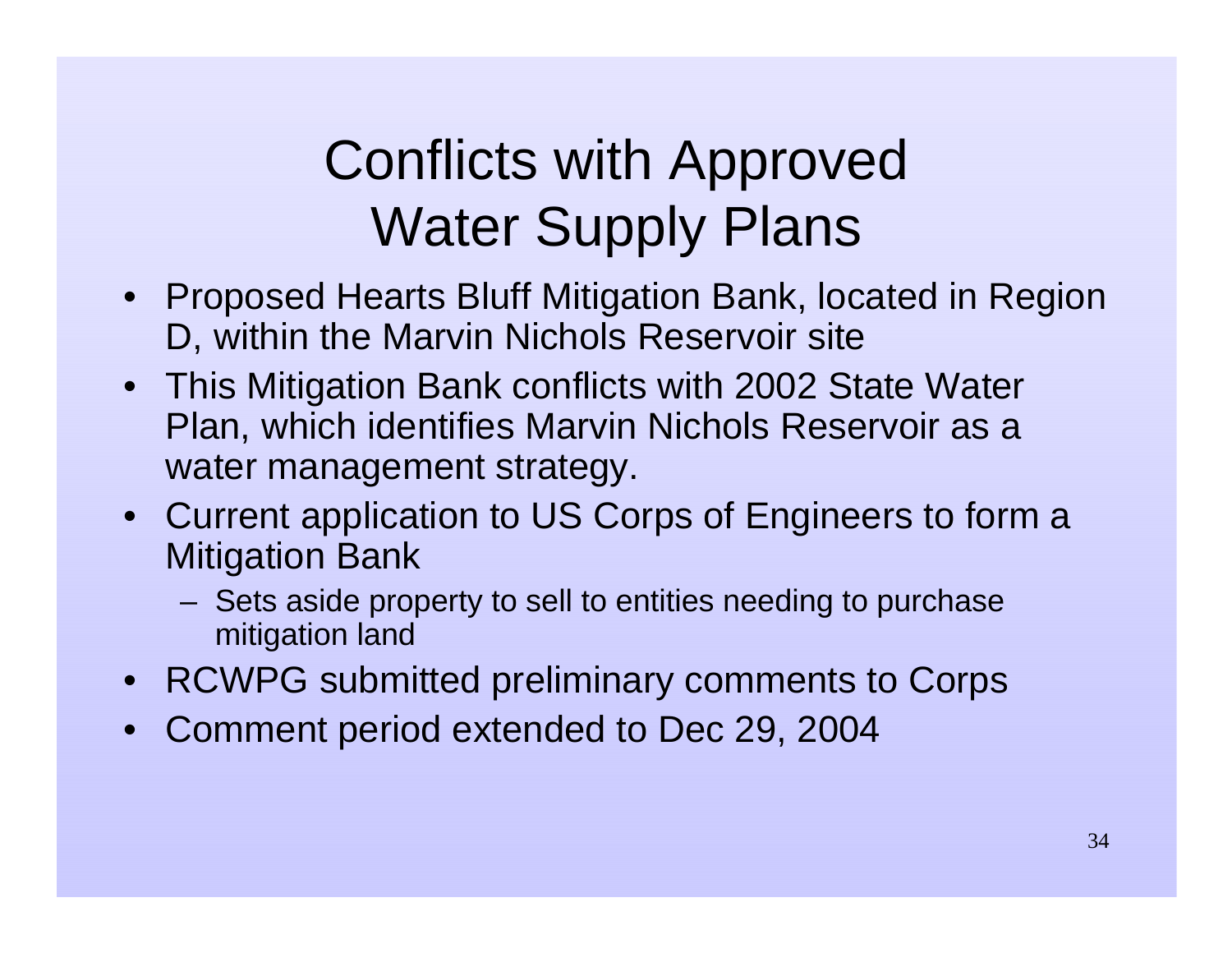Conflicts with Approved Water Supply Plans

- RCWPG Action
	- Authorize Executive Committee to submit further comments on the proposed Hearts Bluff Mitigation Bank and the general issue of coordination with Regional Water Plans by Dec 29 deadline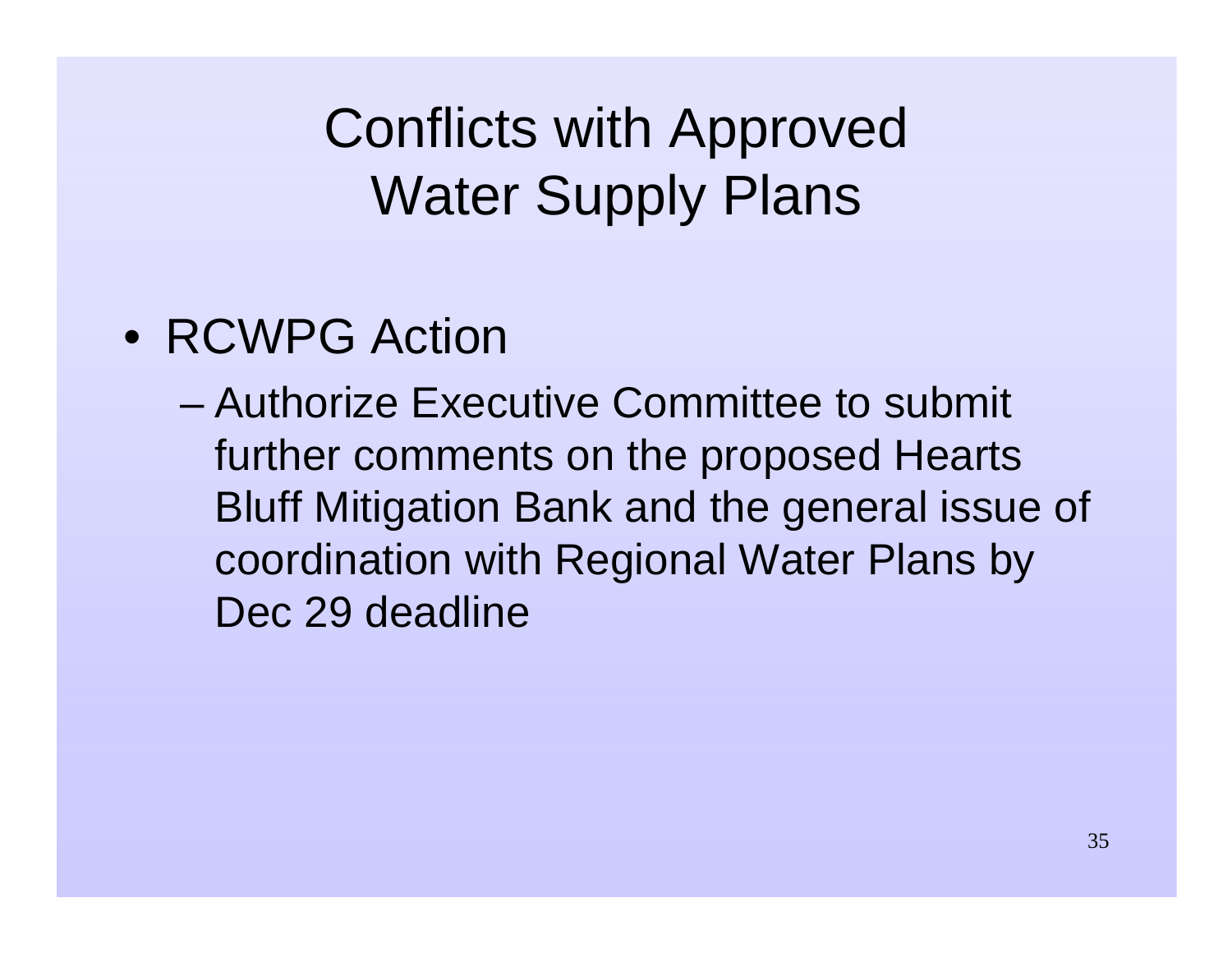#### Action Item

#### Unique Stream Segment **Committee**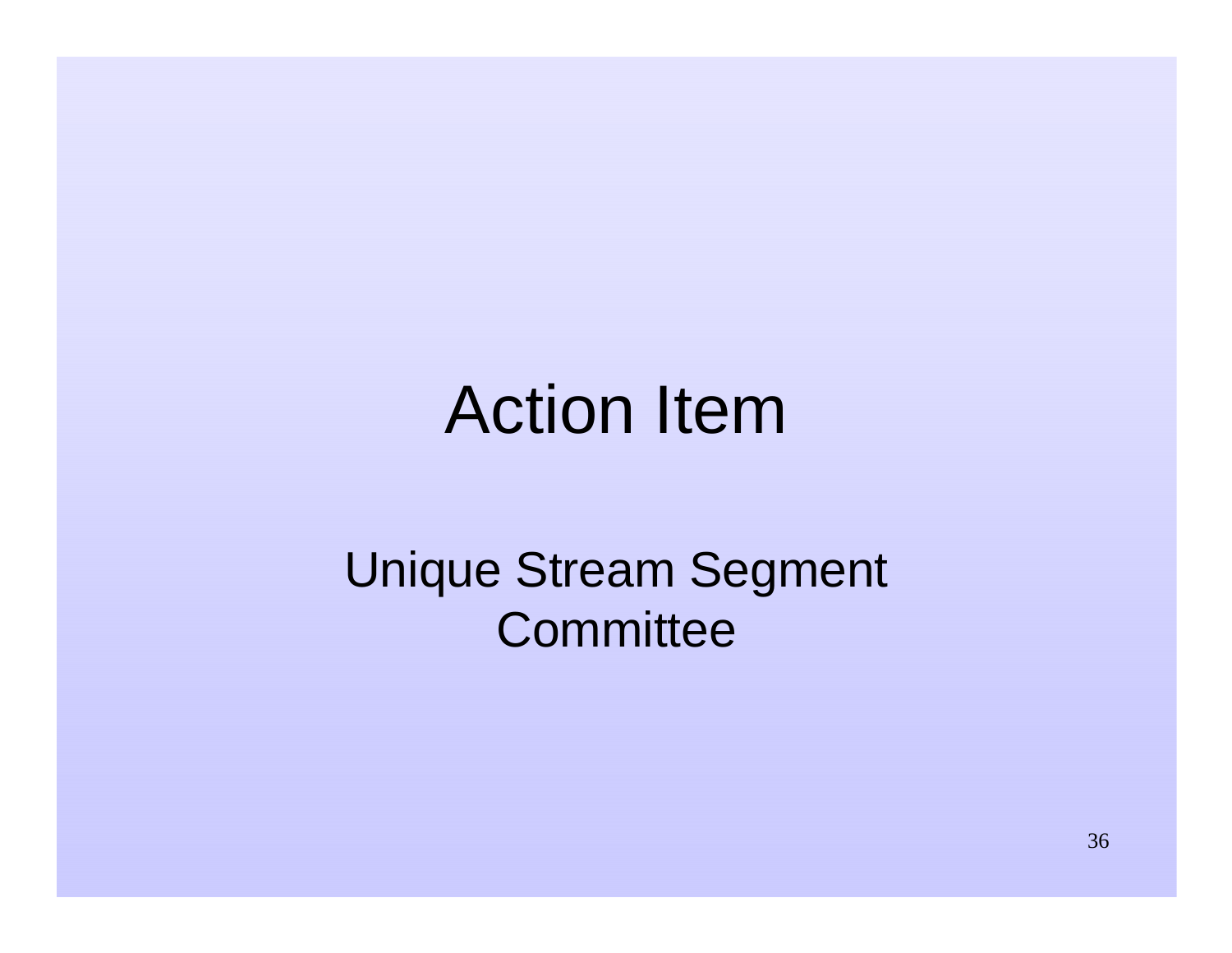### Unique Stream Segment **Committee**

- Met prior to RCWPG meeting
- Committee report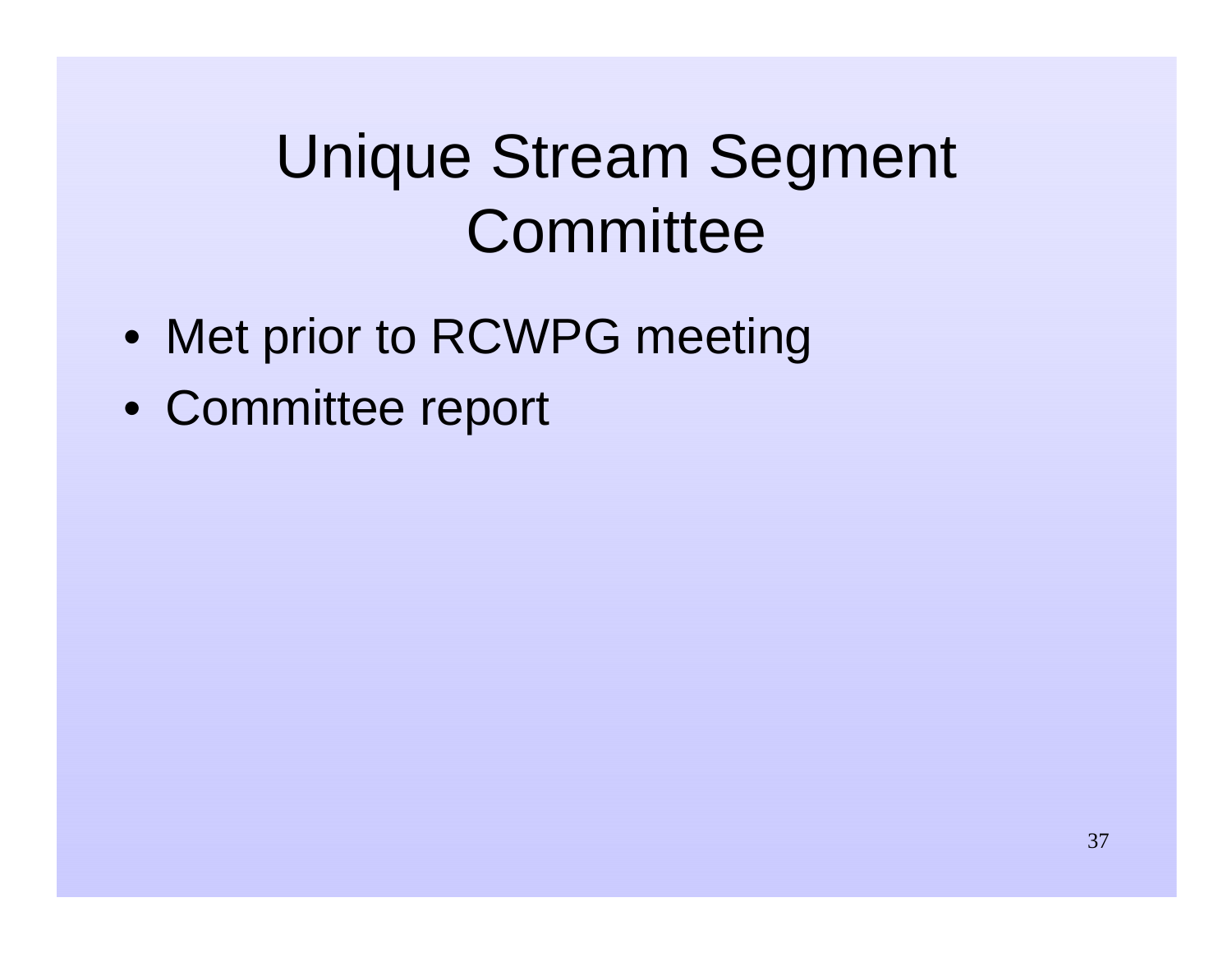#### Unique Stream Segment Committee

- RCWPG Action
	- Take action on Committee recommendations if needed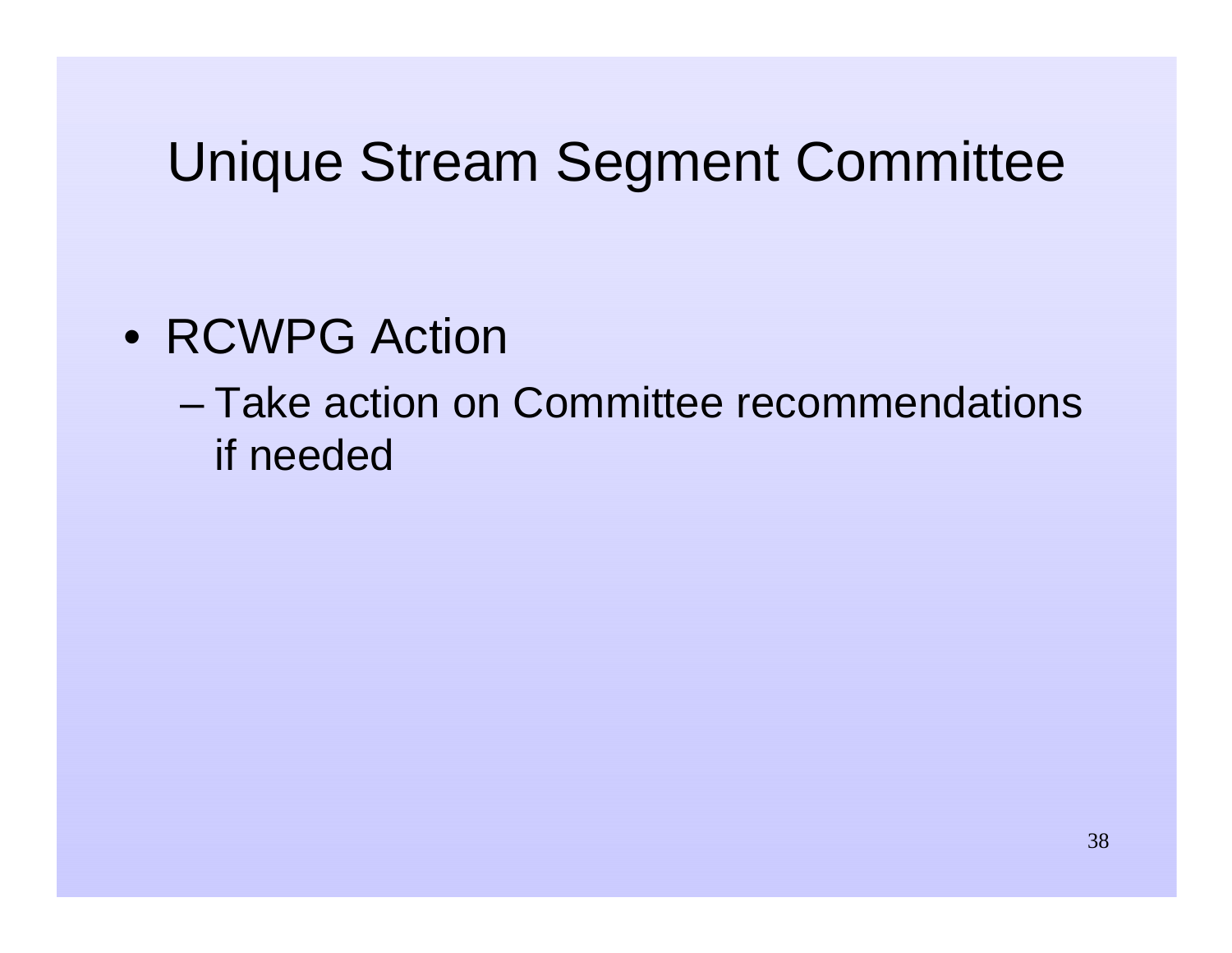### Action Item

#### Letter to TWDB Regarding the Regional Water Planning Process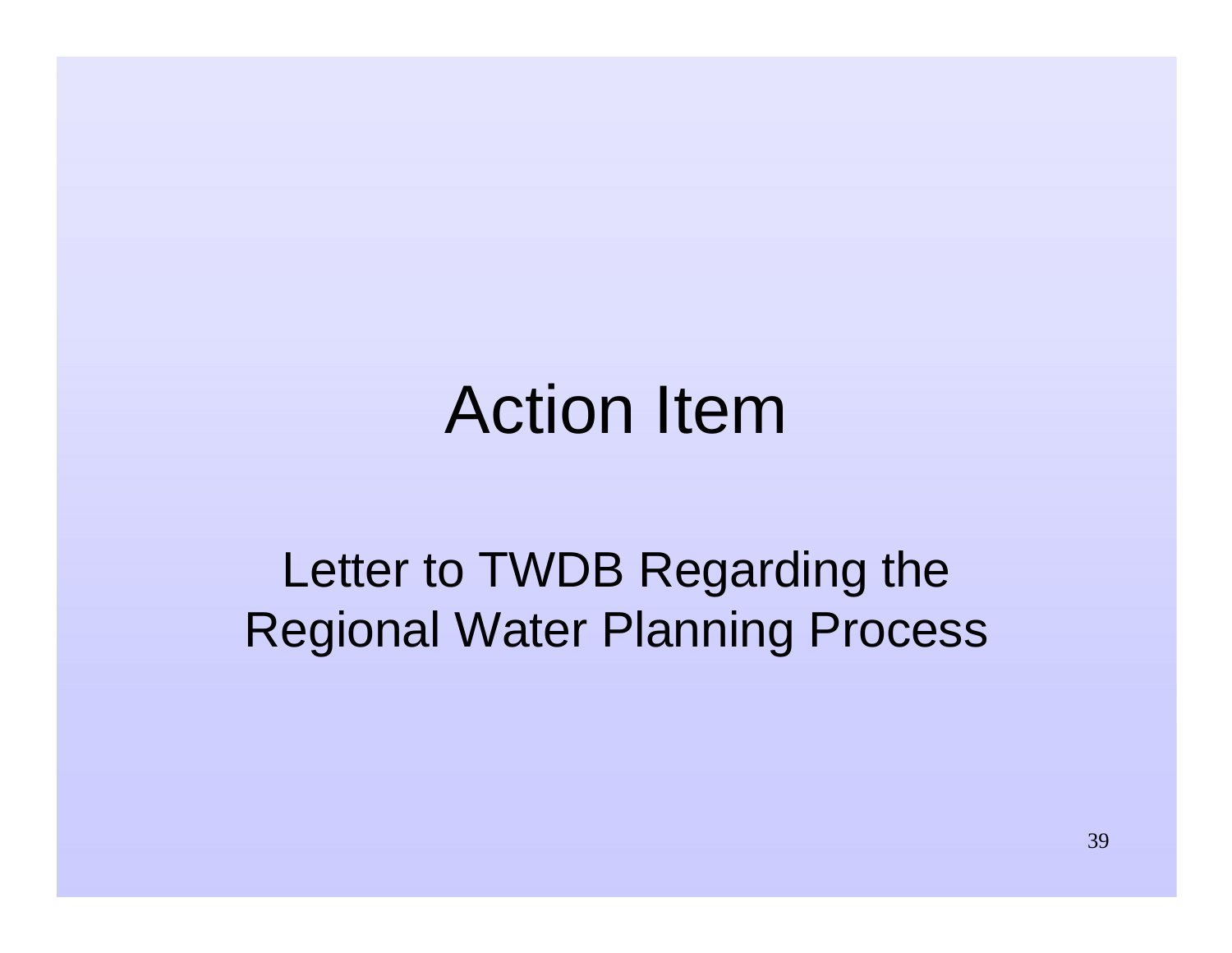#### Regional Water Planning Process

- Increase flexibility in plan
	- Allow regions to adopt alternative water management strategies
- • Broaden basis for consistency determination to include entire regional plan
- • Provide protection of strategies from state and federal actions
- $\bullet$  Support modification of IBT requirements to be more consistent with other permitting requirements
- TWDB advocacy for implementation of plan
- •Other discussion / issues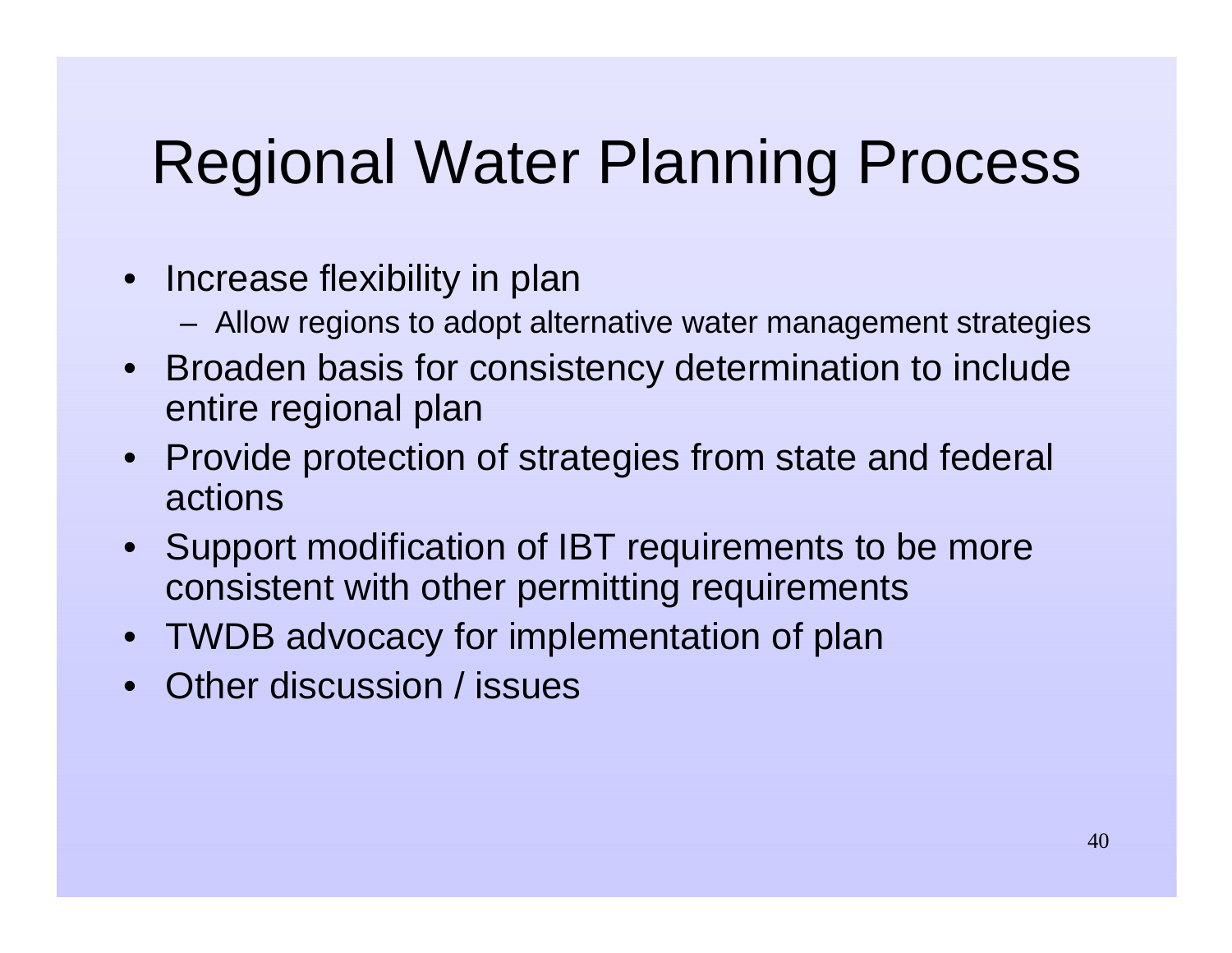#### Regional Water Planning Process

- RCWPG Action
	- Authorize the Executive Committee to send a letter to the TWDB regarding the regional water planning process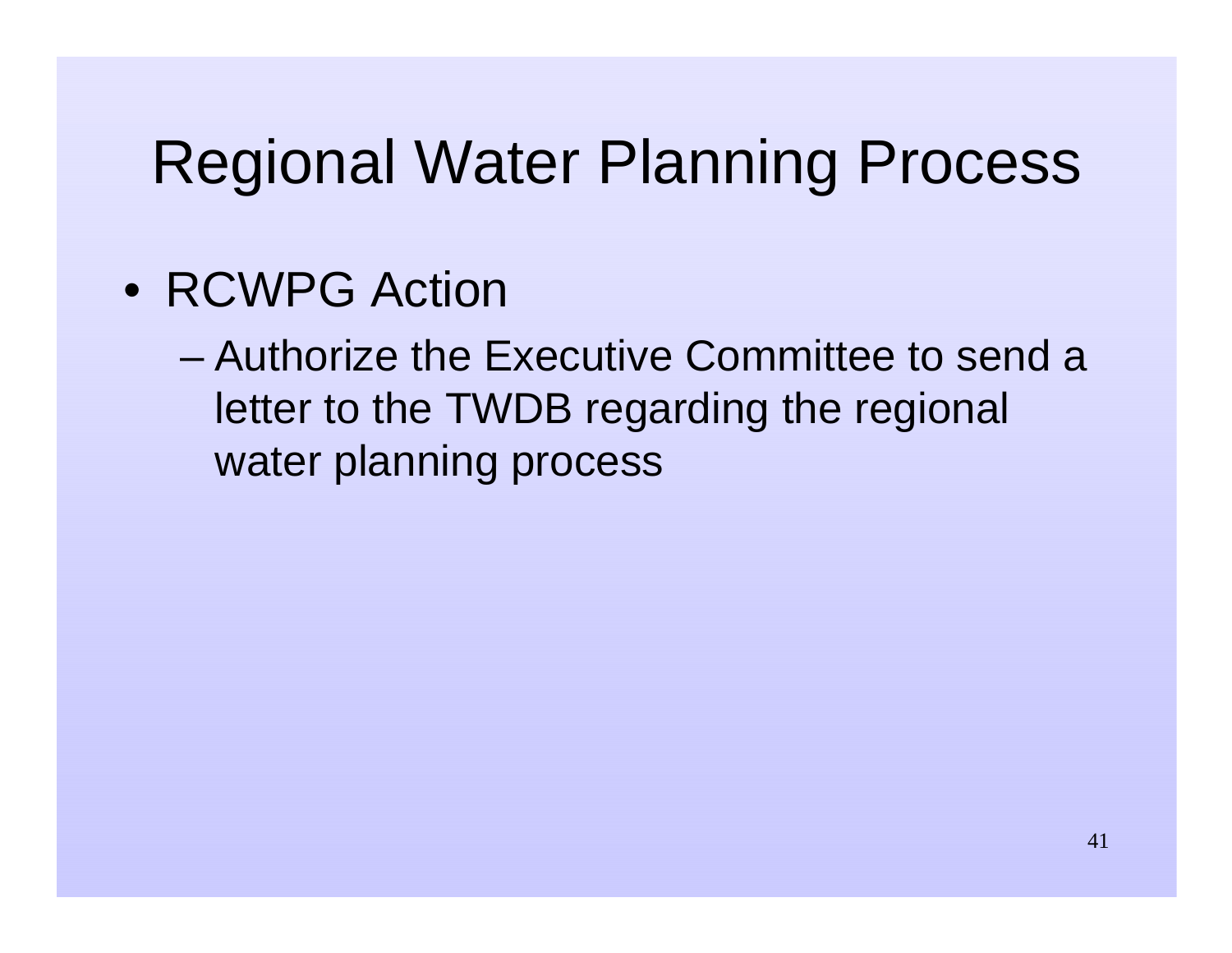### Action Item

#### Adopt Resolution No. 04-1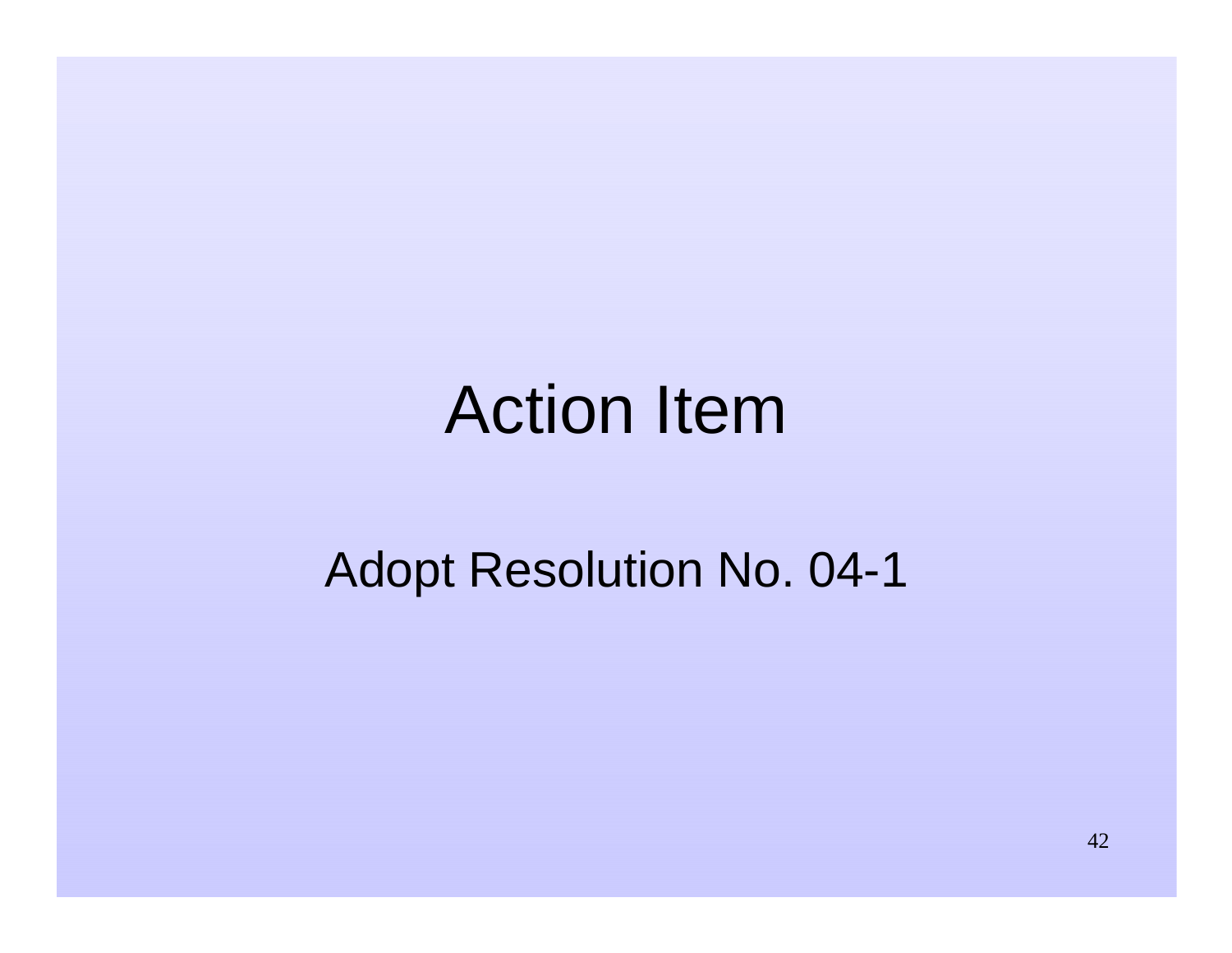### Resolution 04-1

- Appoint Executive Committee to develop slate of officers for 2005
	- Chairman
	- Vice Chairman
	- –**Secretary**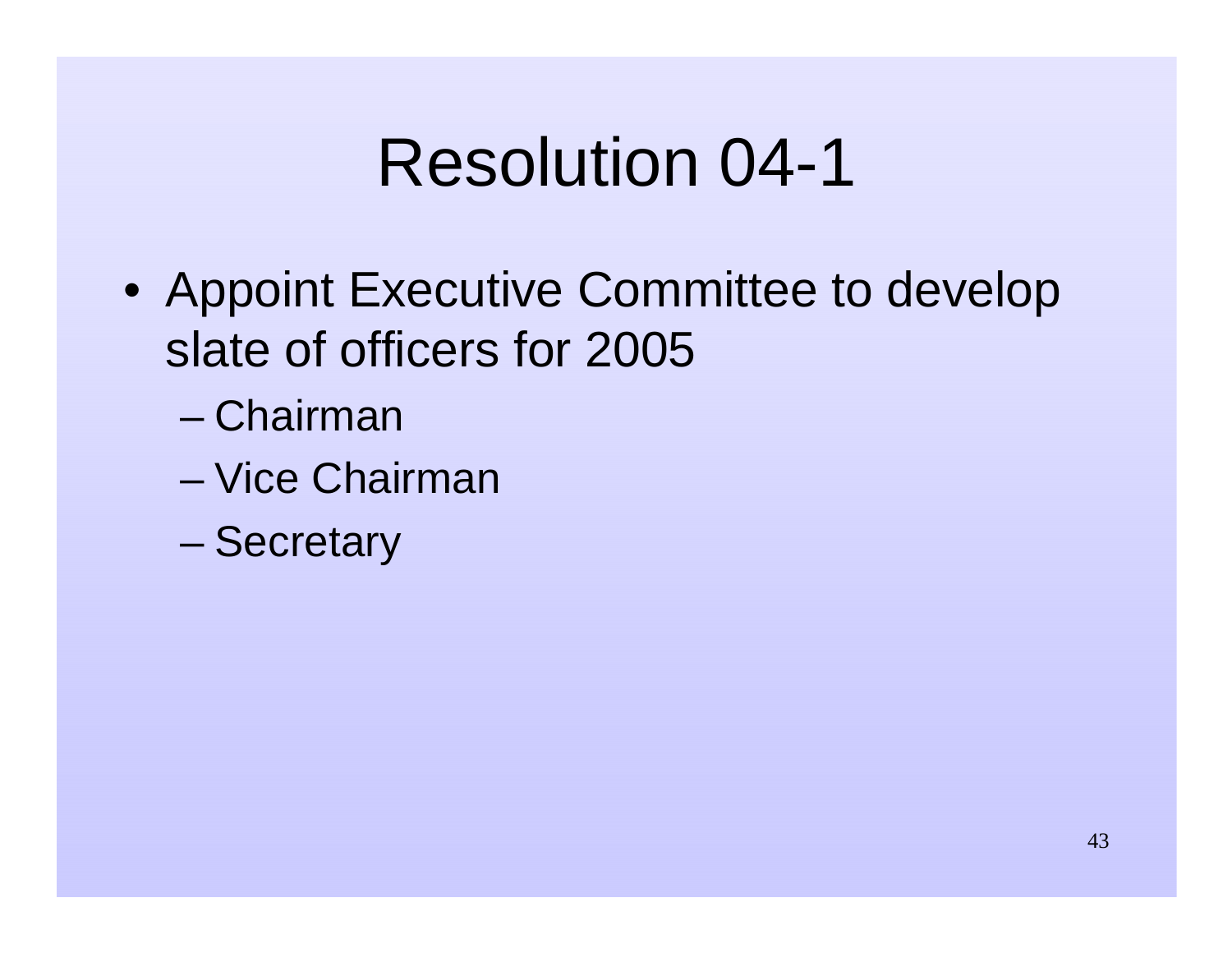## BRIEF INTERMISSION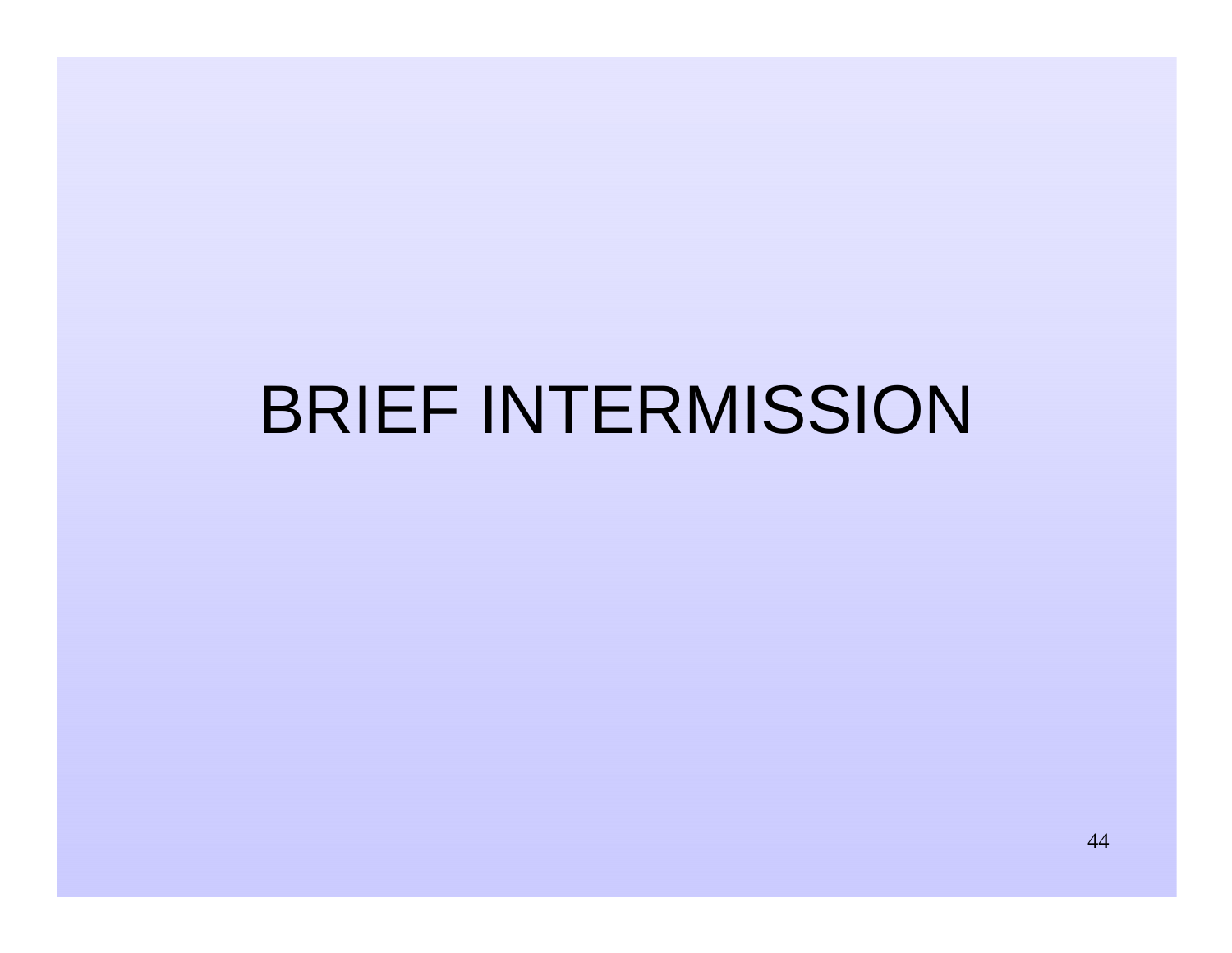## Agenda

- Discussion Items
	- –Conservation Strategies
	- –Reserve Water Supplies
	- –Media Updates
	- – Summary of Speaker Comments to RCWPG (October 4, 2004 meeting)
	- Update on Overall Status and Next Steps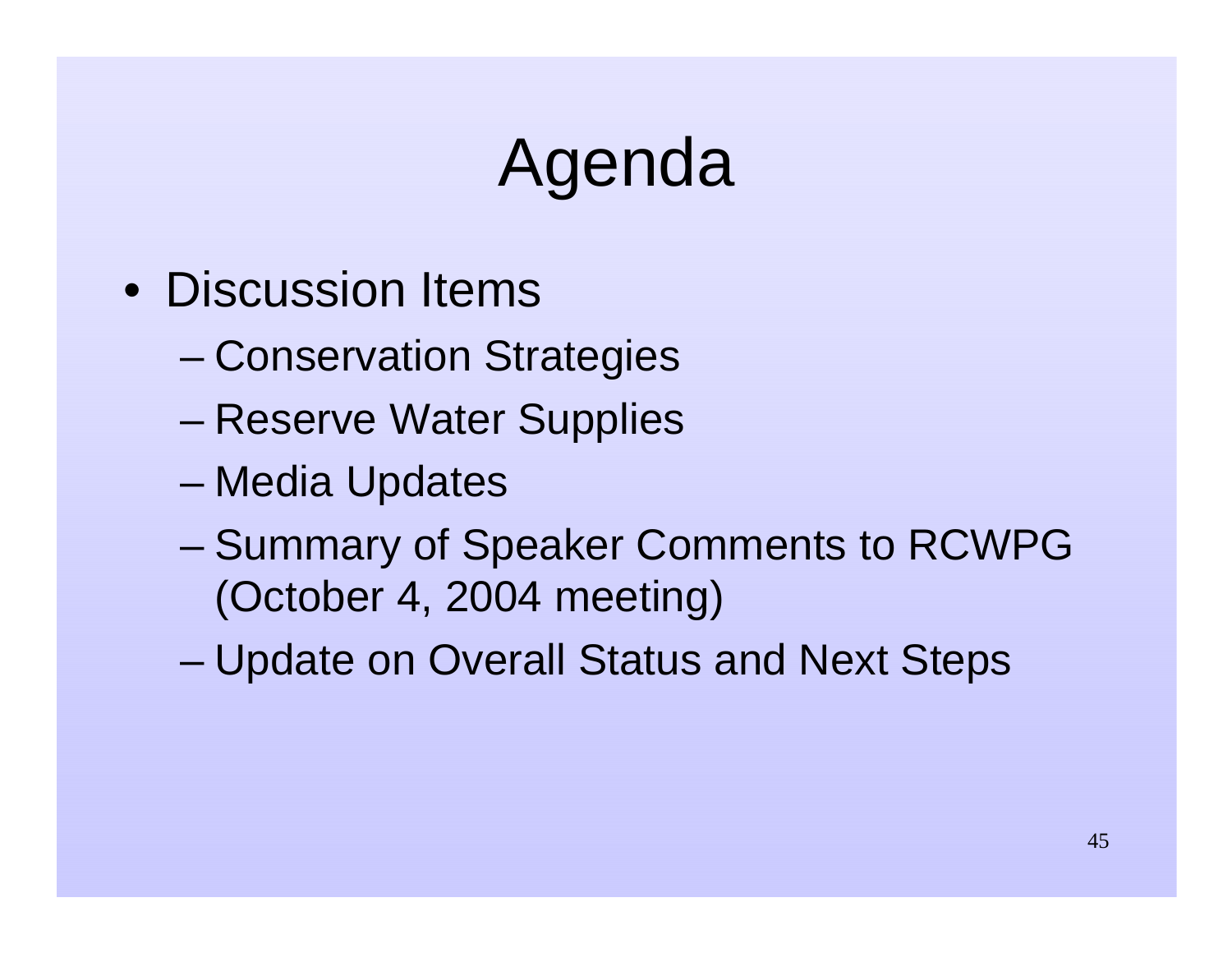### Discussion Item

#### Conservation Strategies Report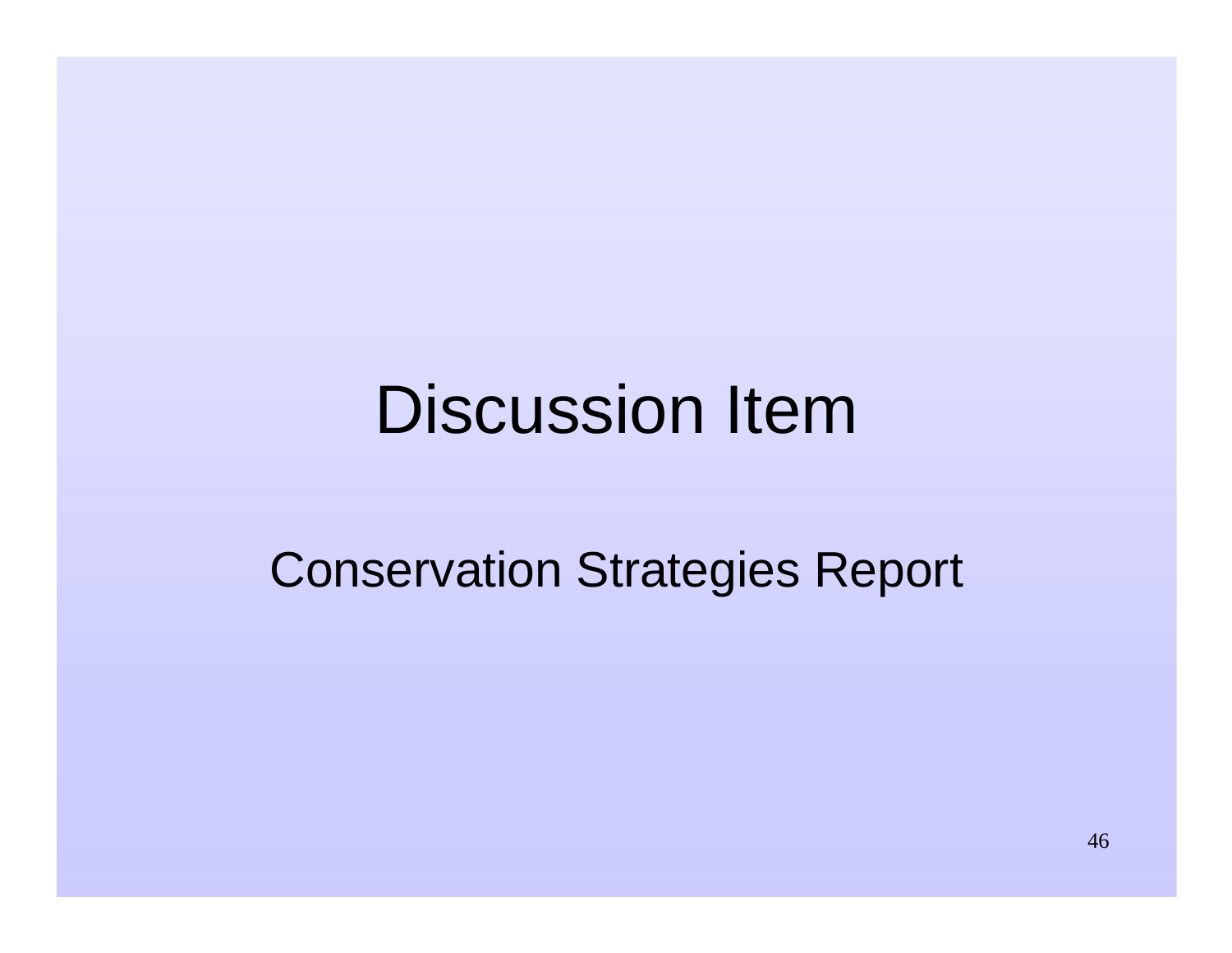- Origin of potentially feasible water conservation strategies
	- RCWPG approved screening methodology in March 2004
		- Potentially feasible water conservation strategies must:
			- Have an identified sponsor or authority
			- Consider the end use of water
			- Meet existing federal and state regulations
			- Be based on proven technology
			- Be able to be implemented
			- Be appropriate for regional planning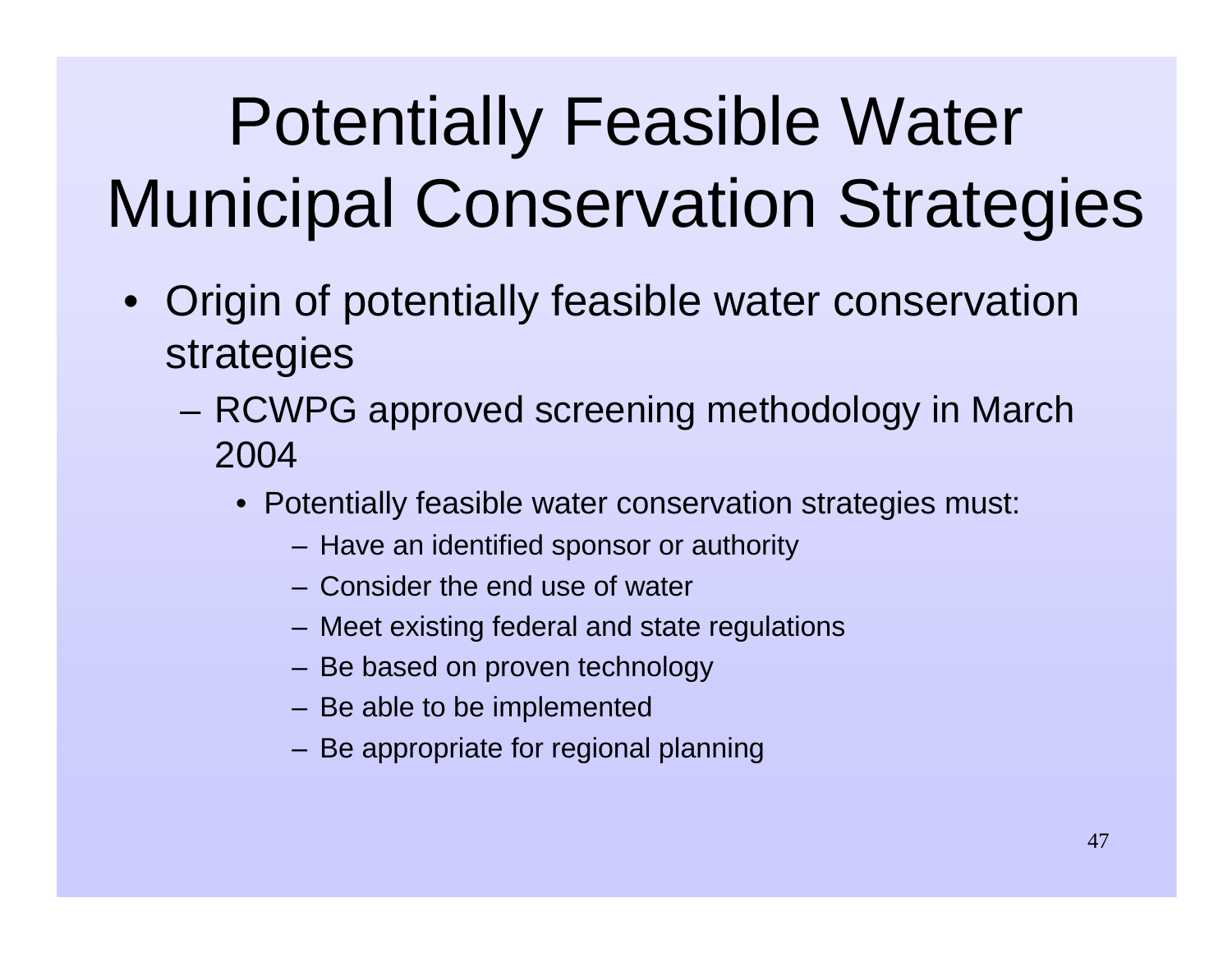– Applied screening methodology to municipal water conservation strategies in Water Conservation Implementation Task Force Best Management Practices Guide

| <b>Strategy</b>                                            | <b>Potentially</b><br><b>Feasible?</b> | If Not, Why? |
|------------------------------------------------------------|----------------------------------------|--------------|
| <b>System Water Audit and</b><br><b>Water Loss</b>         | Yes                                    |              |
| <b>Water Conservation</b><br>Pricing                       | Yes                                    |              |
| <b>Prohibition on Wasting</b><br>Water                     | Yes                                    |              |
| Showerhead, Aerator, and<br><b>Toilet Flapper Retrofit</b> | Yes                                    | 48           |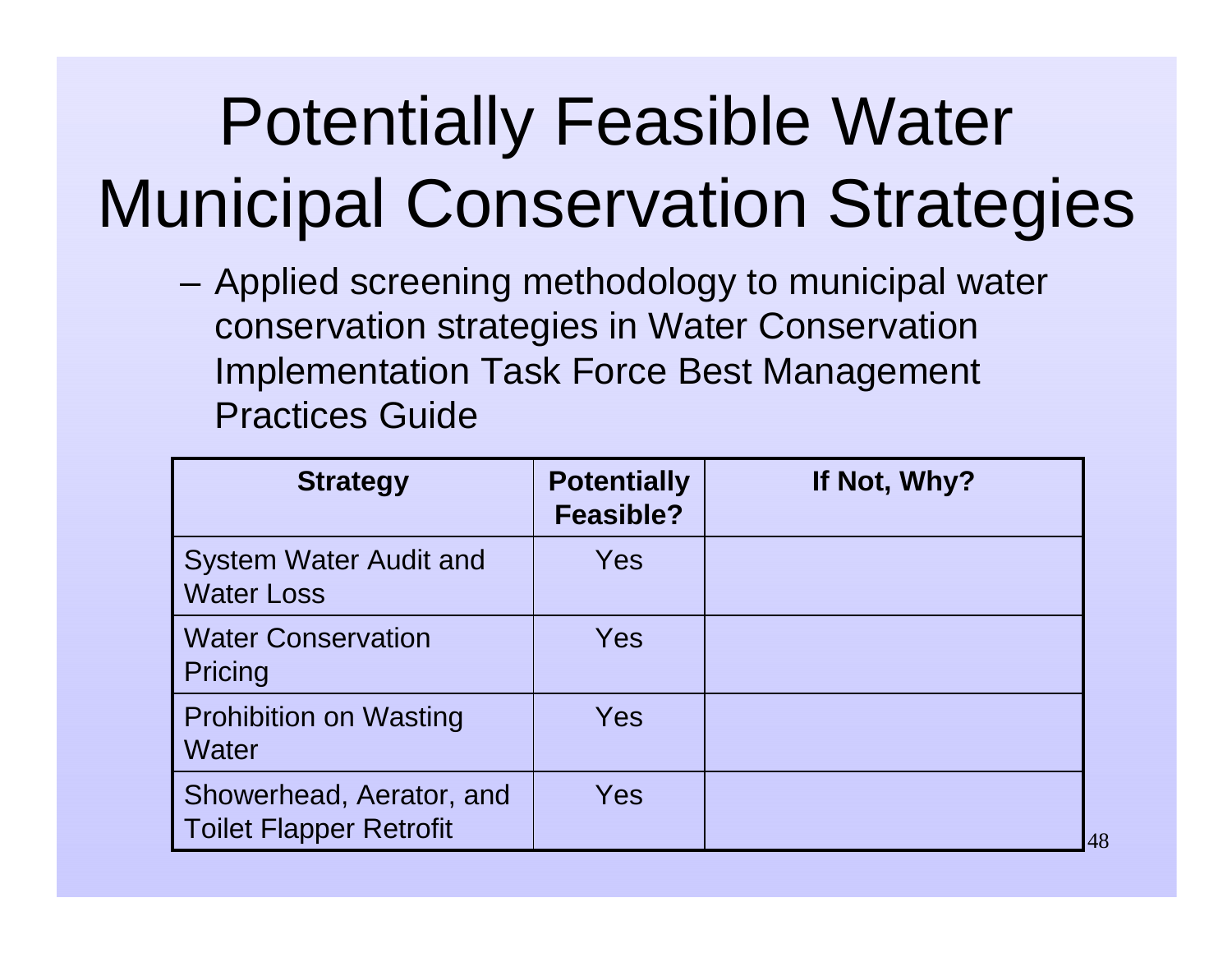| <b>Strategy</b>                                                                       | <b>Potentially</b><br>Feasible? | If Not, Why? |
|---------------------------------------------------------------------------------------|---------------------------------|--------------|
| <b>Residential Toilet</b><br><b>Replacement Programs</b>                              | Yes                             |              |
| <b>Residential Clothes</b><br><b>Washer Incentive Program</b>                         | Yes                             |              |
| <b>School Education</b>                                                               | Yes                             |              |
| <b>Water Survey for Single-</b><br><b>Family and Multi-Family</b><br><b>Customers</b> | Yes                             |              |
| Landscape Irrigation<br><b>Conservation and</b><br><b>Incentives</b>                  | Yes                             |              |
| <b>Water Wise Landscape</b><br><b>Design and Conversion</b><br>Programs               | Yes                             |              |
| <b>Athletic Field Conservation</b>                                                    | Yes                             |              |
| <b>Golf Course Conservation</b>                                                       | Yes                             |              |

49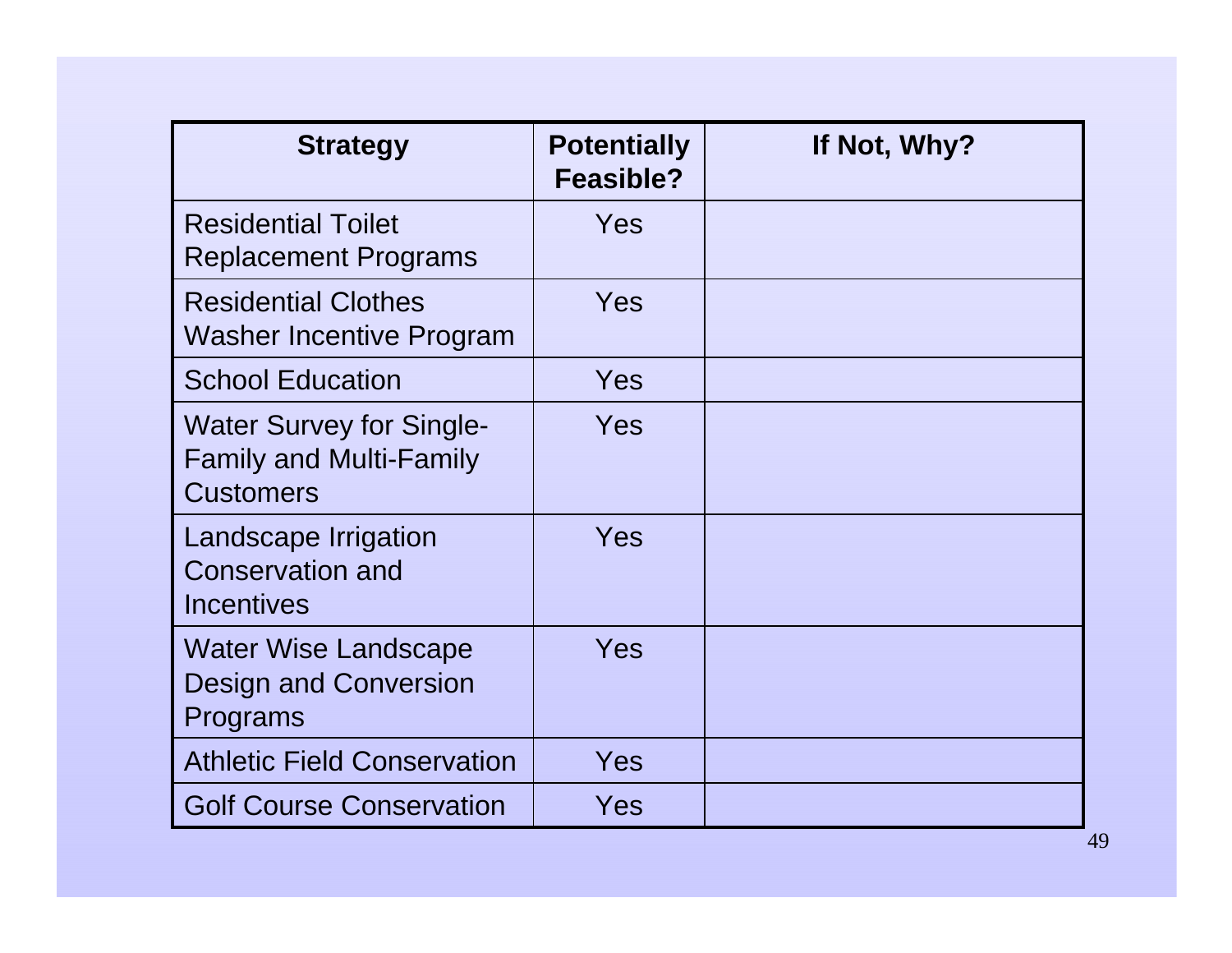| <b>Strategy</b>                                                                           | <b>Potentially</b><br>Feasible? | If Not, Why?                                              |
|-------------------------------------------------------------------------------------------|---------------------------------|-----------------------------------------------------------|
| <b>Metering of All New</b><br><b>Connections and Retrofit</b><br>of Existing Connections  | <b>No</b>                       | Few unmetered connections<br>in Region C.                 |
| <b>Wholesale Agency</b><br><b>Assistance Programs</b>                                     | <b>No</b>                       | Potential funding source, but<br>not conservation method. |
| <b>Conservation Coordinator</b>                                                           | <b>No</b>                       | Overhead included in other<br>conservation methods.       |
| <b>Water Reuse</b>                                                                        | Yes                             |                                                           |
| <b>Public Information</b>                                                                 | Yes                             |                                                           |
| Rainwater Harvesting and<br><b>Condensate Reuse</b>                                       | <b>No</b>                       | Limited public participation<br>and cost.                 |
| <b>New Construction</b><br>Graywater                                                      | <b>No</b>                       | Limited public participation<br>and cost.                 |
| <b>Park Conservation</b>                                                                  | Yes                             |                                                           |
| <b>Conservation Programs for</b><br>Industrial, Commercial,<br>and Institutional Accounts | Yes                             |                                                           |

50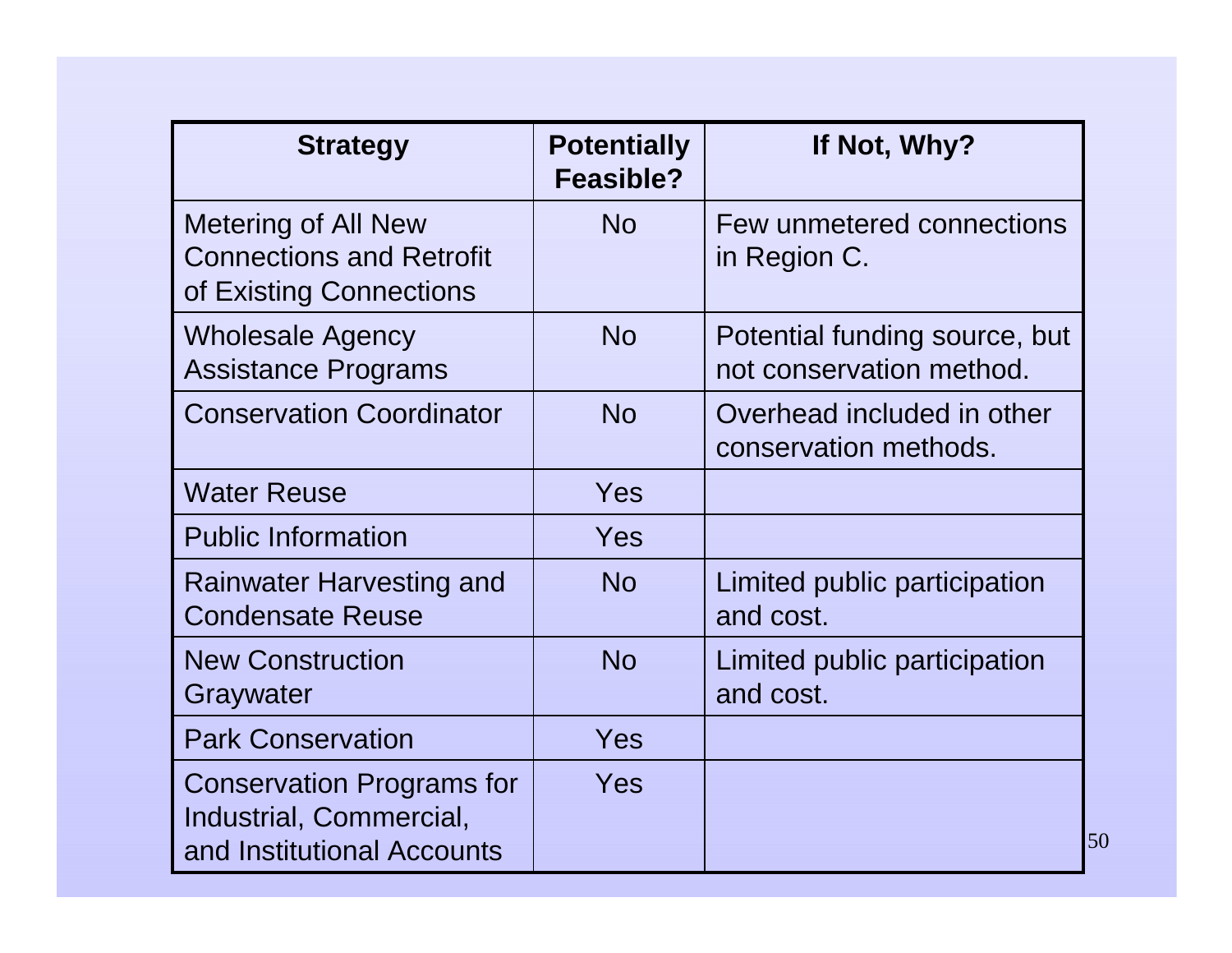- General
	- • Implement plumbing code requirements (built into water demand)
	- Public and school education
	- Water conservation pricing structure
	- Impact of increasing water prices
	- Water system audit, leak detection and repair, pressure control
	- Water waste prohibition
- Indoor
	- Water-efficient toilet rebate
	- Showerhead and faucet aerator retrofit
	- Implement new federal clothes washer standards
	- Single-family water-efficient clothes washer rebate
	- •Coin-op water-efficient clothes washer rebate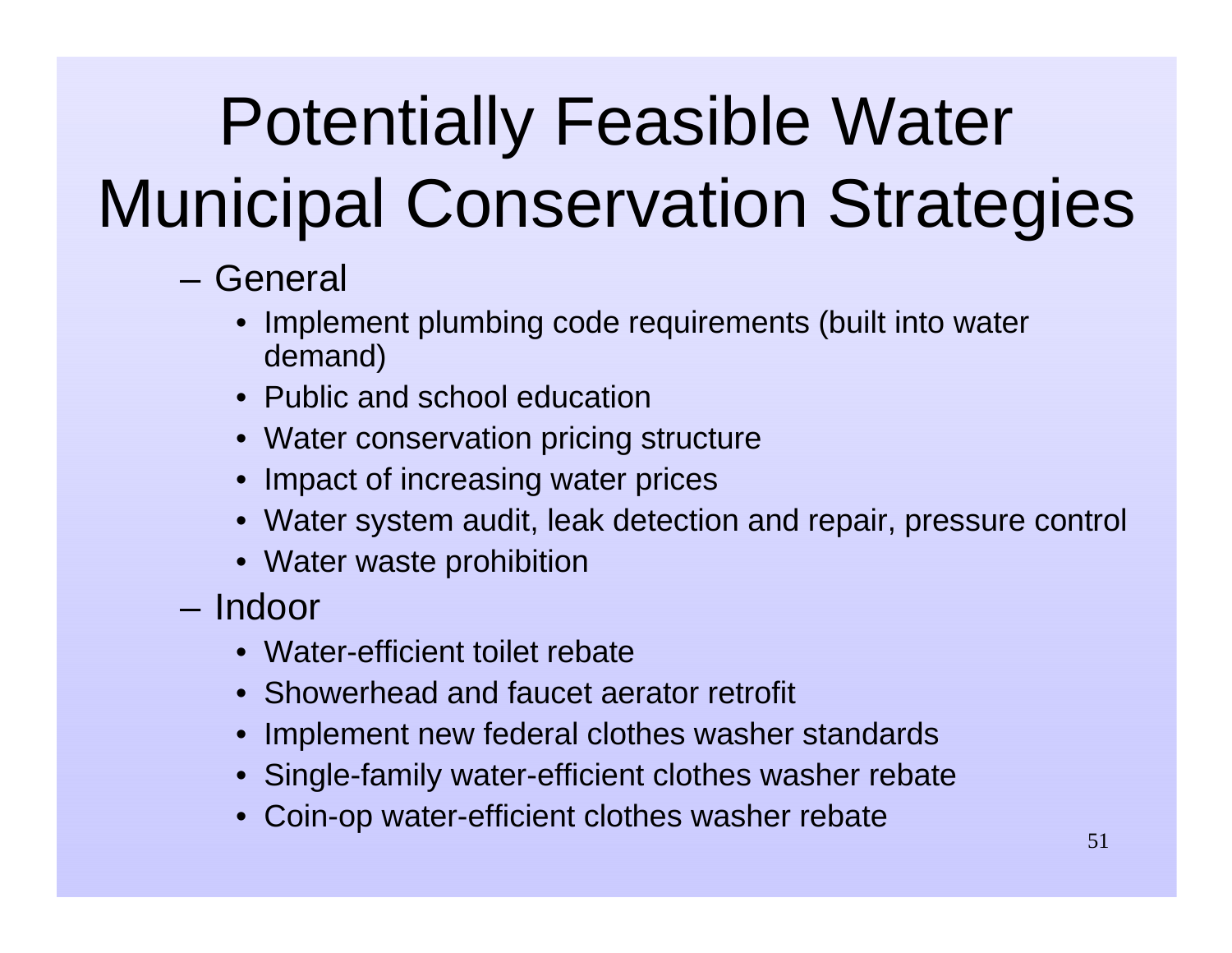- Indoor/Outdoor
	- Residential customer water audit
- Outdoor
	- Landscape irrigation systems rebate
	- Landscape design and conversion rebate
- – Industrial, Commercial, and Institutional (ICI)
	- ICI general rebate
	- ICI water audit, water waste reduction, and site-specific water conservation program
- Reuse
	- Reuse of reclaimed effluent (direct and indirect)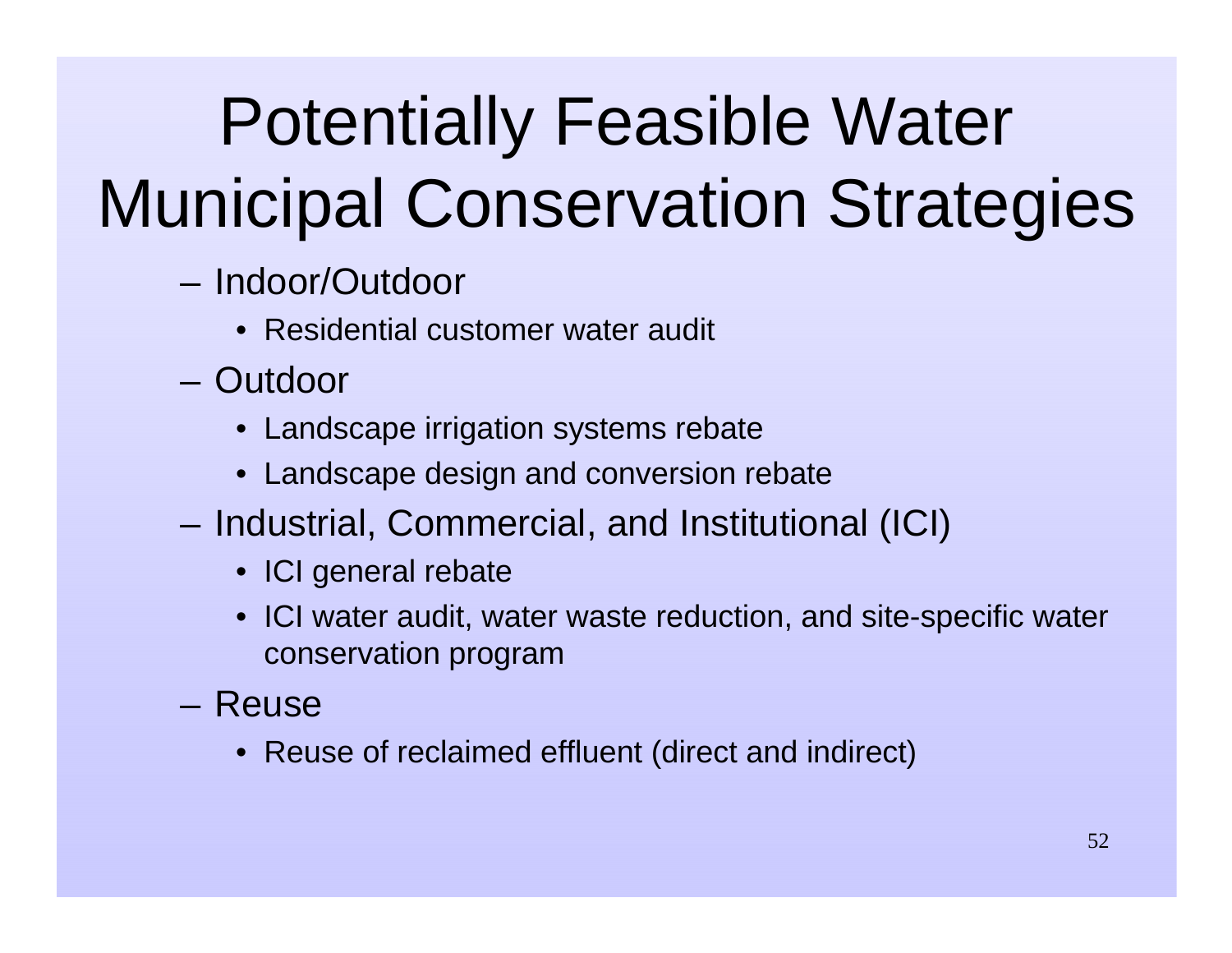- Evaluating potential water savings and costs for each conservation strategy and each municipal WUG
- Will present preliminary results on regional basis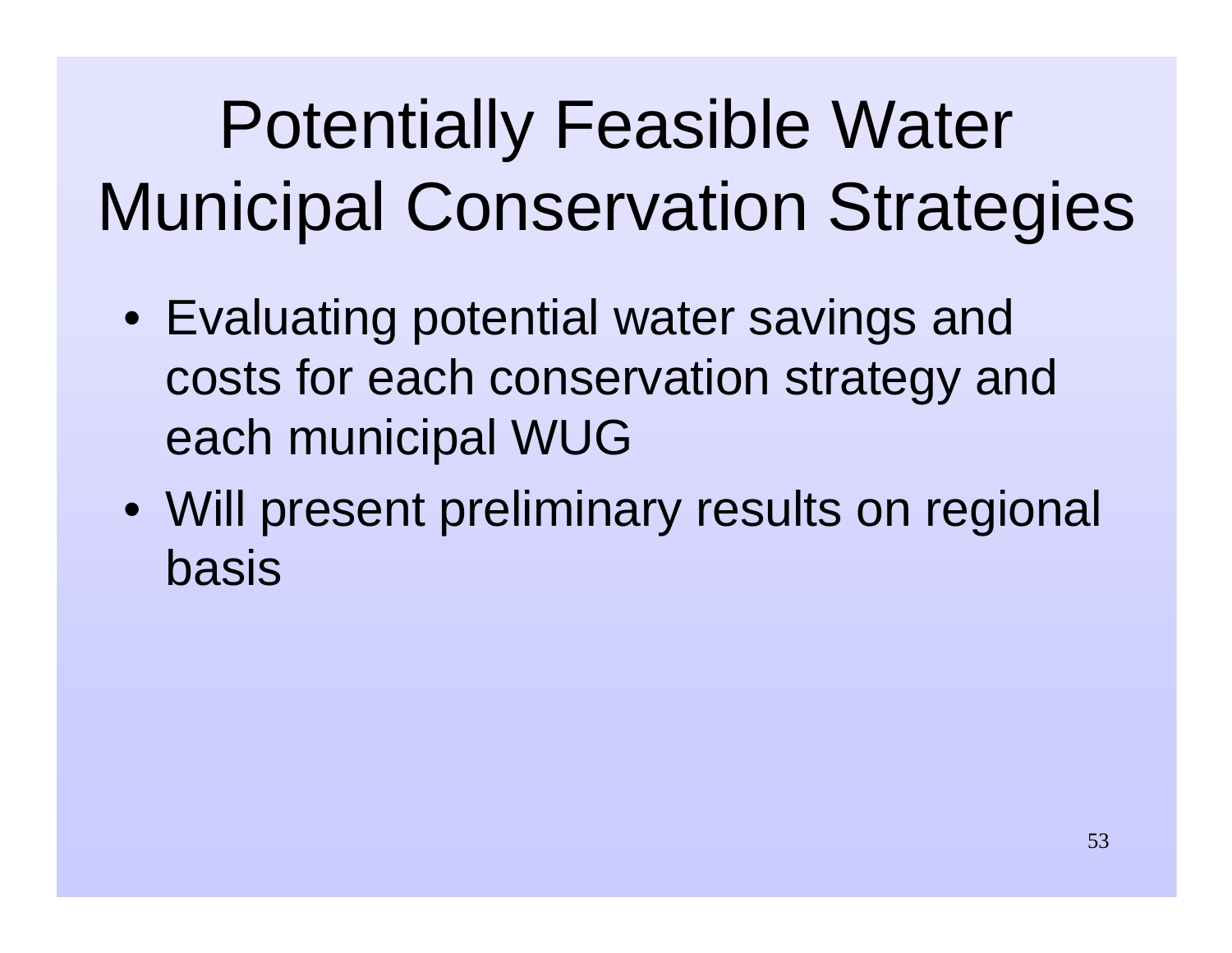- Unless otherwise noted, conservation strategies evaluated for WUGs that have:
	- –A projected water need
	- –Existing or projected total water usage > 140 gpcd
	- –Not already implemented the strategy
	- –An identified sponsor to implement the strategy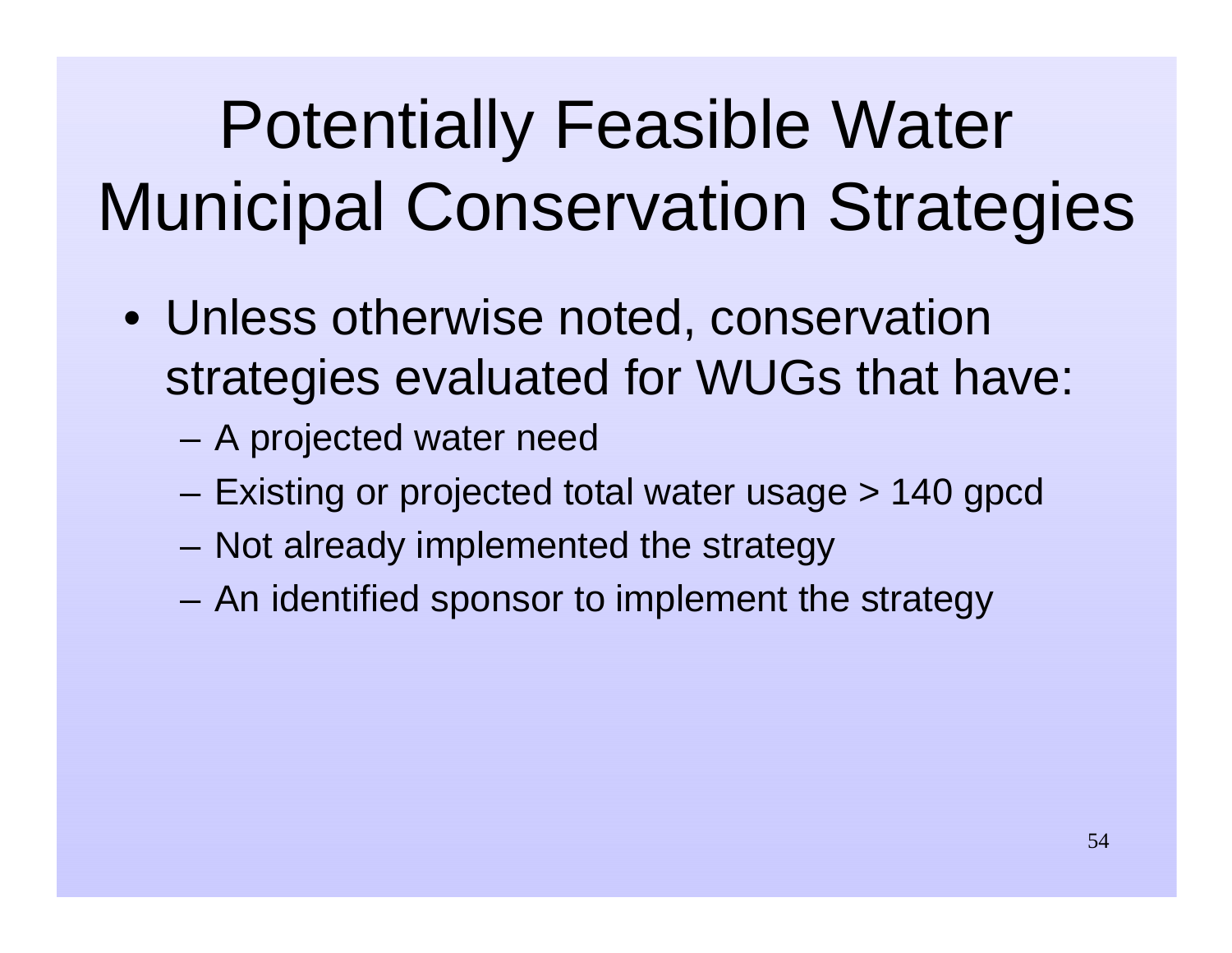## Implement Plumbing Code

- $\bullet$  Natural replacement of toilets, showerheads, and faucet aerators
- •Only low-flow plumbing fixtures available for purchase
- •Applies to all WUGs
- $\bullet$  Estimated Region C potential water savings and costs
	- Estimated savings from TWDB
	- No cost to WUGs



| <b>Item</b>                                                      | 2010   | 2020   | 2030   | 2040   | 2050   | 2060   |
|------------------------------------------------------------------|--------|--------|--------|--------|--------|--------|
| Quantity (ac-ft/yr) 33,173 66,839 98,074 129,088 155,182 176,304 |        |        |        |        |        |        |
| Unit Cost (\$/kgal)                                              | \$0.00 | \$0.00 | \$0.00 | \$0.00 | \$0.00 | \$0.00 |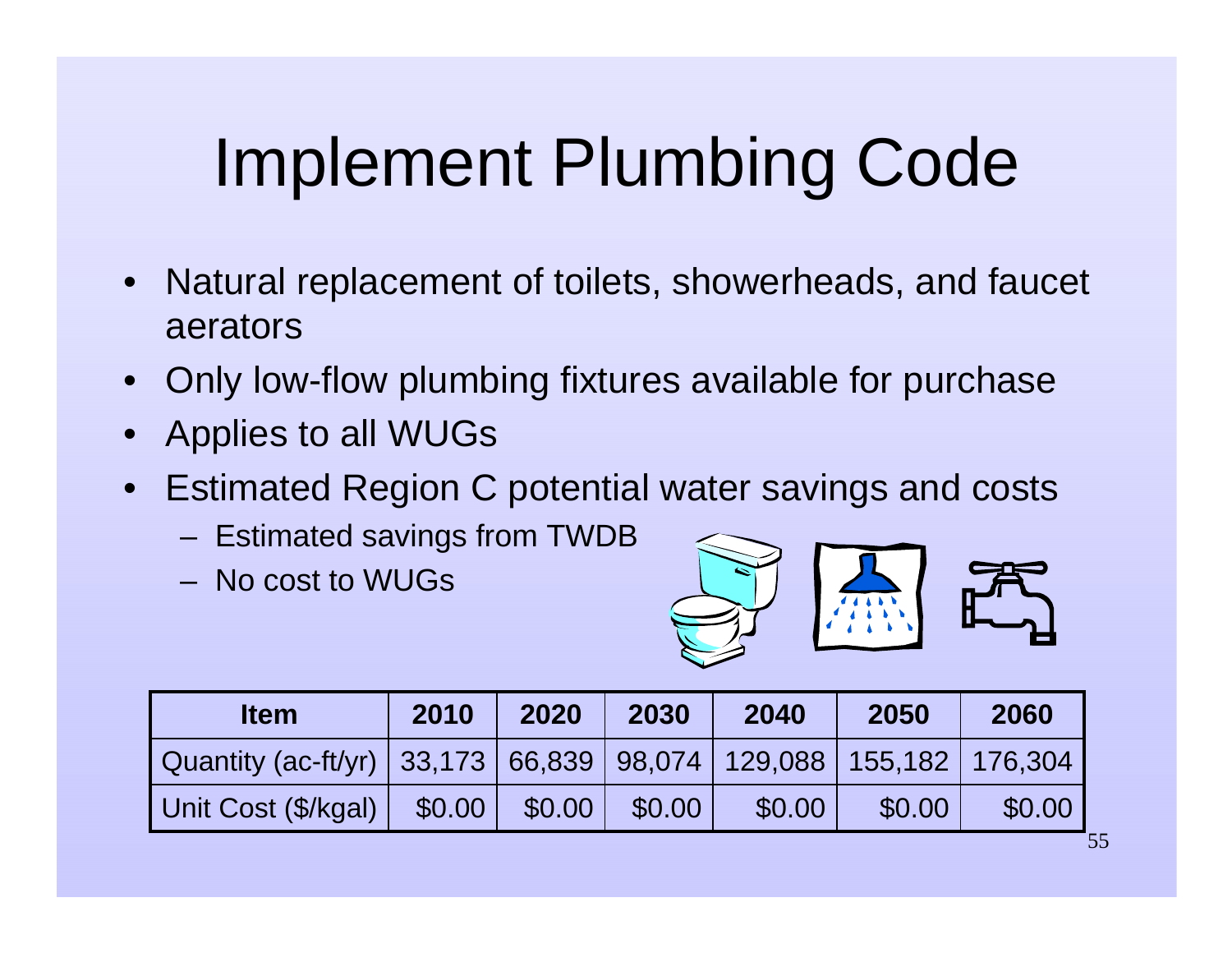## Public and School Education

• Teaches water-conserving behavior and reinforces such behavior through periodic reminders



- Estimated Region C potential water savings and costs
	- –2% savings by 2010, increasing to 4.5% by 2060
	- – Annual per capita cost ranges from \$0.75 to \$3.00, depending on population

| <b>Item</b>                                    | 2010   | 2020   | 2030   | 2040   | 2050   | 2060             |  |
|------------------------------------------------|--------|--------|--------|--------|--------|------------------|--|
| Quantity (ac-ft/yr)   27,971   41,491   55,952 |        |        |        | 72,598 |        | 93,080   118,615 |  |
| Unit Cost (\$/kgal)                            | \$0.87 | \$0.69 | \$0.57 | \$0.48 | \$0.42 | $$0.36$ 56       |  |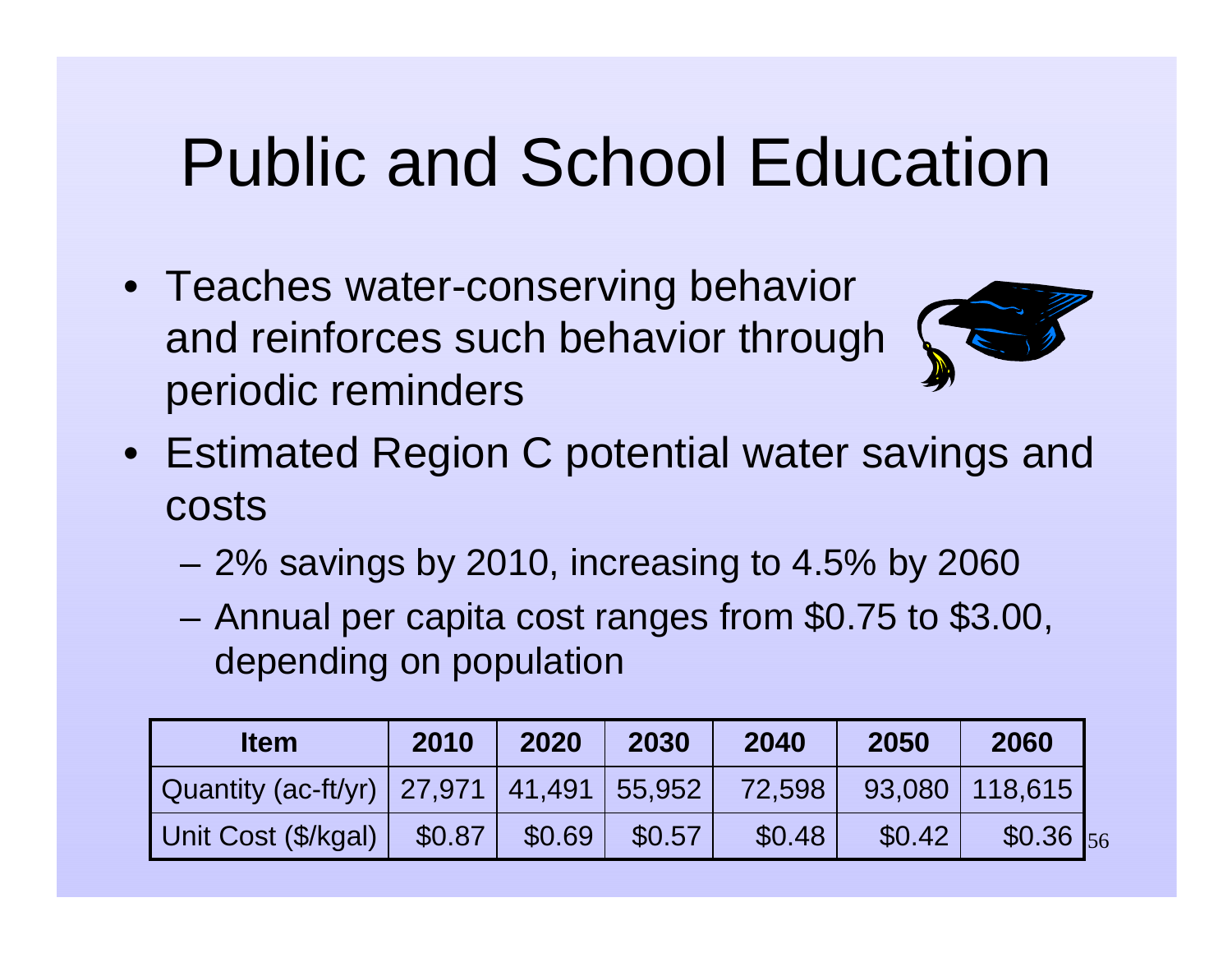# Water Conservation Pricing **Structure**

 $\bullet$ Change to increasing-block pricing structure



- •Many WUGs have already implemented this strategy
- $\bullet$  Estimated Region C potential water savings and costs
	- 1.5% savings
	- No savings estimated if pricing structure unknown
	- Pricing structure known for WUGs comprising 86% of 2060 municipal water demand
	- Capital cost ranges from \$0.11 to \$2.00 per person, depending on population

| <b>Item</b>         | 2010   | 2020   | 2030   | 2040   | 2050   | 2060   |
|---------------------|--------|--------|--------|--------|--------|--------|
| Quantity (ac-ft/yr) | 2,164  | 5,354  | 6.340  | 7,225  | 7,980  | 8.542  |
| Unit Cost (\$/kgal) | \$0.11 | \$0.04 | \$0.00 | \$0.00 | \$0.00 | \$0.00 |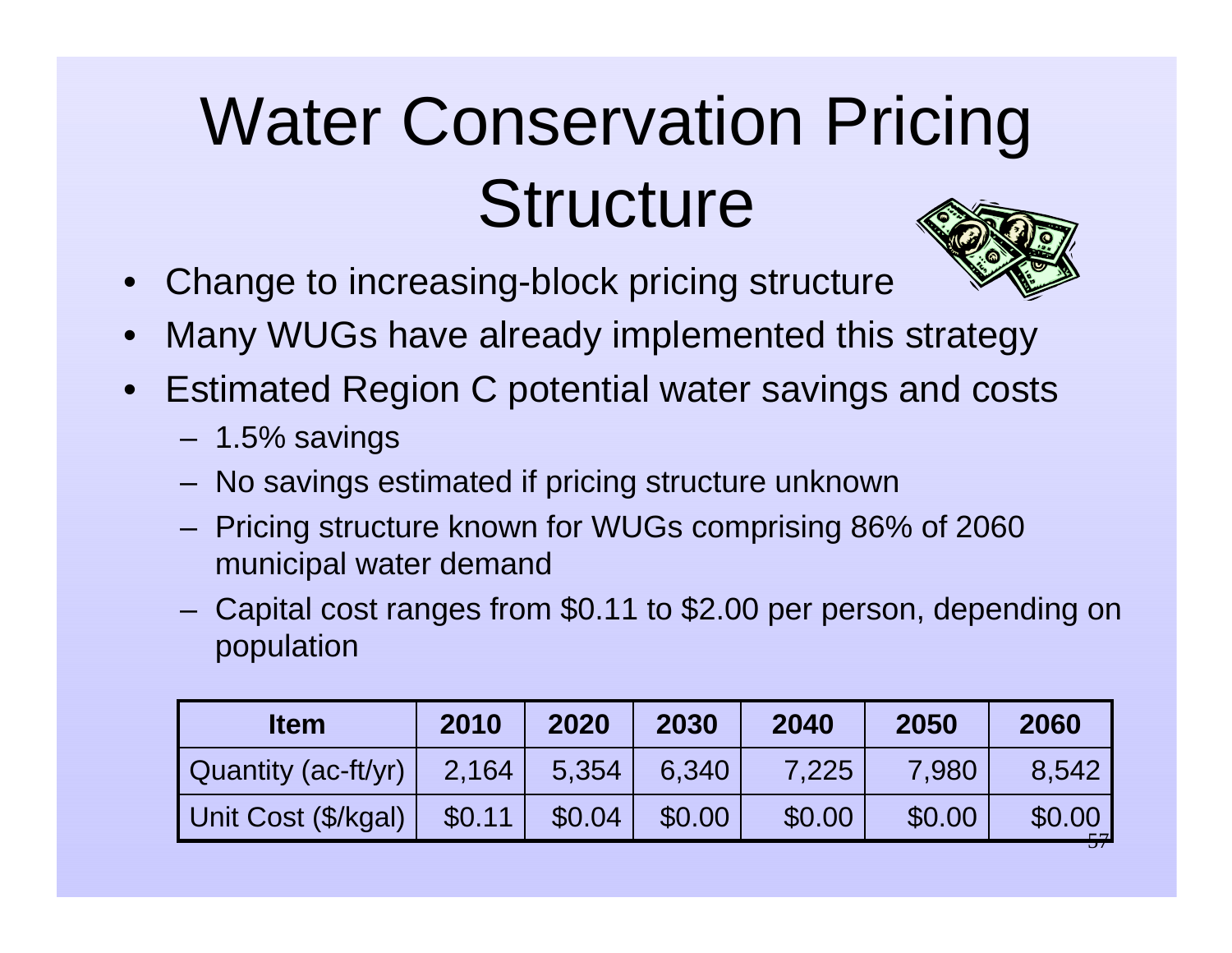## Impact of Increasing Water Prices



- •Applies to all WUGs
- $\bullet$  Estimated Region C potential water savings and costs
	- Assume 20% increase in real water prices during planning period
	- Assume -0.20 price elasticity of demand
	- Assume half of potential savings offset by increasing incomes
	- No cost to WUGs

| <b>Item</b>         | 2010   | 2020                      | 2030   | 2040   | 2050   | 2060   |
|---------------------|--------|---------------------------|--------|--------|--------|--------|
| Quantity (ac-ft/yr) |        | $5,116$   12,192   20,601 |        | 30,593 | 42.904 | 58,315 |
| Unit Cost (\$/kgal) | \$0.00 | \$0.00                    | \$0.00 | \$0.00 | \$0.00 | \$0.00 |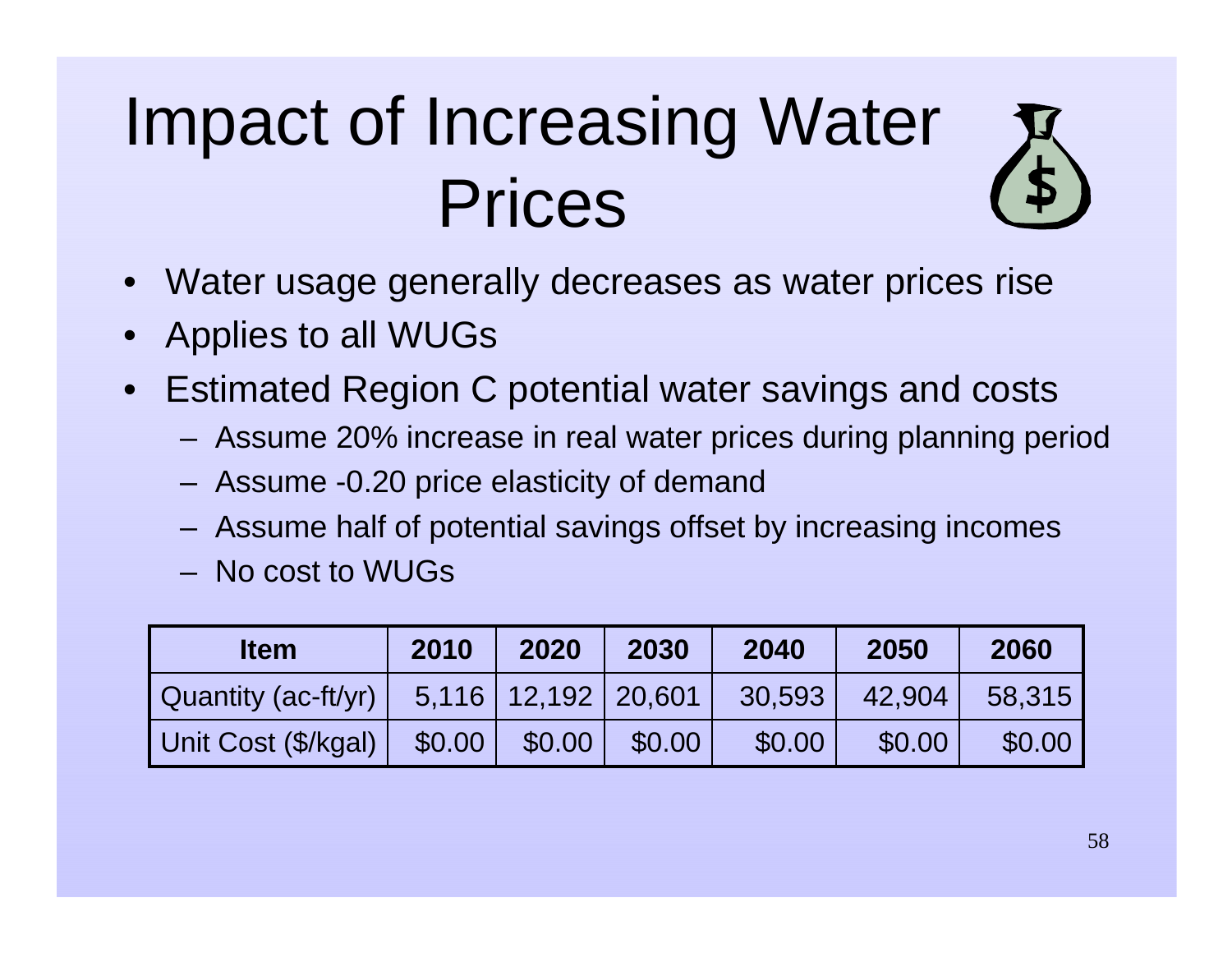#### Water System Audit, Leak Detection and Repair, Pressure Control

- • Account for all water entering and existing system, including different types of water losses
- • HB 3338 requires all retail public utilities that provide potable water to perform a water system audit
- • Estimated potential water savings:
	- Difference between existing and target unaccounted-for water
	- Target 12% for urban/suburban WUGs, 18% for rural WUGs
	- No savings estimated when unaccounted-for water unknown
	- Unaccounted-for water known for WUGs comprising 68% of 2060 municipal water demand
	- – Calculated annual per capita cost ranges from \$1.56 to \$3.28, depending on population

| <b>Item</b>         | 2010   | 2020   | 2030   | 2040   | 2050   | 2060    |
|---------------------|--------|--------|--------|--------|--------|---------|
| Quantity (ac-ft/yr) | 1,892  | 7.175V | 8,889  | 10,503 | 11.908 | 13.149  |
| Unit Cost (\$/kgal) | \$2.26 | \$0.66 | \$0.63 | \$0.64 | \$0.63 | \$0.639 |

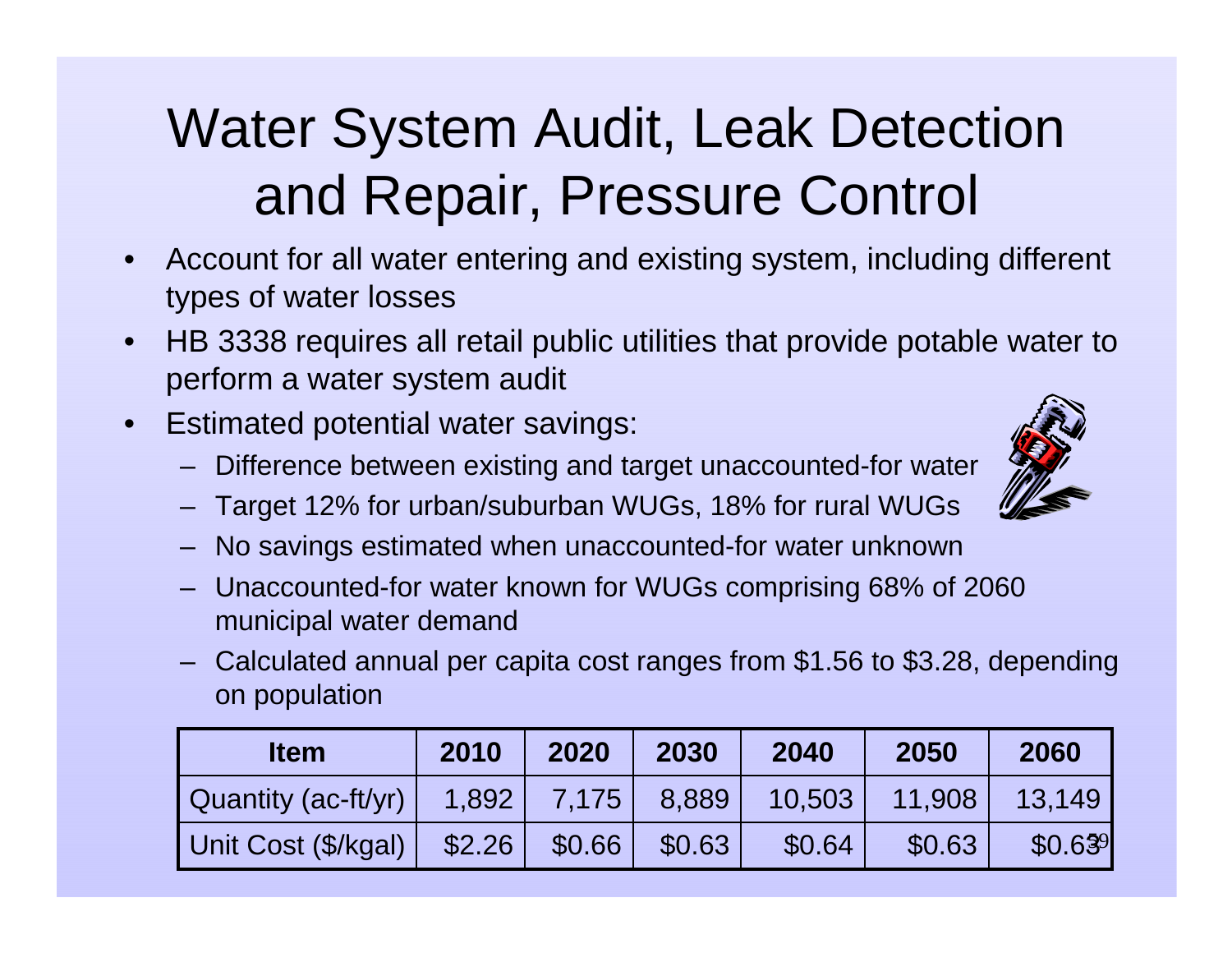## Water Waste Prohibition

- •Prohibit irrigation water waste
- • Estimated Region C potential water savings and costs:
	- Based on installation of rain sensors



- 3.3 percent of irrigation water usage for accounts with automatic irrigation systems
- No savings estimated for WUGs without enforcement authority (e.g., WSCs)
- No savings estimated if implementation of prohibition unknown
- Status of prohibition known for WUGs comprising 71% of 2060 municipal water demand
- Capital costs range from \$0.01 to \$0.50 per person, depending on population; annual cost per capita of \$0.25 for enforcement
- Assumed number of automatic irrigation systems

| <b>Item</b>         | 2010   | 2020   | 2030   | 2040   | 2050   | 2060   |
|---------------------|--------|--------|--------|--------|--------|--------|
| Quantity (ac-ft/yr) |        | 1.706  | 4.187  | 4,864  | 5.427  | 5.946  |
| Unit Cost (\$/kgal) | \$0.00 | \$0.99 | \$0.46 | \$0.43 | \$0.42 | \$0.41 |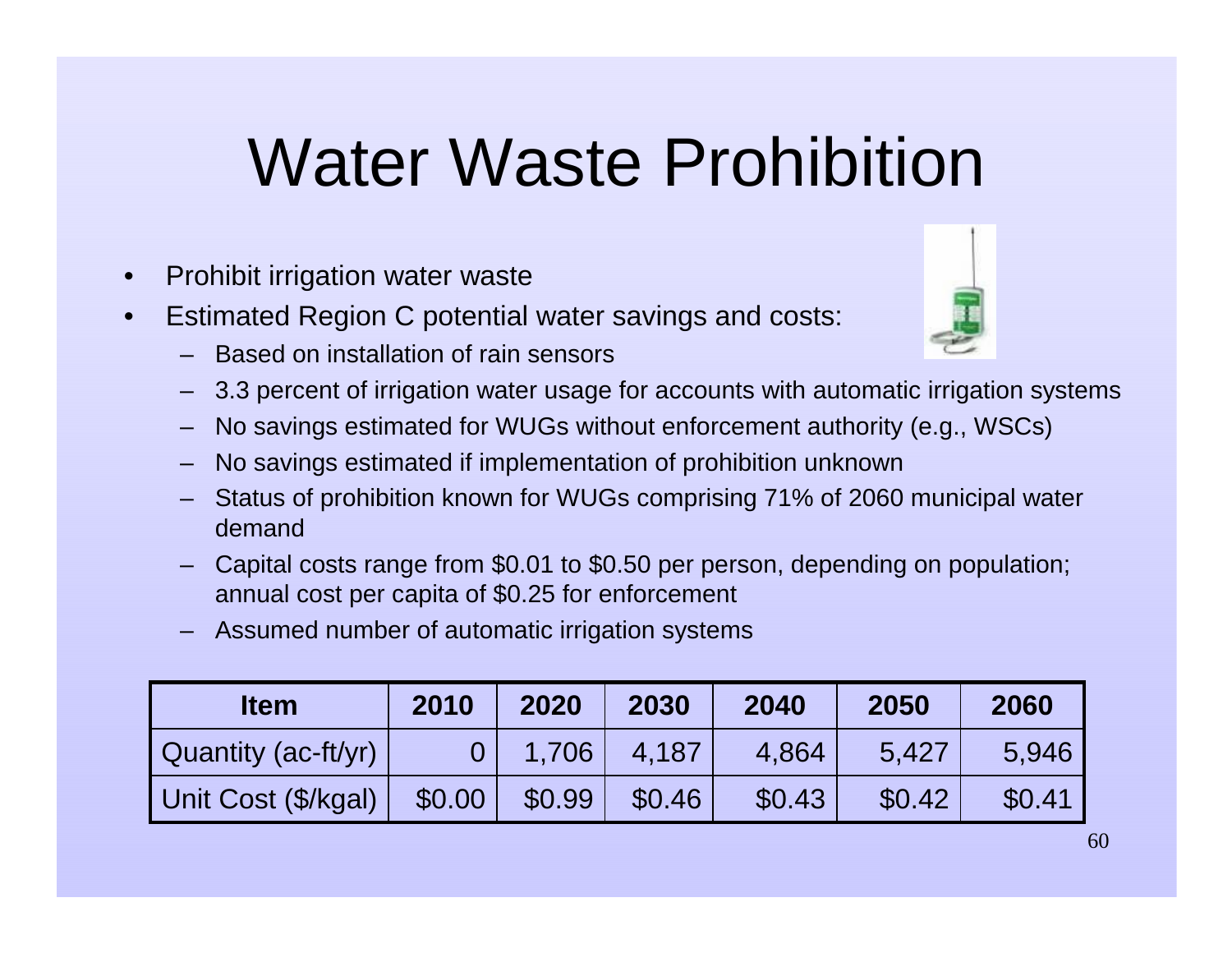## Water-Efficient Toilet Rebate

- $\bullet$ Replace older, inefficient toilets (residential customers)
- • Estimated Region C potential water savings and costs:
	- Replacing all inefficient toilets in a household saves 10.5 gallons per day per resident
	- Cost \$120 per rebate (includes rebate, marketing, overhead)
	- Assume that rebate program doubles natural replacement rate
	- Typical toilet life is 30 years
	- Savings from rebate program are temporary



| <b>Item</b>         | 2010   | 2020   | 2030   | 2040   | 2050   | 2060   |
|---------------------|--------|--------|--------|--------|--------|--------|
| Quantity (ac-ft/yr) | 683    | 6.039  |        |        |        |        |
| Unit Cost (\$/kgal) | \$5.36 | \$3.87 | \$0.00 | \$0.00 | \$0.00 | \$0.00 |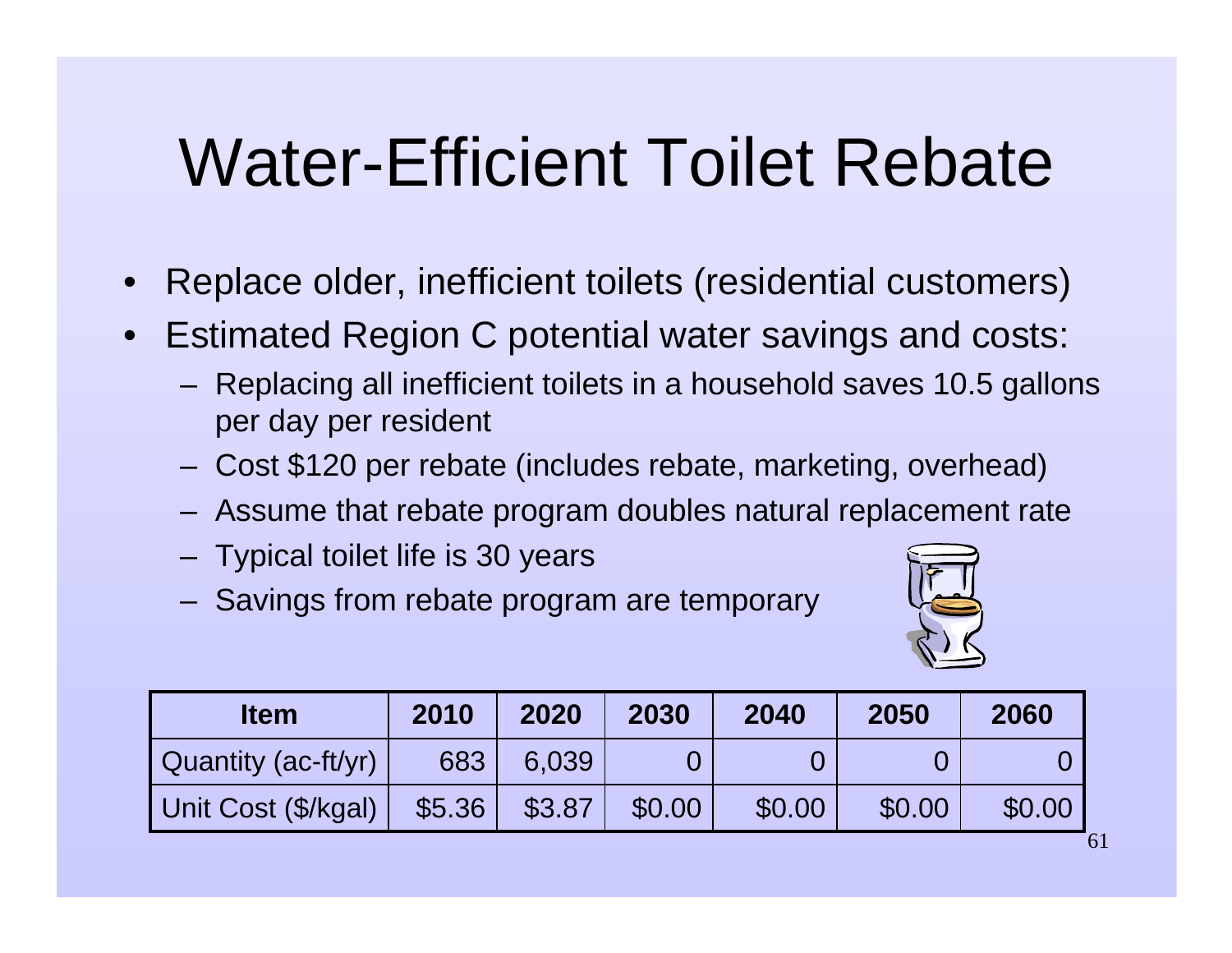#### Active Program vs. Natural Replacement

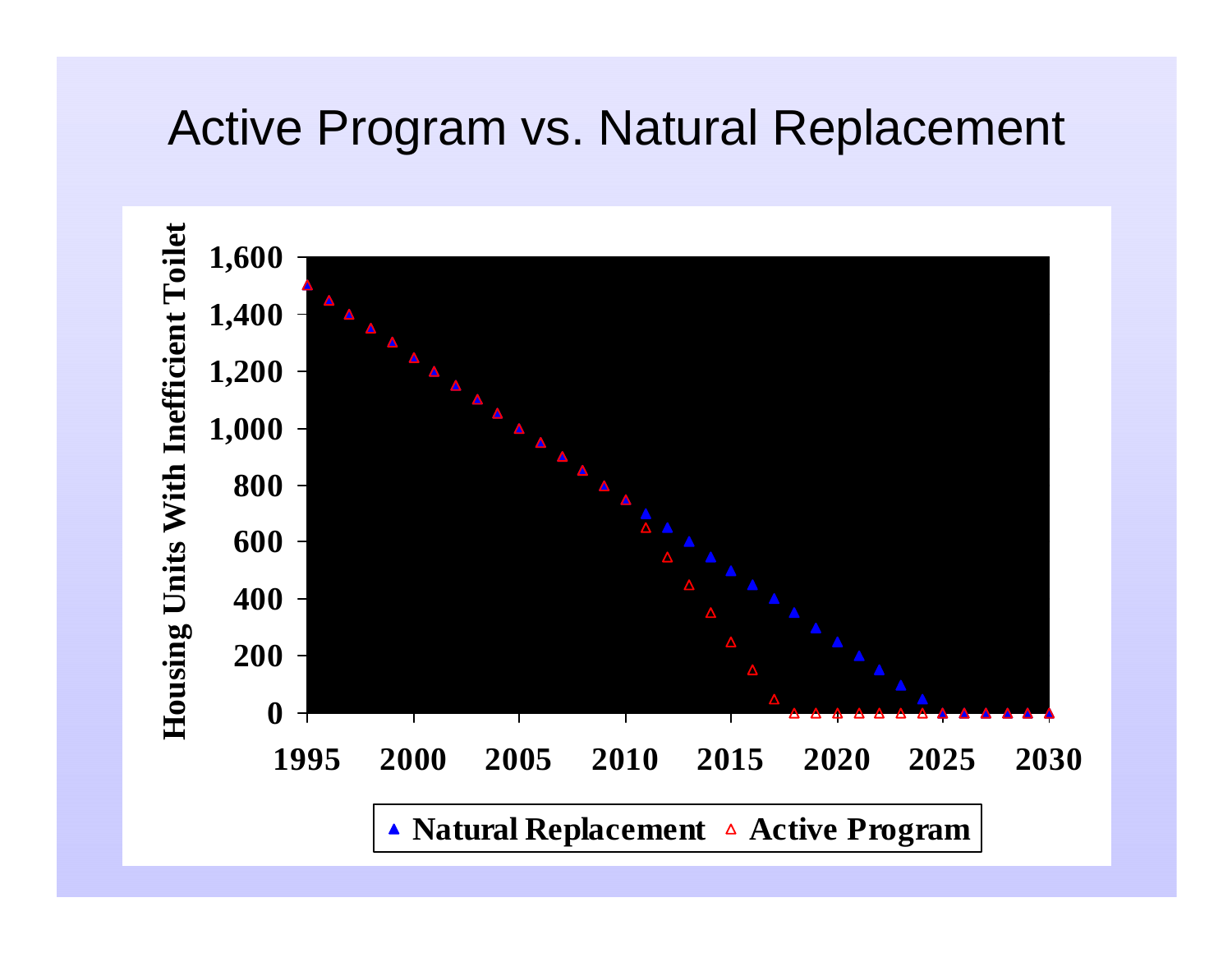## Showerhead and Faucet Aerator Retrofit

- $\bullet$  Replace older, inefficient showerheads and faucet aerators (residential customers)
- • Estimated Region C potential water savings and costs:
	- Little potential for savings
	- Plumbing code revised in 1992
	- Typical life of showerhead/aerator is 15 years
	- Most showerheads/aerators should will be replaced by 2010.

| <b>Item</b>         | 2010   | 2020   | 2030   | 2040   | 2050   | 2060   |
|---------------------|--------|--------|--------|--------|--------|--------|
| Quantity (ac-ft/yr) |        |        |        |        |        |        |
| Unit Cost (\$/kgal) | \$0.00 | \$0.00 | \$0.00 | \$0.00 | \$0.00 | \$0.00 |



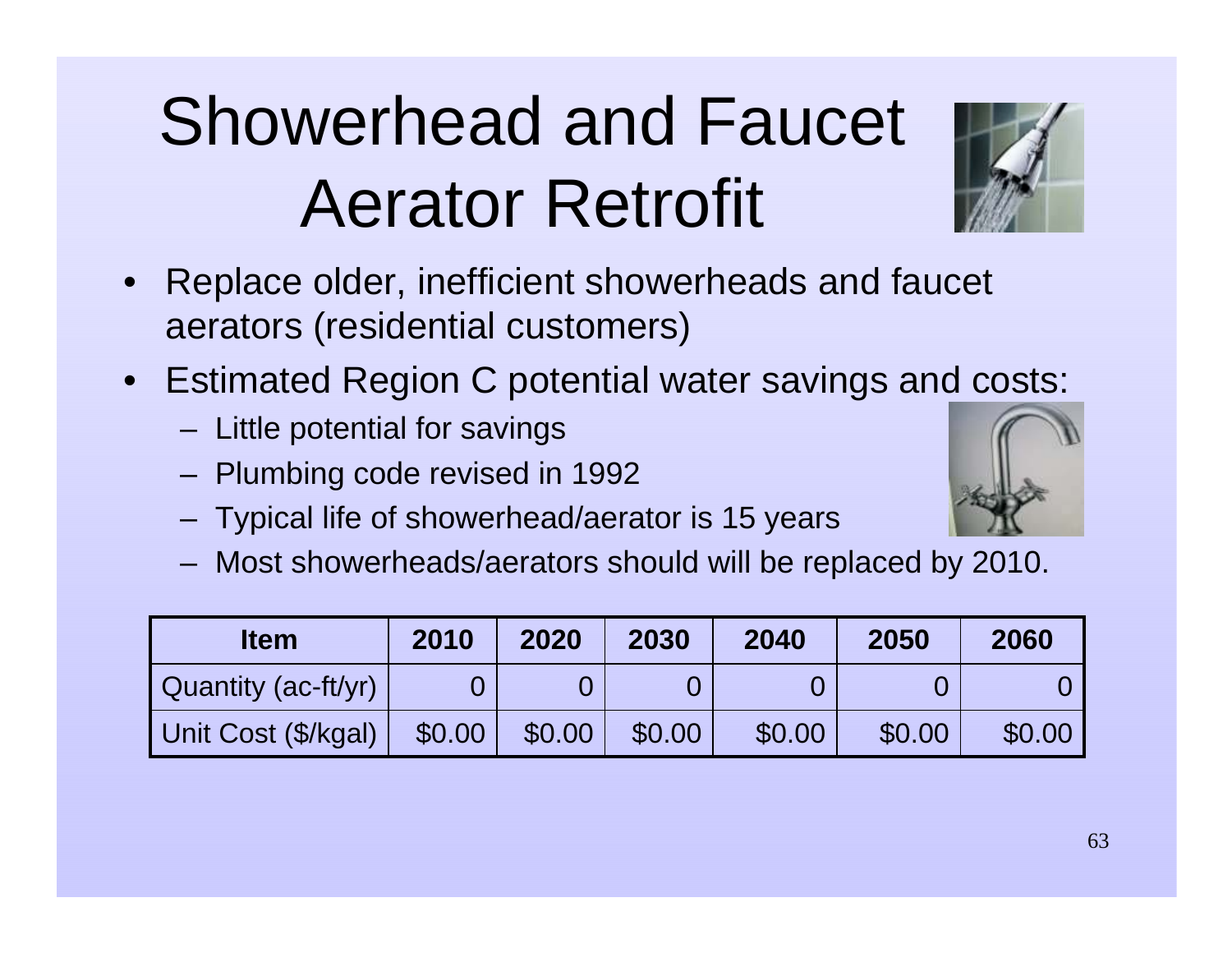## Implement New Federal Clothes Washer Standards

- $\bullet$  Require energy-efficient residential clothes washers by 2007
- •Will also result in water efficiency
- •Applies to all WUGs



- $\bullet$  Estimated Region C potential water savings and costs:
	- Replacement of an inefficient SF clothes washer saves 5.6 gallons per day per resident
	- No cost to WUGs

| <b>Item</b>         | 2010   | 2020   | 2030                | 2040   | 2050   | 2060   |
|---------------------|--------|--------|---------------------|--------|--------|--------|
| Quantity (ac-ft/yr) |        |        | 7,798 33,557 38,613 | 43,823 | 49.569 | 56,021 |
| Unit Cost (\$/kgal) | \$0.00 | \$0.00 | \$0.00              | \$0.00 | \$0.00 | \$0.00 |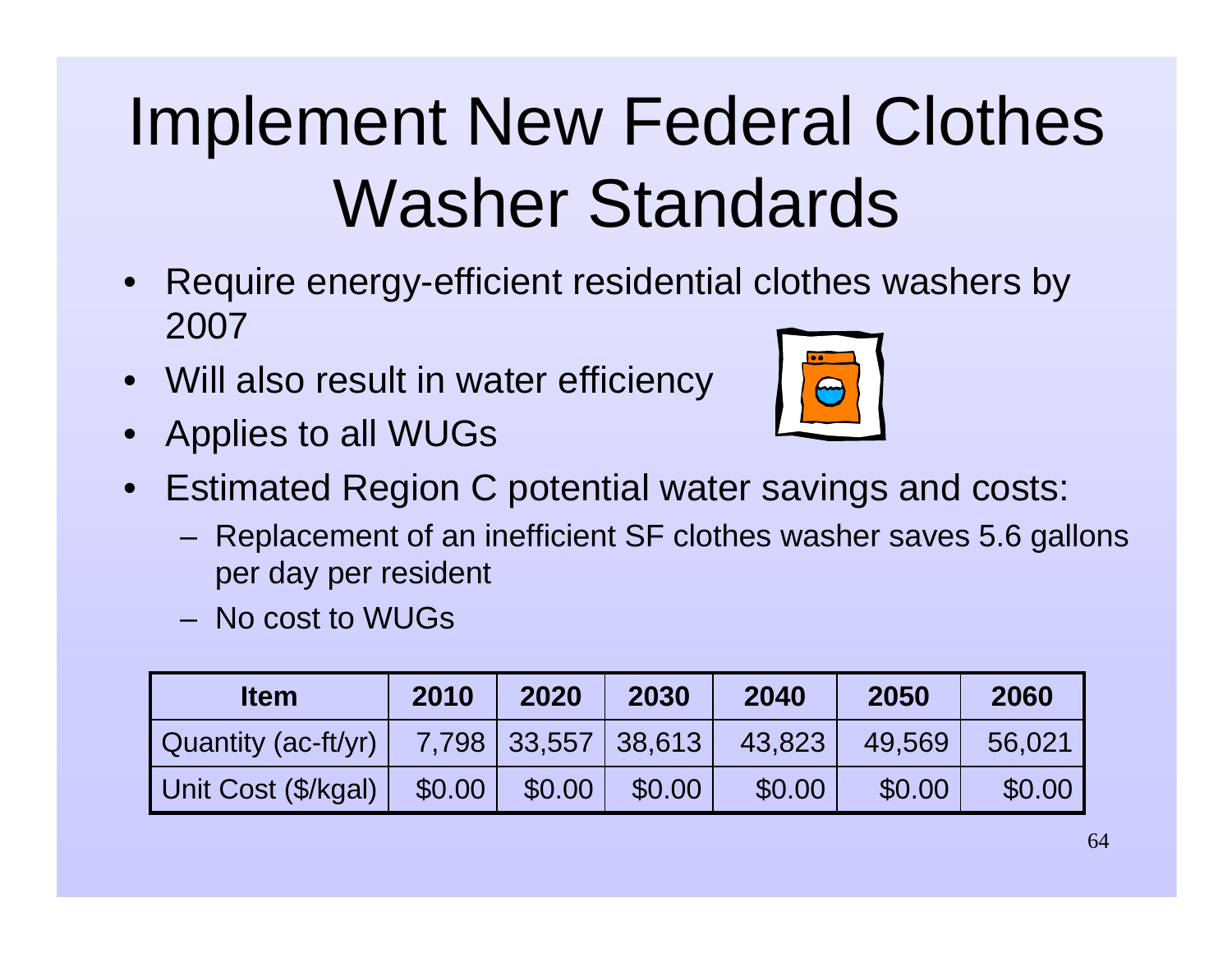## **SF Water-Efficient Clothes ER** Washer Rebate

- $\bullet$  Rebate for replacement of inefficient clothes washers (SF customers)
- • Estimated Region C potential water savings and costs:
	- Replacement of an inefficient SF clothes washer saves 5.6 gallons per day per resident
	- Cost \$150 per rebate (including rebate, marketing, overhead)
	- Assume that rebate program doubles natural replacement rate
	- Typical life of SF clothes washer is 13 years
	- Savings from rebate program are temporary

| <b>Item</b>         | 2010   | 2020   | 2030   | 2040   | 2050   | 2060   |
|---------------------|--------|--------|--------|--------|--------|--------|
| Quantity (ac-ft/yr) | 1.487  |        |        |        |        |        |
| Unit Cost (\$/kgal) | \$4.27 | \$0.00 | \$0.00 | \$0.00 | \$0.00 | \$0.00 |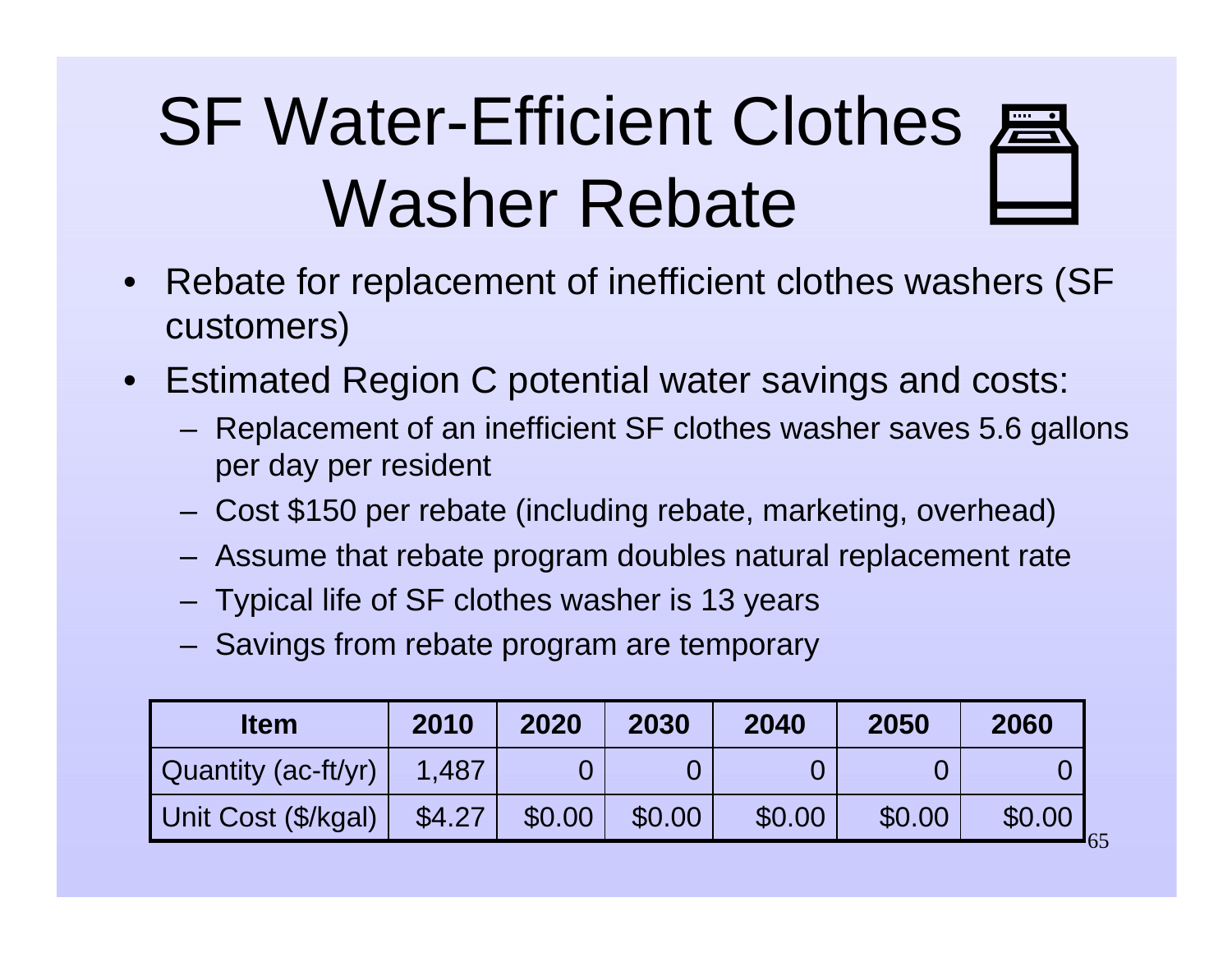#### Active Program vs. Natural Replacement

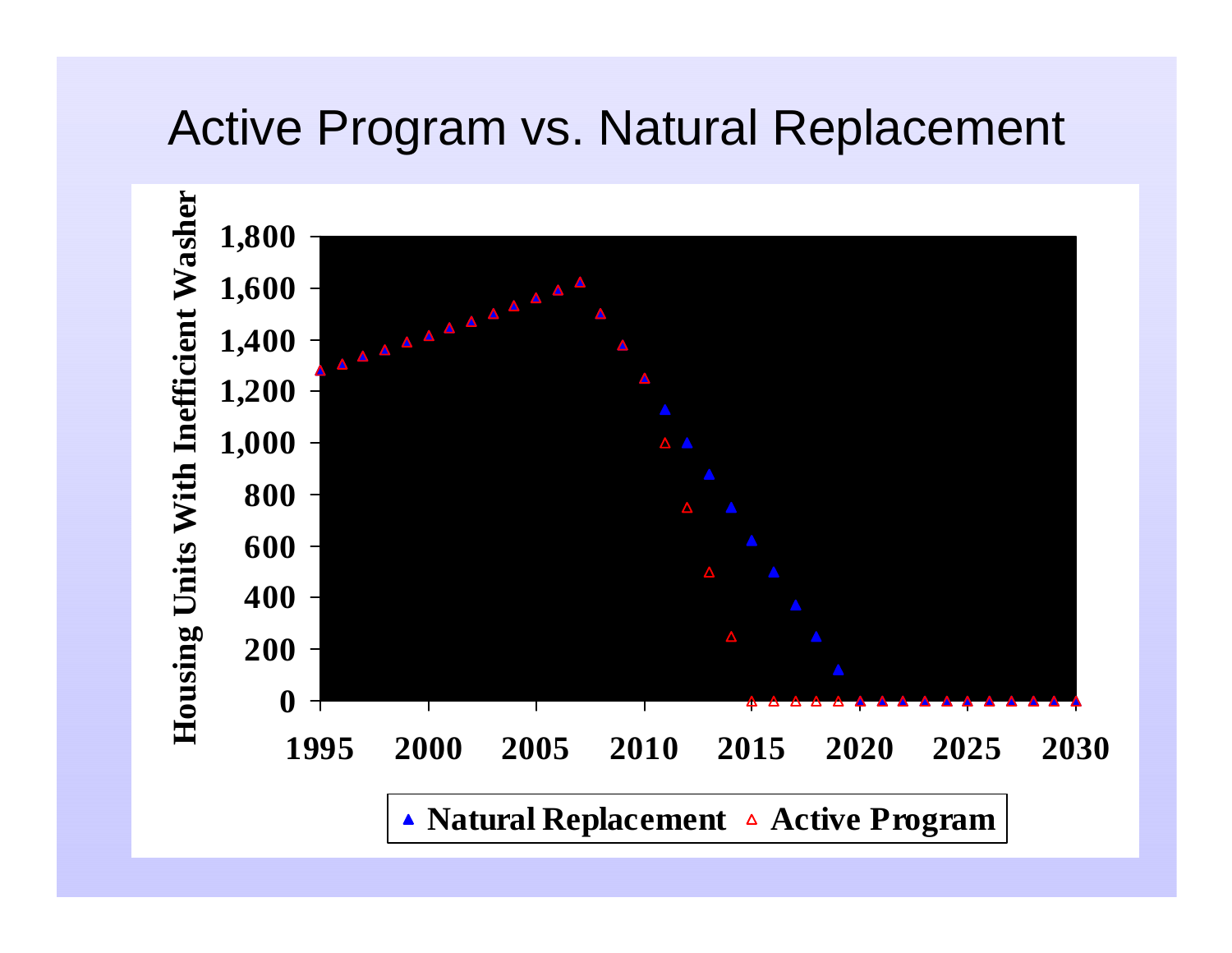## Coin-Op Water-Efficient Clothes Washer Rebate

- • Rebate for replacement of inefficient clothes washers (MF customers and laundromat)
- • Estimated Region C potential water savings and costs:
	- Replacement of an inefficient clothes washer saves 5.6 gallons per day per person using the washer
	- –Cost \$208 per rebate (including rebate, marketing, overhead)
	- Typical life of coin-op clothes washer is 8 years
	- Assume that rebate program doubles natural replacement rate
	- 18 MF units per MF coin-op washer
	- 12 SF units per laundromat coin-op washer



| Item                | 2010   | 2020   | 2030   | 2040   | 2050   | 2060                  |
|---------------------|--------|--------|--------|--------|--------|-----------------------|
| Quantity (ac-ft/yr) |        | 201    | 1.725  | 1,909  | 2,133  | 2,414                 |
| Unit Cost (\$/kgal) | \$0.00 | \$0.49 | \$0.49 | \$0.49 | \$0.49 | \$0.49<br>$\sqrt{67}$ |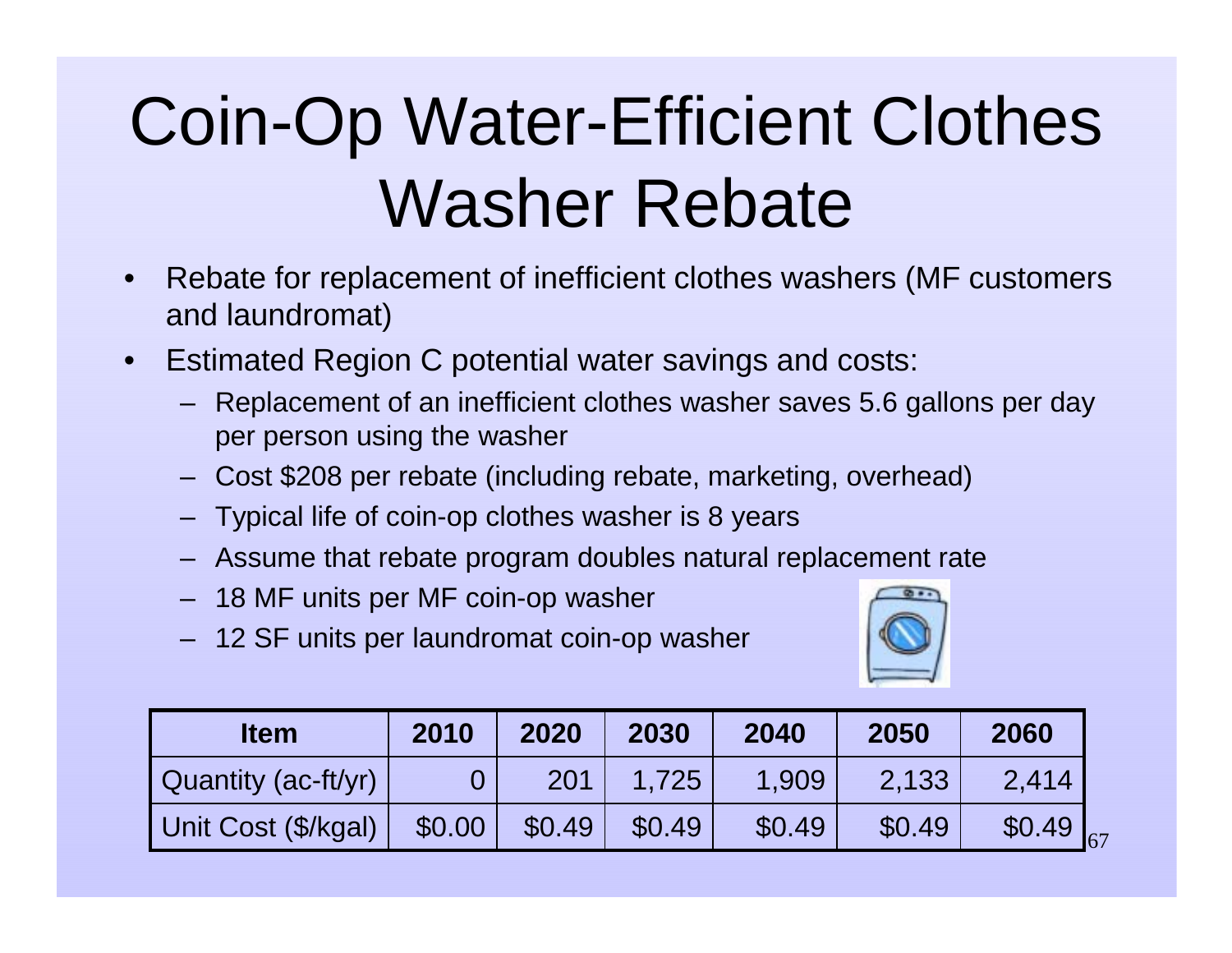# Residential Customer Water Audit

- • Purposes
	- Educate customers on water-conserving habits



- Identify (and possibly repair) leaks
- Review current irrigation schedule, inspect irrigation system operation and recommend repairs/changes
- • Estimated Region C potential water savings and costs:
	- 2.4 gal/audited MF unit/day and 4.6 gal/audited SF unit/day for replacement of leaking toilet flappers
	- 10 percent of irrigation water usage for SF units with automatic irrigation systems
	- 15 percent of irrigation water usage for MF units with automatic irrigation systems
	- Audit 1% of SF and MF units per year
	- Audit cost \$102 (includes labor, marketing, materials, overhead).

| <b>Item</b>         | 2010   | 2020   | 2030   | 2040   | 2050   | 2060      |
|---------------------|--------|--------|--------|--------|--------|-----------|
| Quantity (ac-ft/yr) | 264    | 1.634  | 1.980  | 2,295  | 2,630  | 3,000     |
| Unit Cost (\$/kgal) | \$6.27 | \$5.79 | \$5.52 | \$5.36 | \$5.26 | \$5.23 68 |

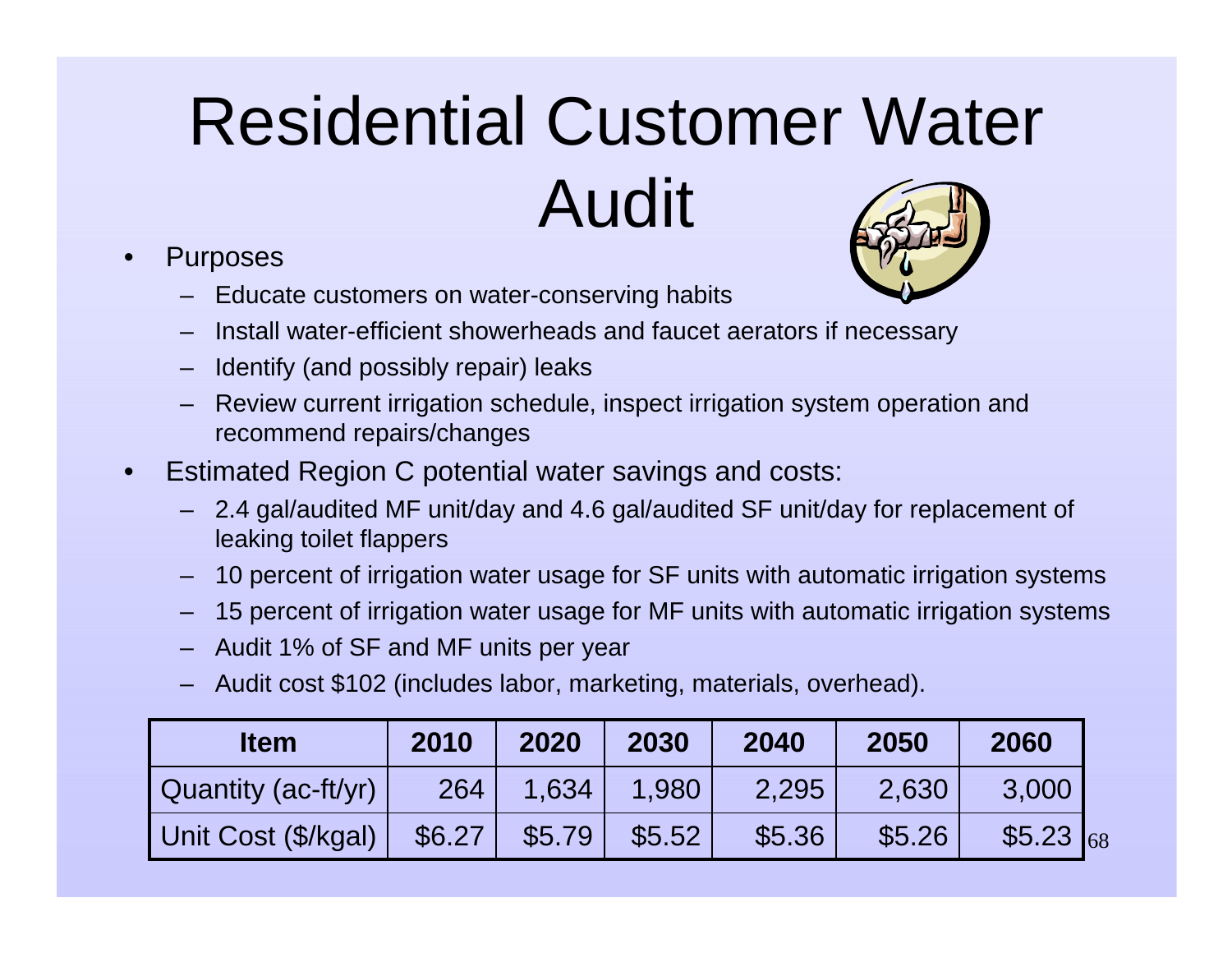## Landscape Irrigation Systems Rebate

- •Improve efficiency of irrigation systems (residential, ICI)
- • Estimated Region C potential water savings and costs:
	- 5 percent of irrigation water use for customers that participate in the rebate program



- 1% of SF, MF, and ICI customers rebated each year
- –Cost \$100 per rebate (including rebate, marketing, overhead)
- Possible overlap with savings from water waste prohibition
- Assumed number of automatic irrigation systems
- Costs underestimated because the number of ICI connections is not known for some WUGs

| <b>Item</b>                             | 2010 | 2020  | 2030   | 2040   | 2050   | 2060   |
|-----------------------------------------|------|-------|--------|--------|--------|--------|
| Quantity (ac-ft/yr)                     | 88   | 1,052 | 1,339  | 1,588  | 1.850  | 2.150  |
| Unit Cost (\$/kgal)   \$11.78   \$10.70 |      |       | \$9.77 | \$9.24 | \$8.93 | \$8.71 |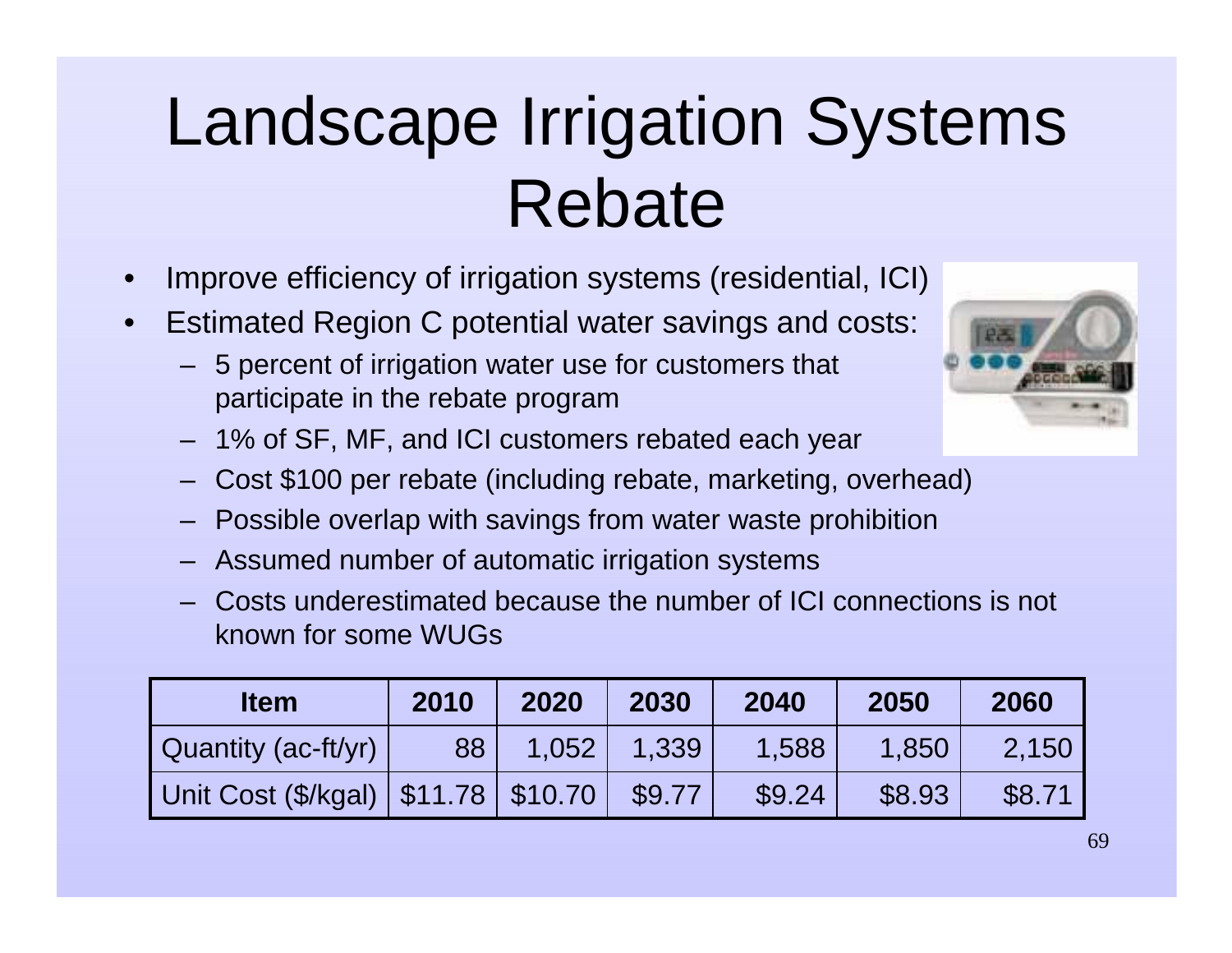## Landscape Design and Conversion Rebate

- •Promote "water wise" landscaping (residential, ICI)
- • Estimated potential water savings:
	- 30 percent of irrigation water use for areas where turf replaced by water wise landscaping
	- 1% of SF, MF, and ICI customers rebated each year
	- – Cost \$0.24 per square foot of converted landscape (including rebate, marketing, overhead)
	- Converted area of 5,000 sq ft for SF and 10,000 sq ft for MF and ICI rebates
	- Costs underestimated because the number of ICI connections is not known for some WUGs

| <b>Item</b>                                       | 2010 | 2020 | 2030 | 2040    | 2050            | 2060                      |
|---------------------------------------------------|------|------|------|---------|-----------------|---------------------------|
| Quantity (ac-ft/yr)                               | 29   | 324  | 377  | 422     | 47 <sup>1</sup> | 528                       |
| Unit Cost (\$/kgal)   \$11.94   \$11.72   \$11.71 |      |      |      | \$11.74 | \$11.84         | \$11.98<br><sup>170</sup> |

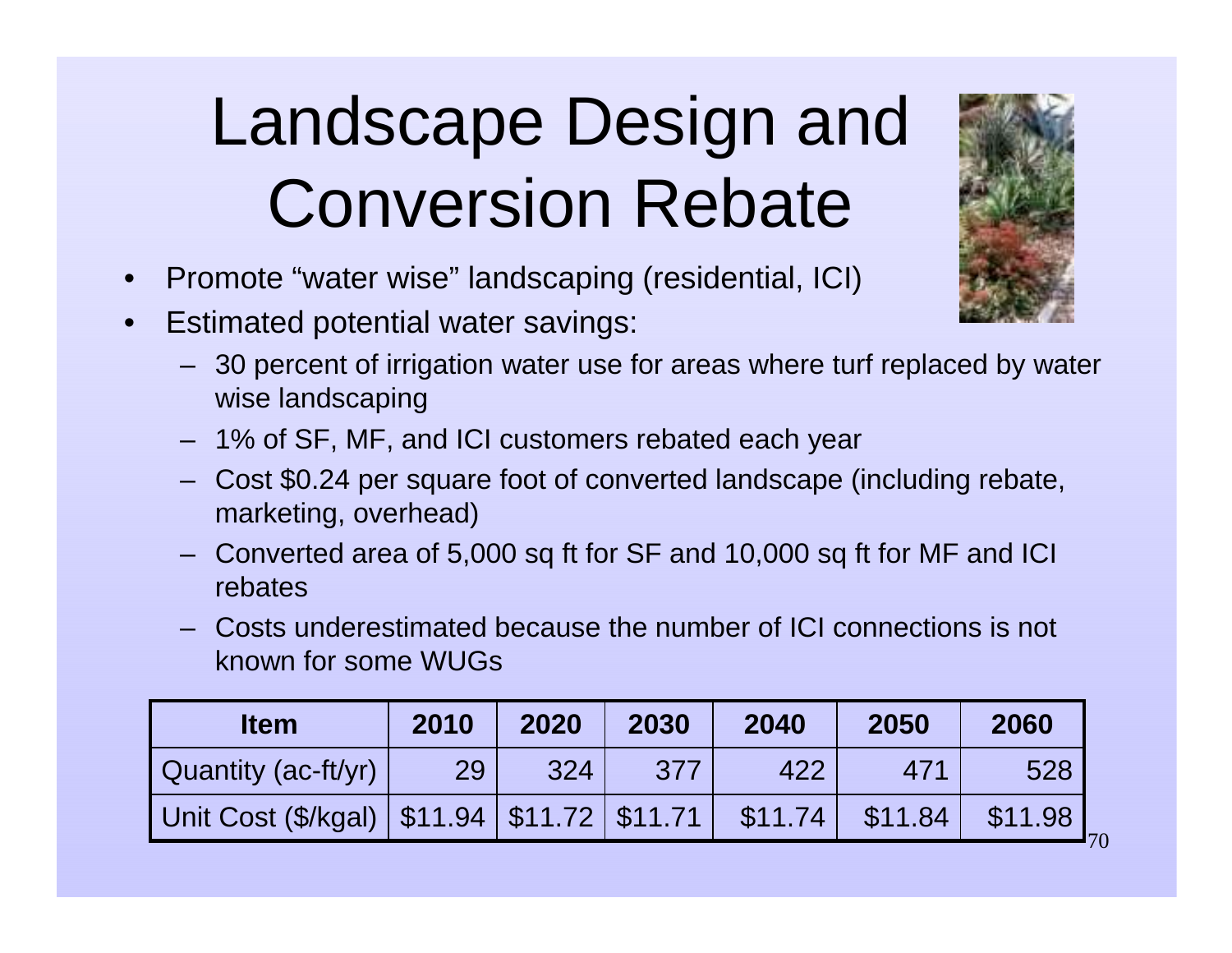## ICI General Rebate



- $\bullet$  Rebates for large-scale improvements in efficient ICI water usage
- • Estimated Region C potential water savings and costs:
	- 3 percent of overall ICI water use
	- \$2.30 per gallon per day of water savings (including rebate, marketing, overhead)
	- No savings estimated if ICI water use unknown
	- ICI water use reported for WUGs comprising 85% of 2060 municipal water demand

| <b>Item</b>                | 2010   | 2020   | 2030             | 2040   | 2050   | 2060   |
|----------------------------|--------|--------|------------------|--------|--------|--------|
| <b>Quantity (ac-ft/yr)</b> |        |        | $1,044$   12,013 | 17,575 | 19,398 | 22,118 |
| Unit Cost (\$/kgal)        | \$0.00 | \$0.42 | \$0.42           | \$0.42 | \$0.42 | \$0.42 |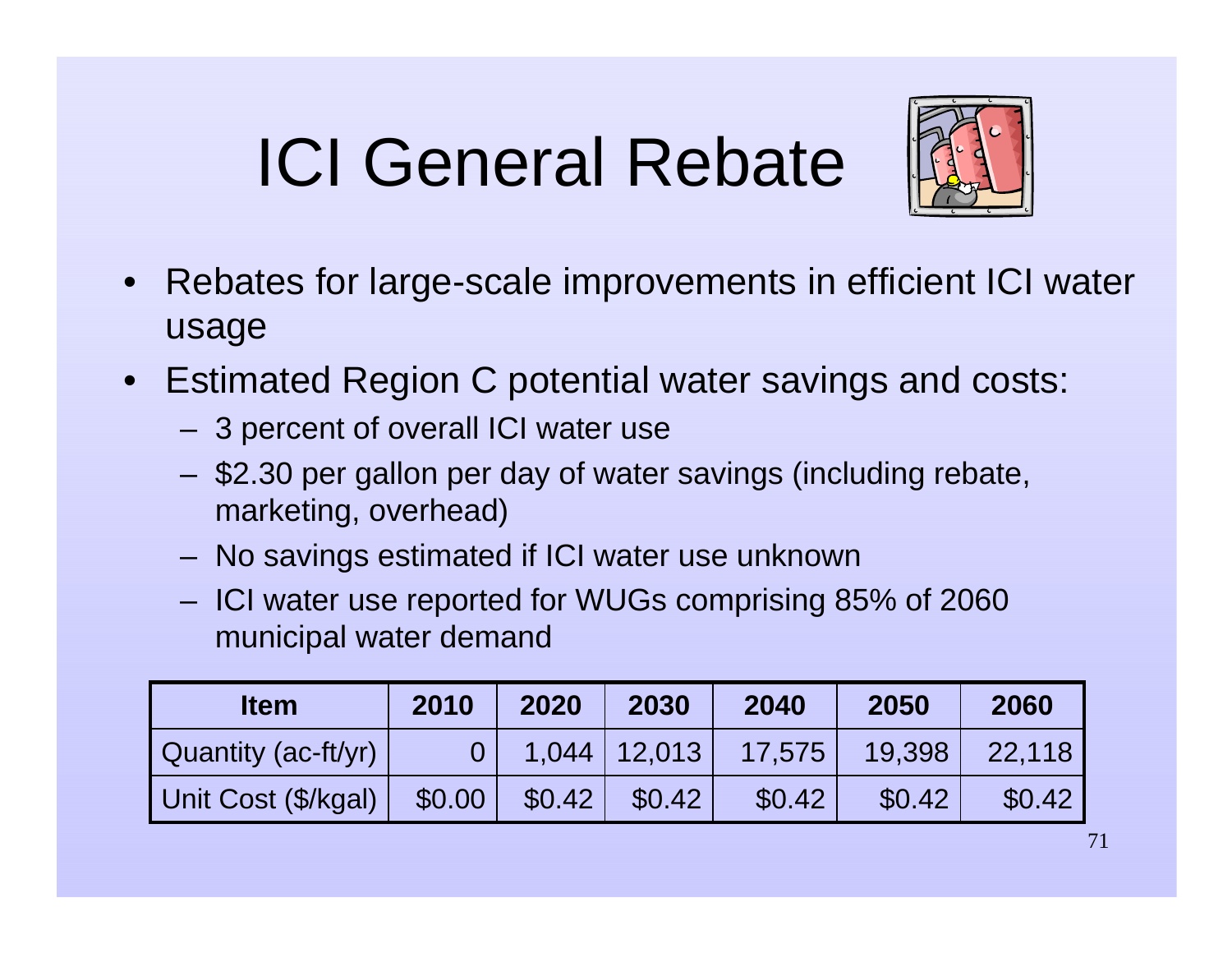#### ICI Water Audit, Water Waste Reduction, and Site-Specific Water **Conservation**

- • Purposes
	- Audit water use at specific site
	- Recommend site-specific improvements to reduce water use
- • Estimated potential water savings:
	- 15 percent of ICI water use for audited customers
	- 0.5% of ICI customers audited each year
	- –Cost \$575 per audit (including labor, marketing, overhead)
	- No savings estimated if ICI water use unknown
	- ICI water use reported for WUGs comprising 85% of 2060 municipal water demand

| <b>Item</b>         | 2010   | 2020   | 2030   | 2040   | 2050   | 2060       |
|---------------------|--------|--------|--------|--------|--------|------------|
| Quantity (ac-ft/yr) |        | 395    | 4.546  | 8,680  | 9.554  | 10.799     |
| Unit Cost (\$/kgal) | \$0.00 | \$0.63 | \$0.64 | \$0.66 | \$0.68 | $$0.69$ 72 |

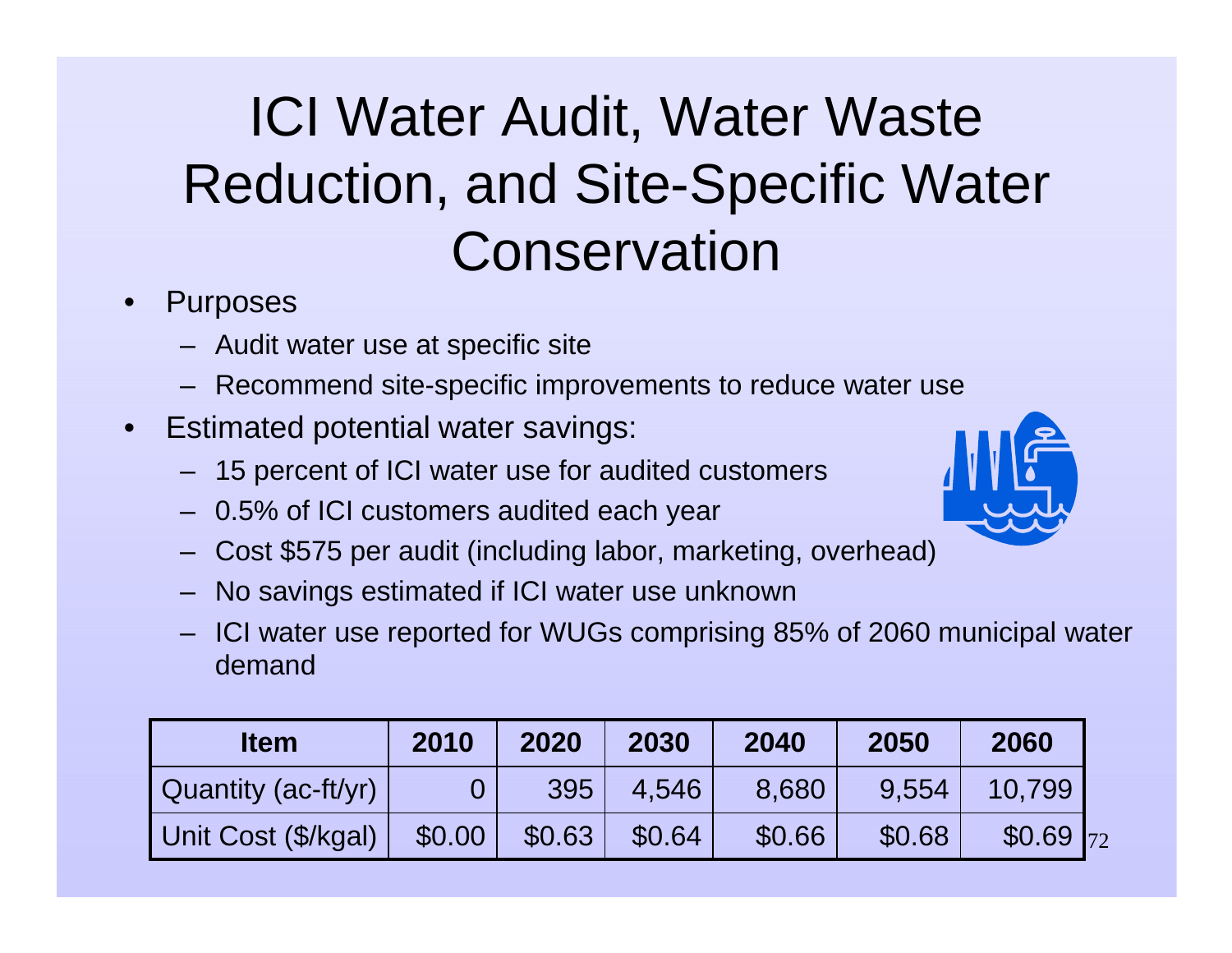# Reuse of Reclaimed Water

- $\bullet$ Reduce need for potable or raw water
- •Evaluate for WUGs and WWPs with:



- Permitted wastewater treatment capacity > 1 MGD
- • Estimated Region C potential water savings and costs:
	- Currently available supplies
	- Proposed supplies from 2001 Region C Water Plan
	- NTMWD East Fork Reuse Project
	- Does not include other proposed projects or existing water rights applications that were not in the 2001 Region C Water Plan

| <b>Item</b>                                                         | 2010 | 2020 | 2030 | 2040 | 2050 | 2060 |
|---------------------------------------------------------------------|------|------|------|------|------|------|
| Quantity (ac-ft/yr) 225,796 316,604 343,819 427,217 434,290 486,751 |      |      |      |      |      |      |
| Unit Cost (\$/kgal)                                                 |      |      |      |      |      |      |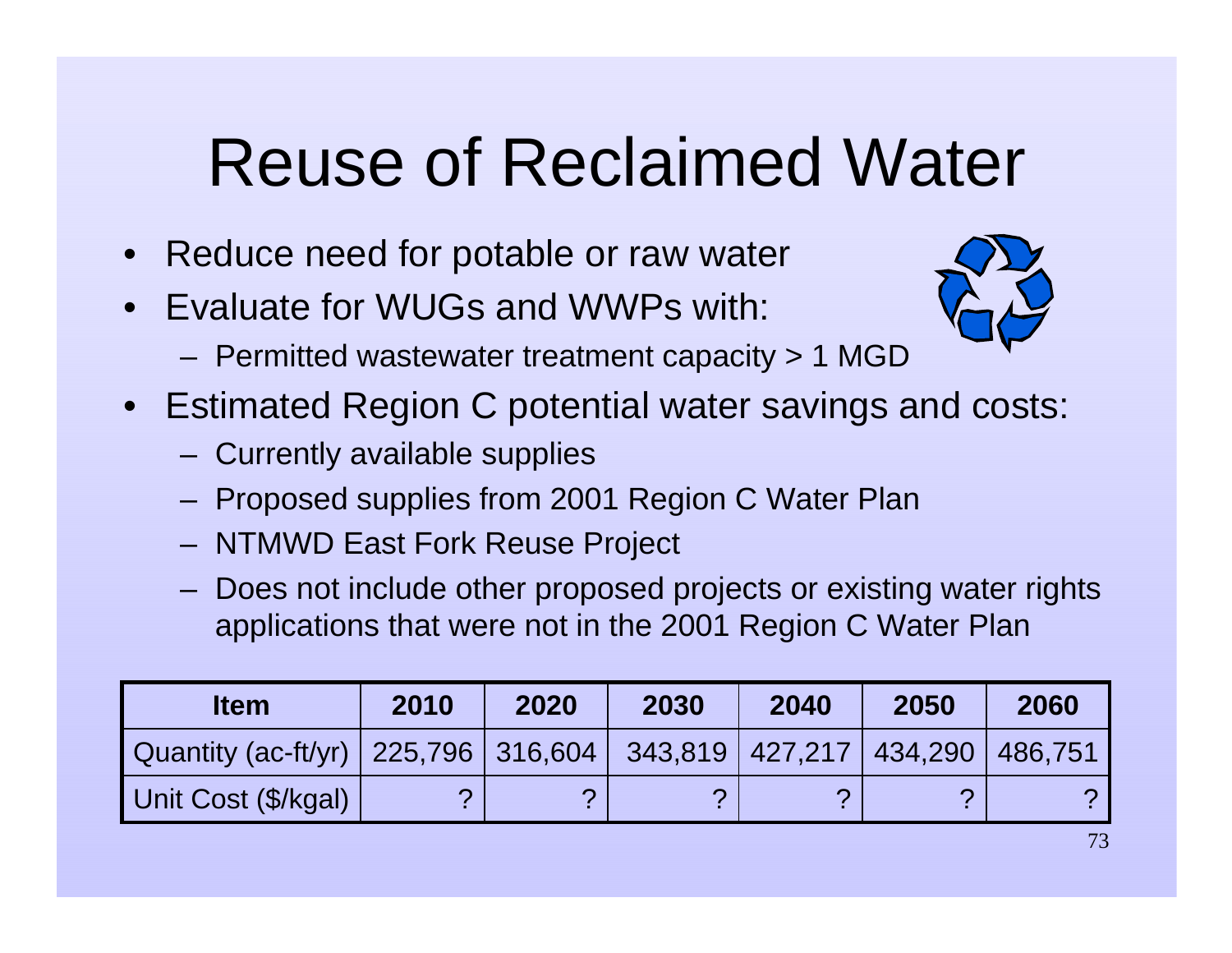# Basic Conservation Package

- Implement plumbing code (automatic)
- Public and school education
- •Impact of increasing water prices (automatic)
- • Water system audit, leak detection and repair, pressure control
- Implement federal residential clothes washer standards (automatic)

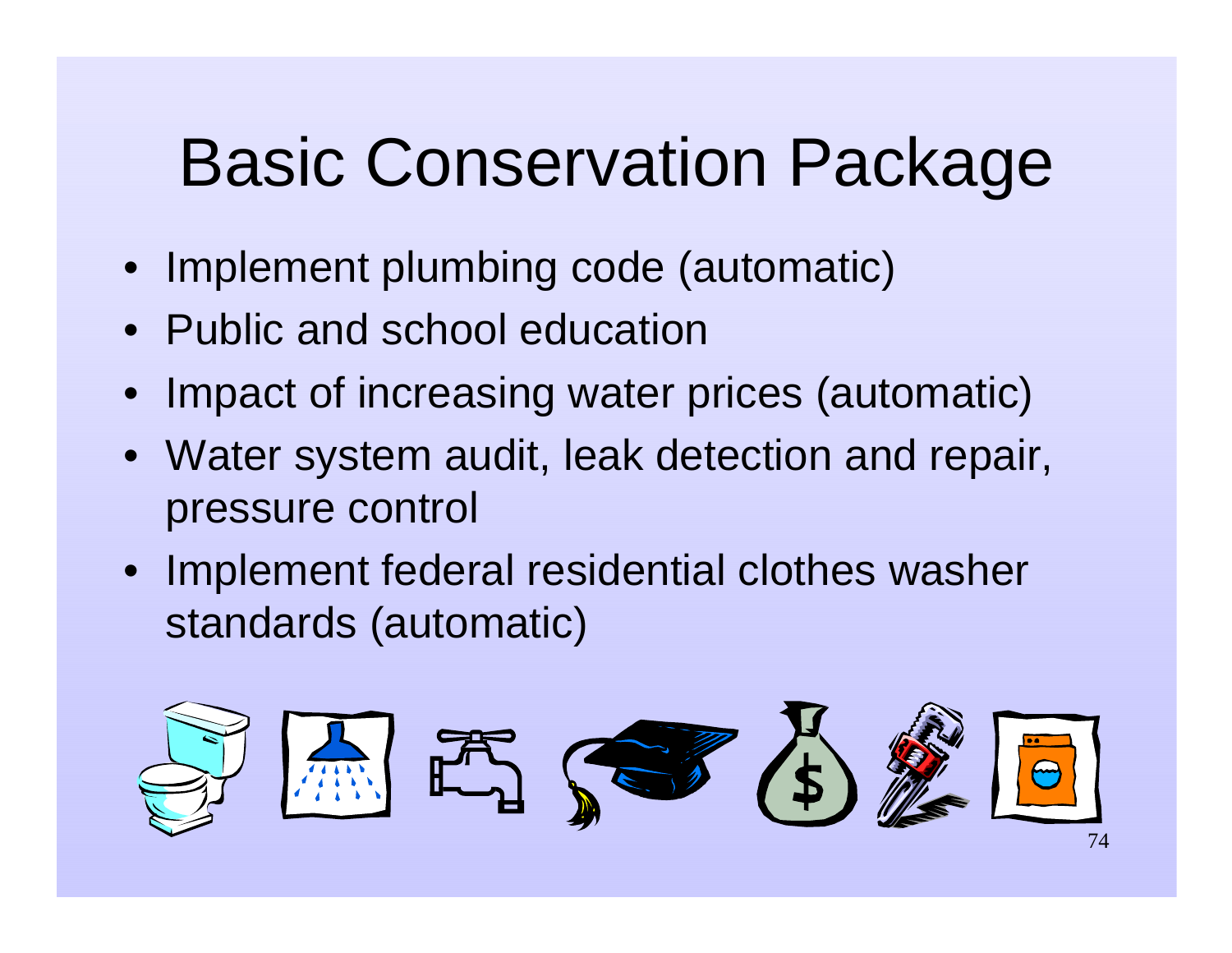#### Expanded Conservation Package

- $\bullet$ Water conservation pricing structure
- •Water waste prohibition
- $\bullet$ Coin-op clothes washer rebate
- •ICI general rebate
- $\bullet$ ICI water audit, etc.
- $\bullet$ Reuse



 $\bullet$ Some of these might not be appropriate for a given WUG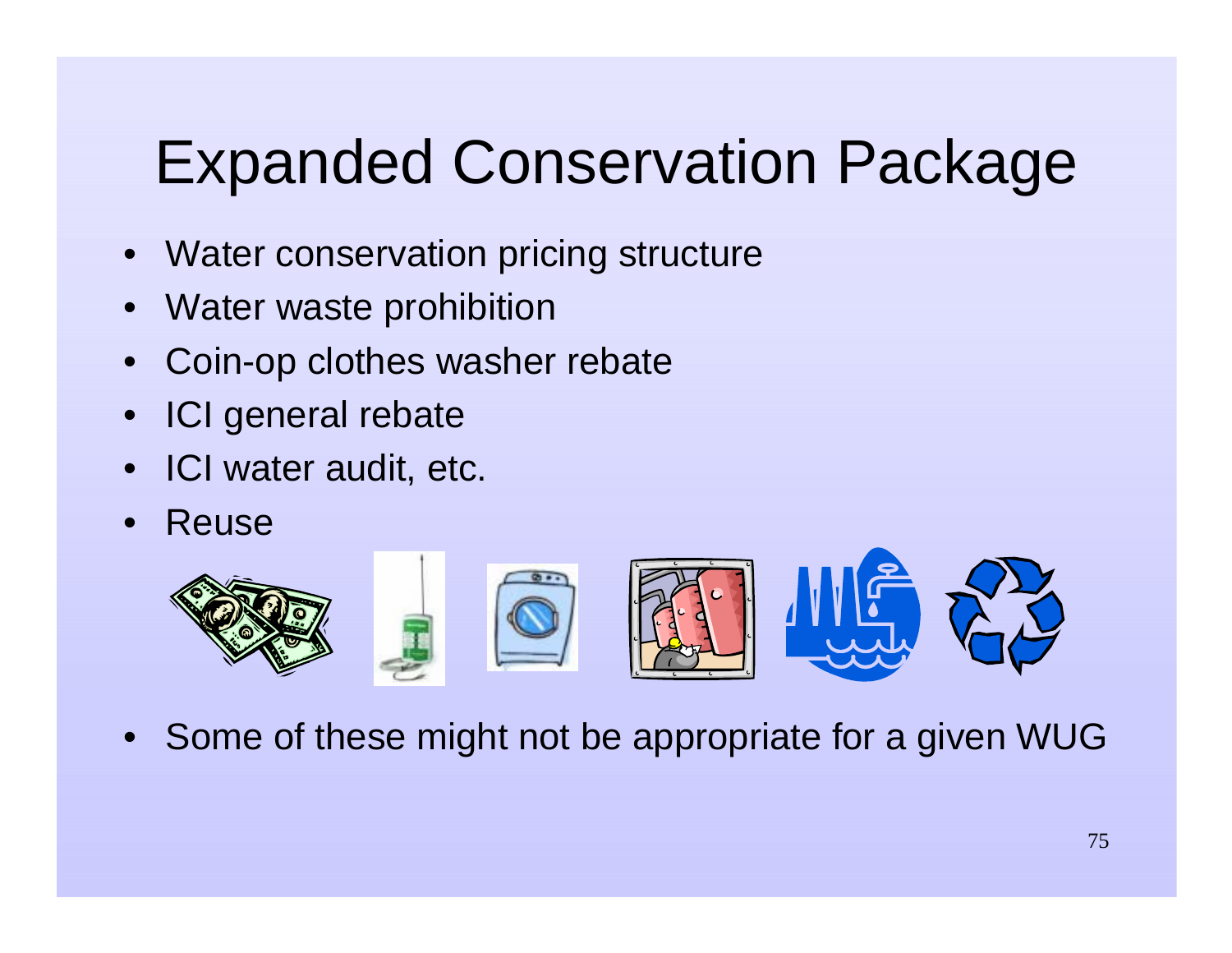# Less Cost-Effective Strategies

- $\bullet$ Showerhead and faucet aerators retrofit
- •Residential customer water audit
- $\bullet$ Water-efficient toilet rebate
- $\bullet$ SF water-efficient clothes washer rebate
- $\bullet$ Landscape irrigation systems rebate
- $\bullet$ Landscape design and conversion rebate



 $\bullet$ Some of these may be appropriate for a given WUG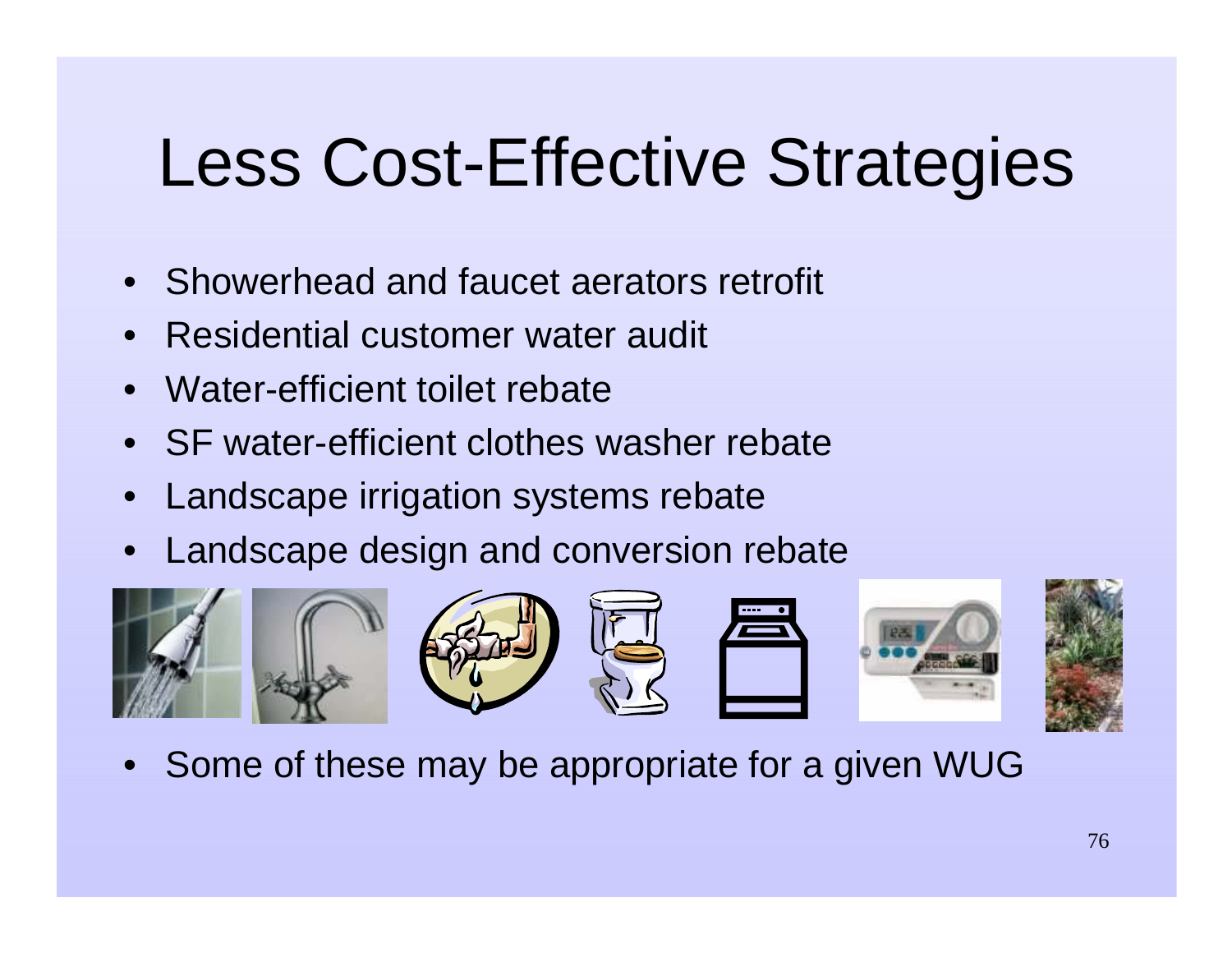# Potential Region C Municipal Water Conservation



**Basic and Expanded Water Conservation**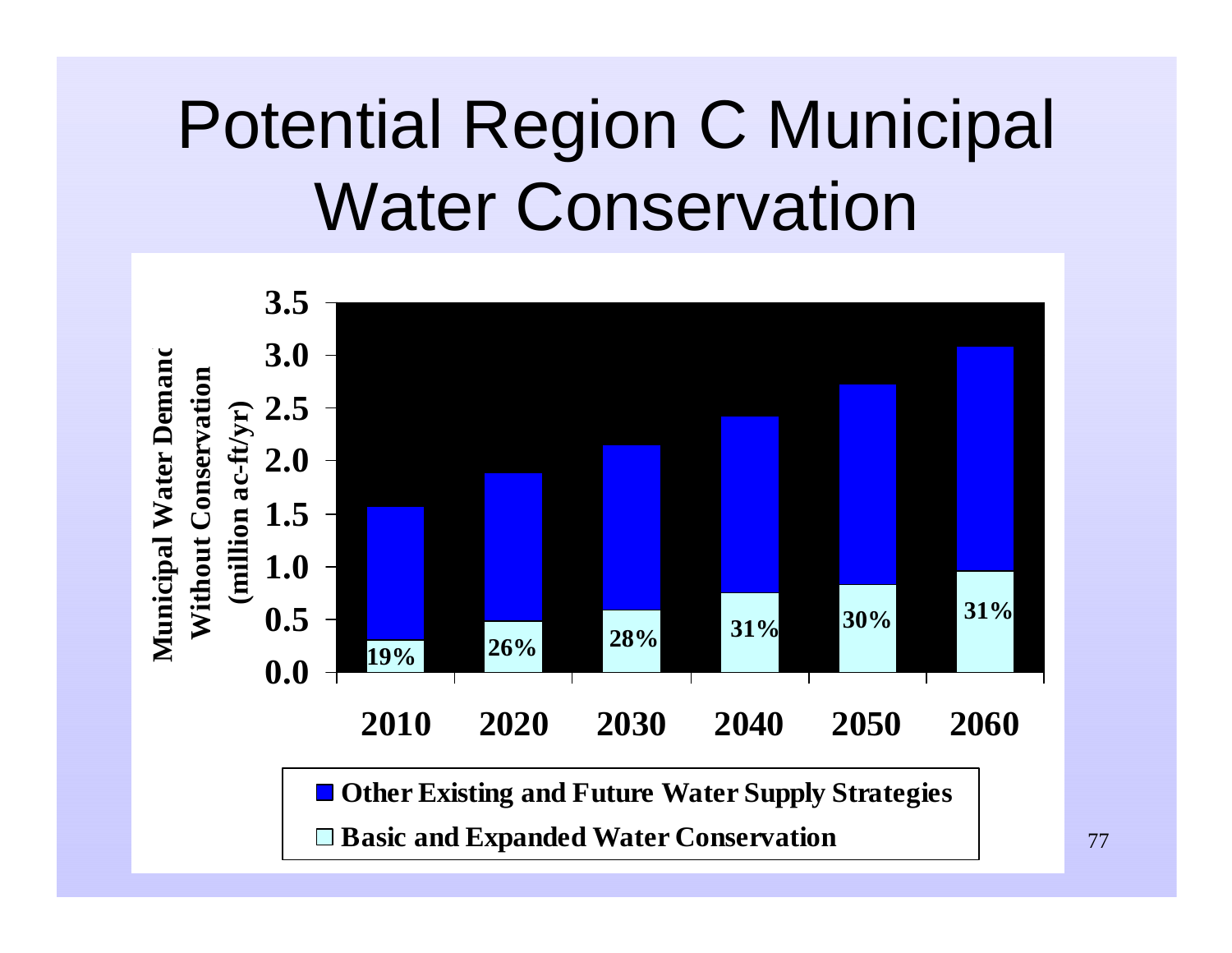## 2020 Conservation Potential



- **Extended Conservation Package**
- 78**Less Cost-Effective Conservation Package**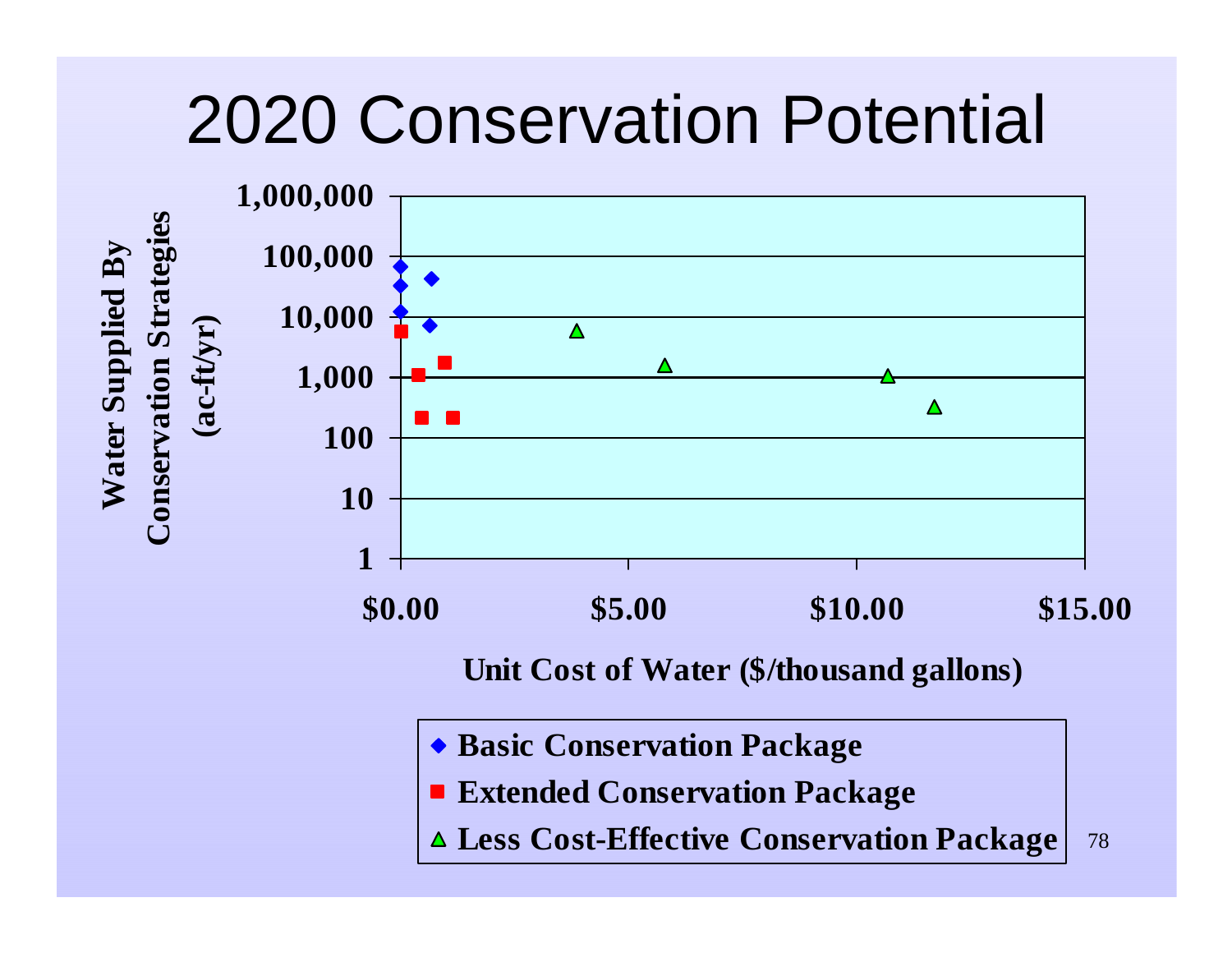# Conservation Potential

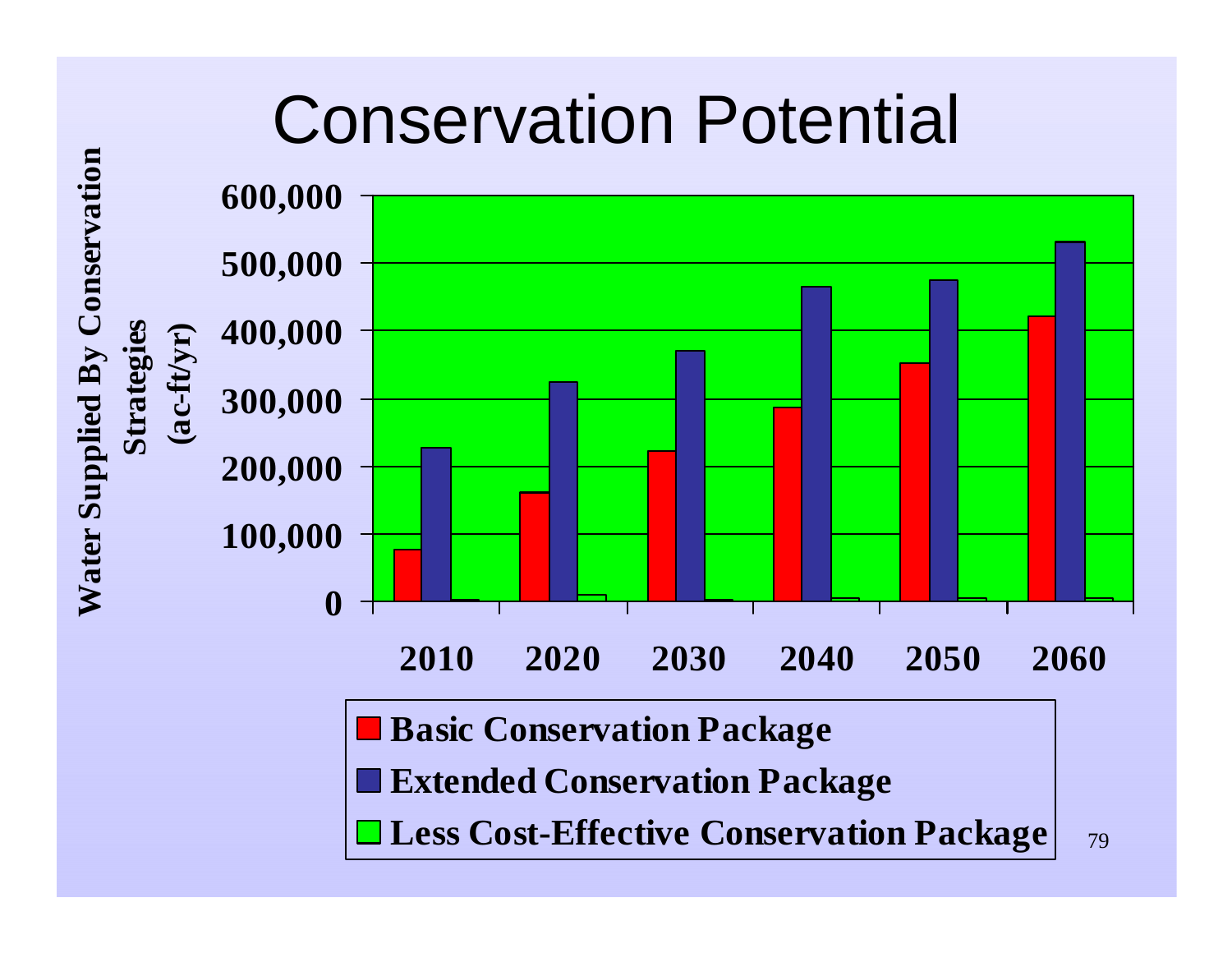# Conservation Potential

- During planning period:
	- – Basic and extended conservation packages (except reuse)
		- 14.1 million acre-feet of water
		- Sum of annual costs is \$834 million
	- Reuse
		- 18.8 million acre-feet of water
		- Have not yet calculated costs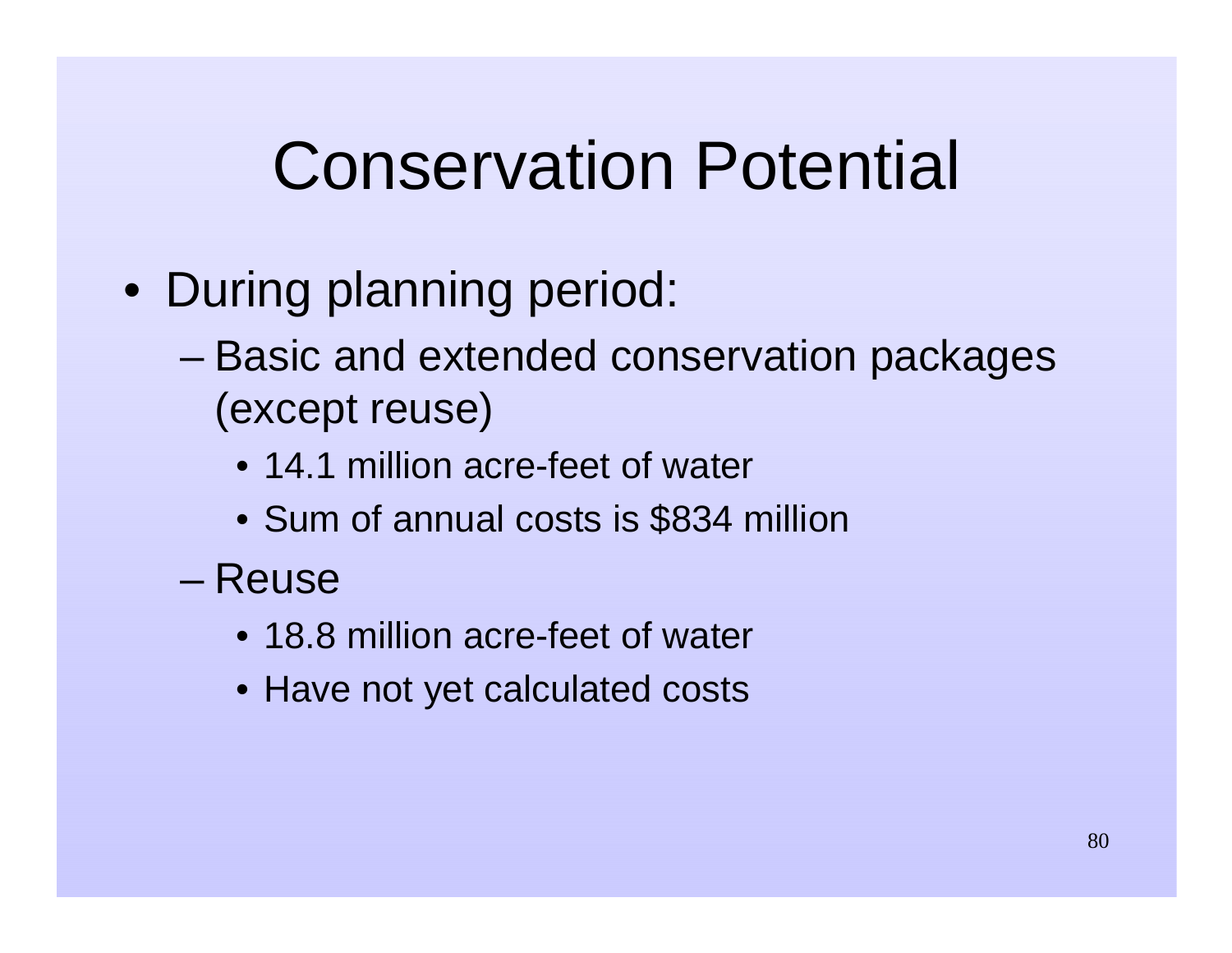#### Discussion Item

#### Reserve Water Supplies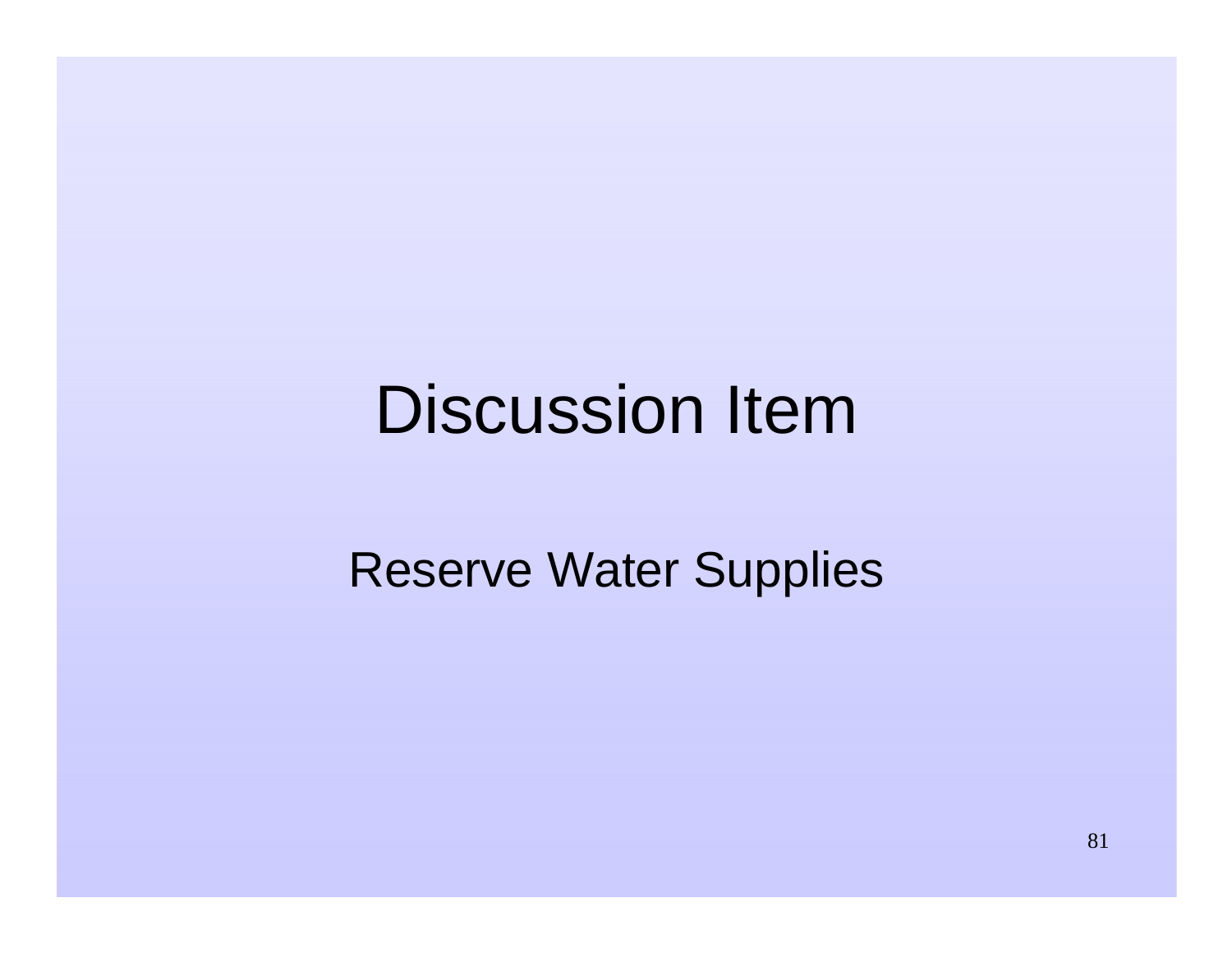## Reserve Water Supplies

- Projected regional need of 1.9 million ac-ft/yr
- Many entities have projected needs in the next 10 – 20 years
- Rapid growth in region (greater than projected in 2001 plan)
- Other concerns future supplies
	- Drought worse than historical
	- Delays in development of new supplies
	- More rapid growth than projected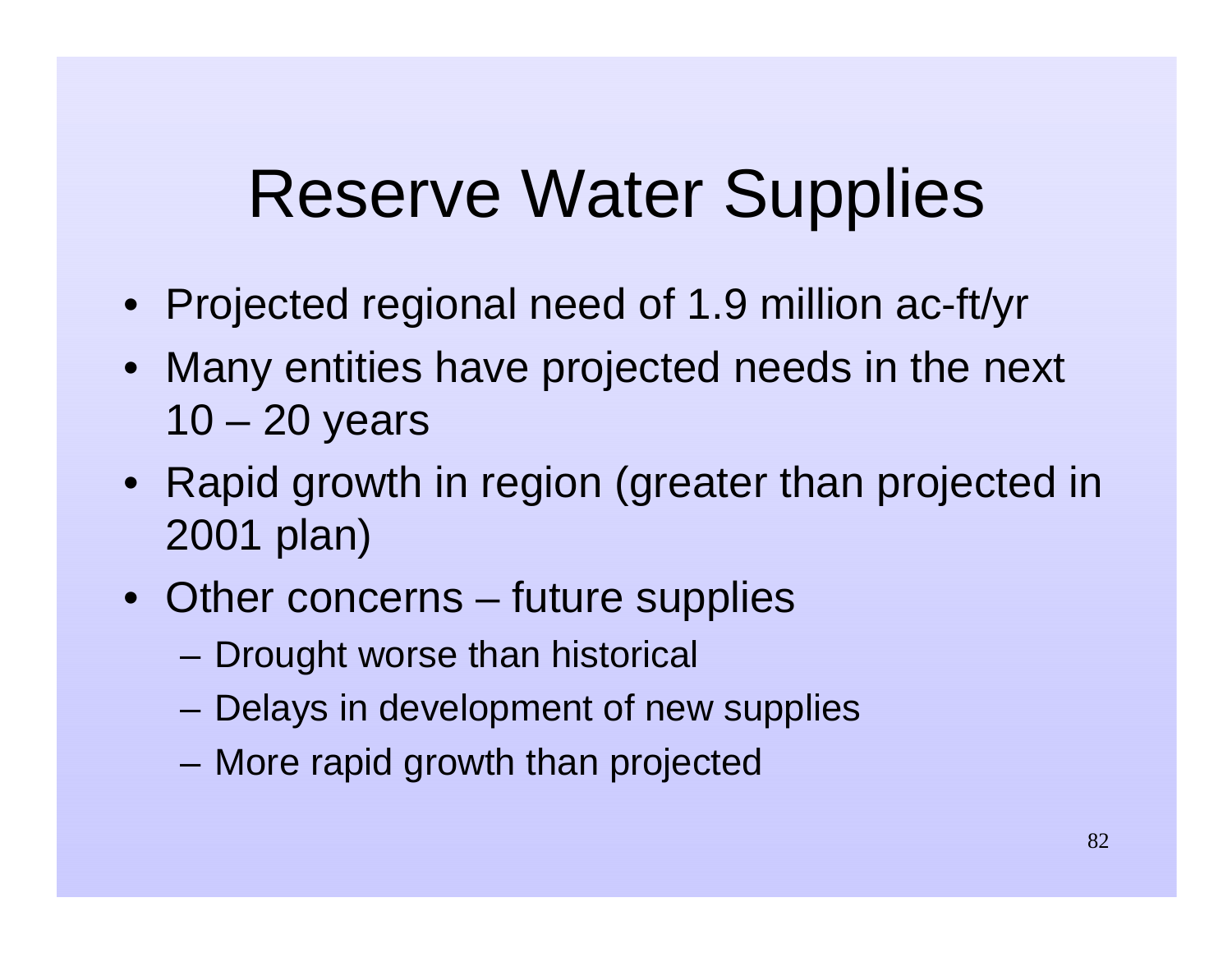#### Reserve Water Supplies

- Recommend that Region C include reserve supply beyond projected demands
	- –10% above demands for major providers
	- 20% above demands for smaller entities
- Applies only to municipal and manufacturing water users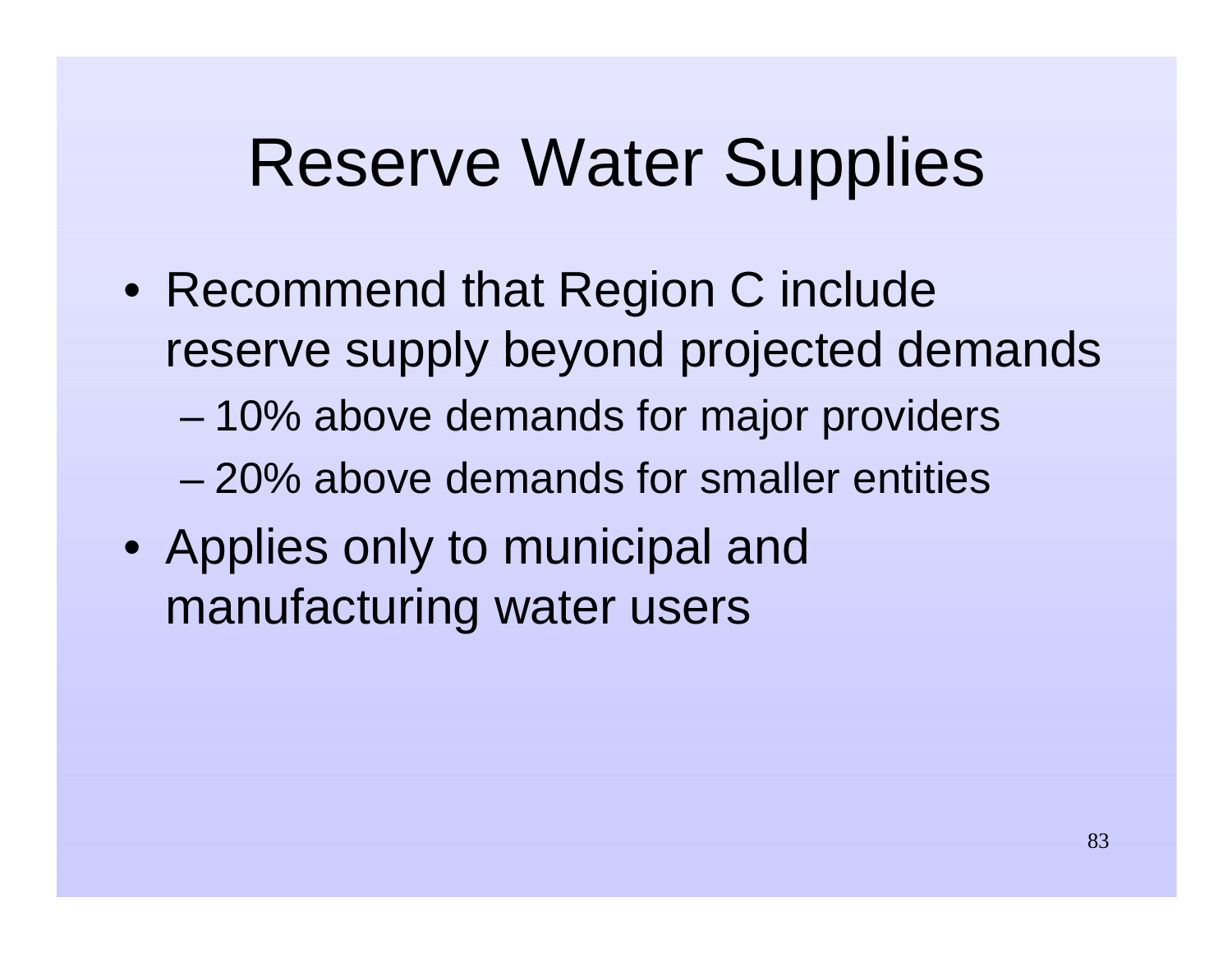#### Discussion Item

Media Updates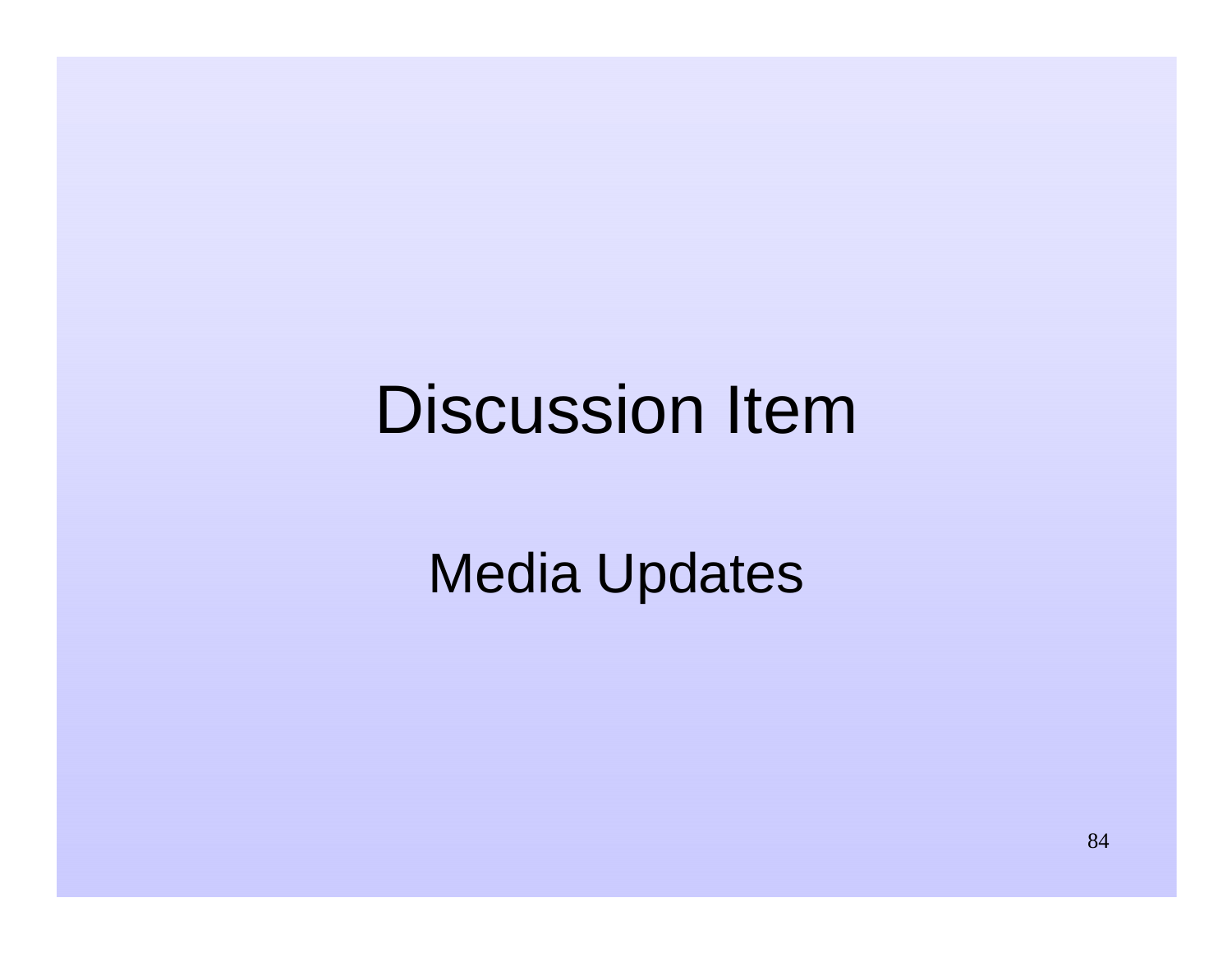# Fall 2004 Newsletter

#### Contents

- Summary of potentially feasible water management strategies discussed at recent meetings
- Synopsis of Neighborhood Conservation Study findings
- •Overview of Water Conservation Taskforce
- Conservation Tips
- Updated timeline and key planning dates
- •Information on upcoming RCWPG meetings
- List of RCWPG members

#### Distributed on Friday, October 29, 2004

- Also added to Region C website
- •Extra copies of newsletter are available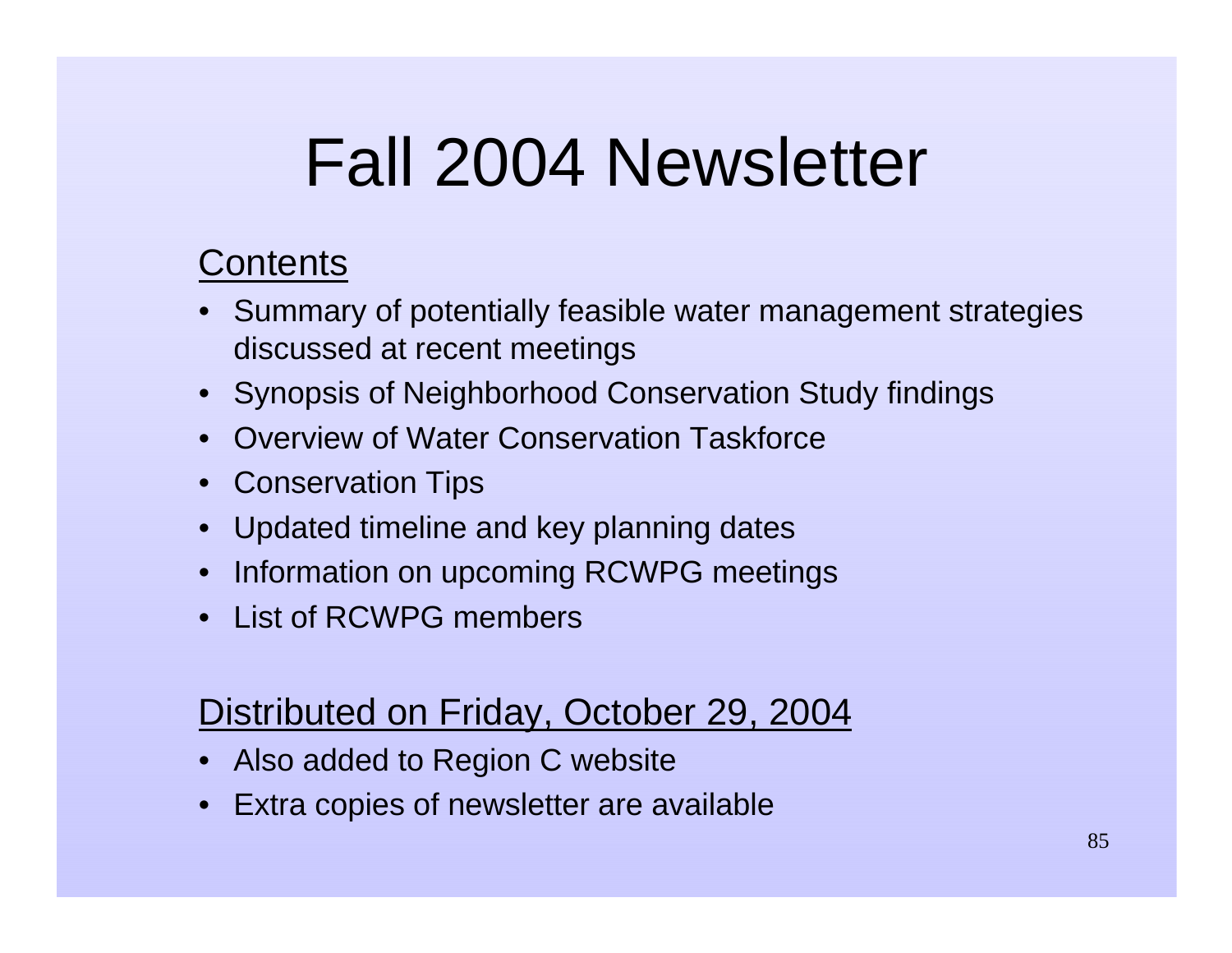# Media Update

- Distributed media advisory in November announcing December 6 public hearing and RCWPG meeting
- Terese Arena with KLIF 570 AM interviewed Bob Johnson in late October on station's public affairs show
	- Show aired on KLIF, KTCK 1310 AM (The Ticket), KDBN 93.3 FM (The Bone) and 99.5 FM (The Wolf) the weekend of November 6-7
	- Bob addressed overall regional water planning effort and primary water management strategies under consideration
- 86• Jim Getz from The Dallas Morning News interviewed Jim Parks about regional water planning efforts, East Fork reuse project and other water topics; Cooksey provided update media kit, per reporter's request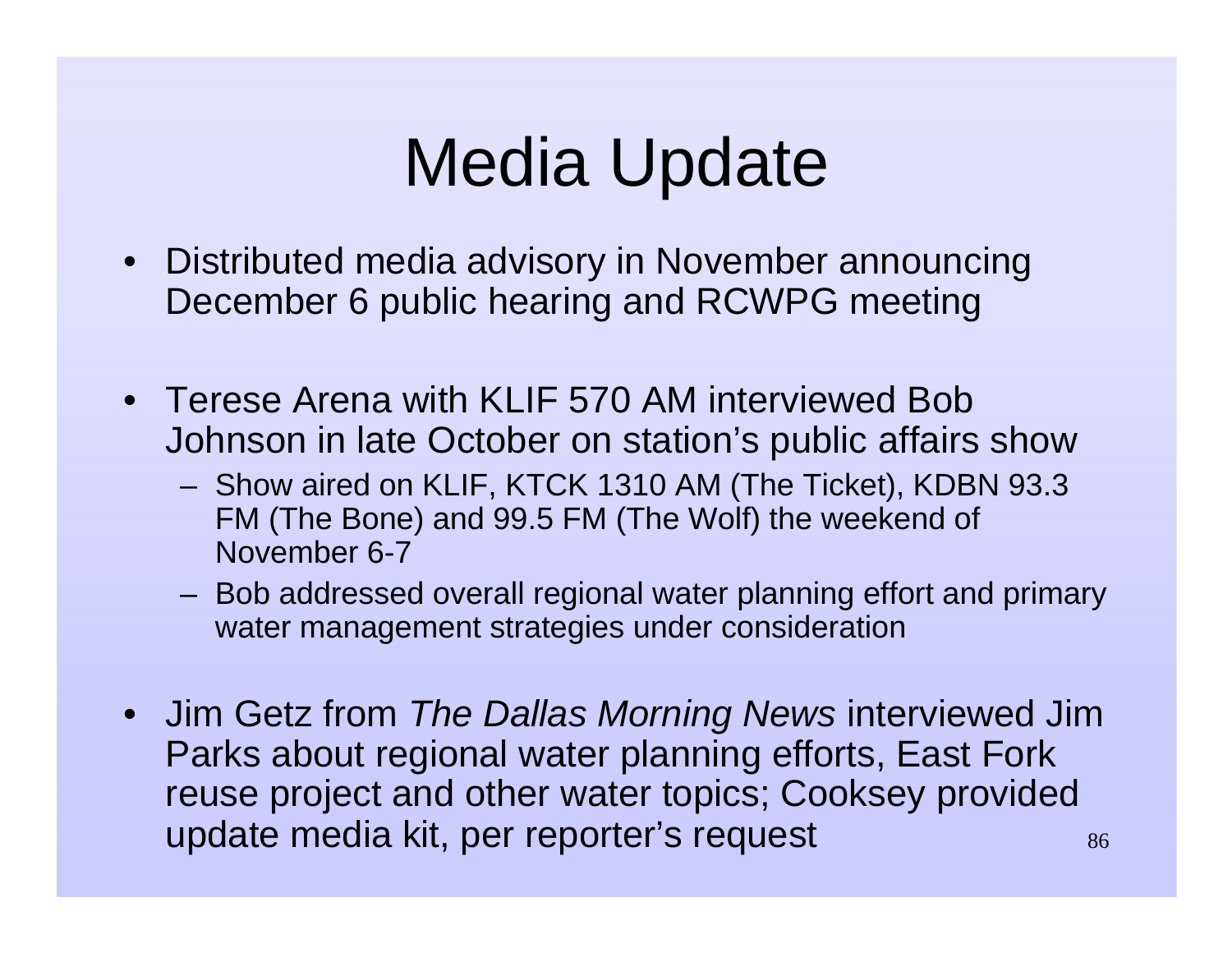#### Discussion Item

Summary of Speaker Comments to RCWPG October 4, 2004 Meeting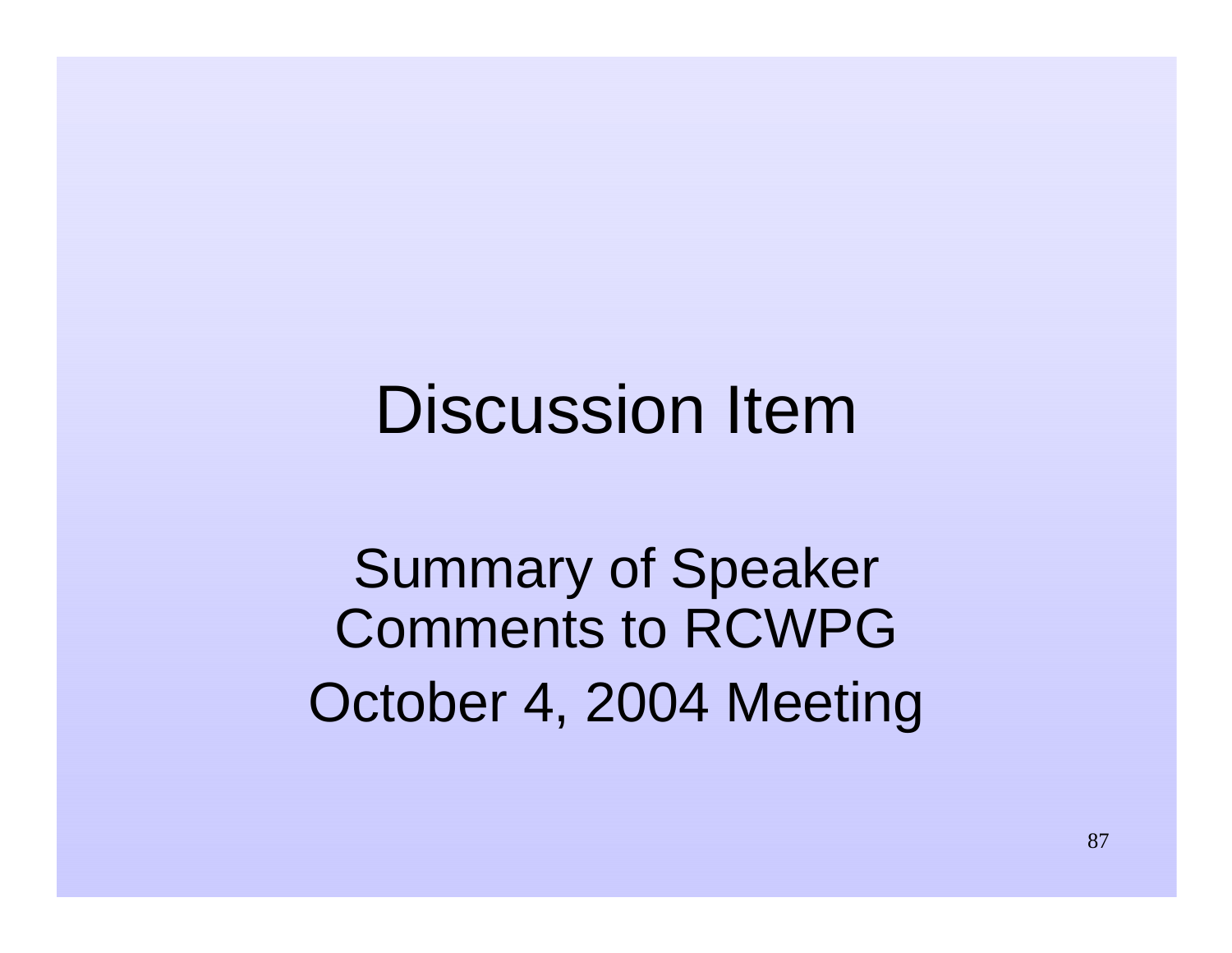# Summary of Speaker Comments-October 4 Meeting

- Summary of speaker comments were posted on the Region C web site in advance of today's meeting
- www.regioncwater.org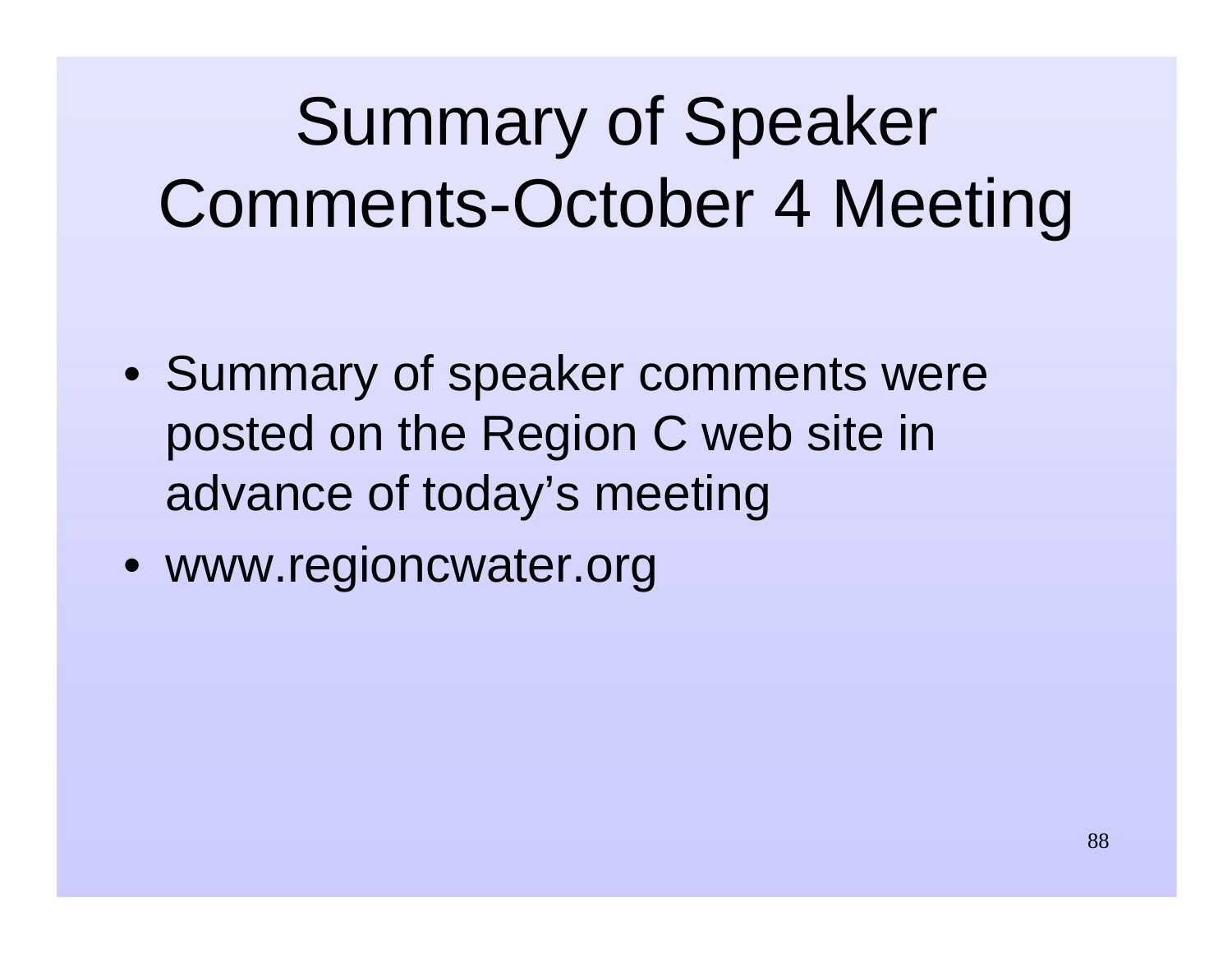#### Discussion Item

#### Update of Overall Status & Next Steps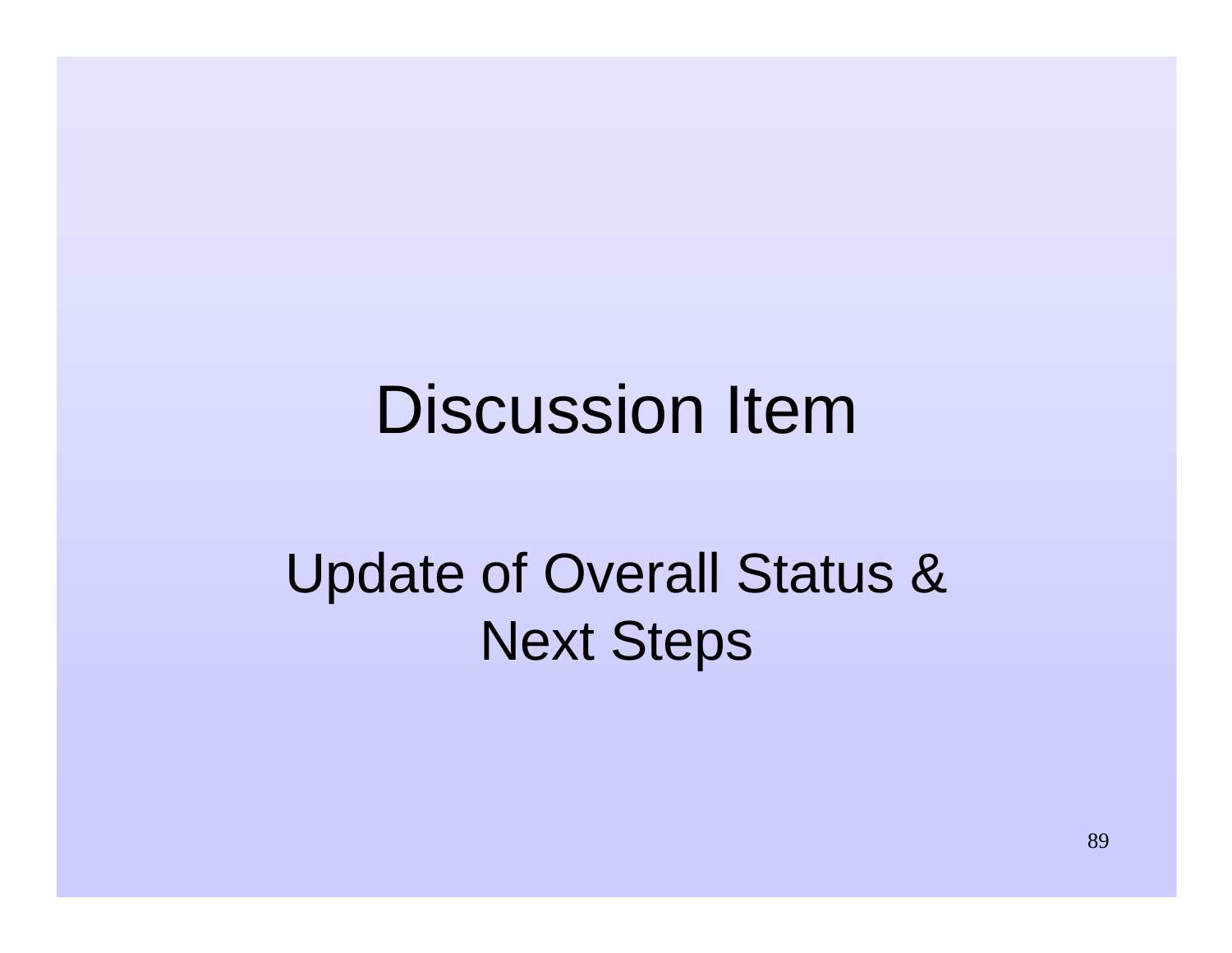## Update on Overall Status and Next Steps

- Cost Memorandum
	- – TWDB guidelines state costs should be second quarter 2002 prices
	- Significant increase in steel prices since 2002
	- TWDB agrees prices should reflect recent material increases
	- Consultant Recommendation
		- Increase unit costs for large pipe and WTP
	- Other changes:
		- Increased urban ROW costs based on recent data
		- Adjusted RO treatment costs for groundwater
	- Project-specific costs will be used if available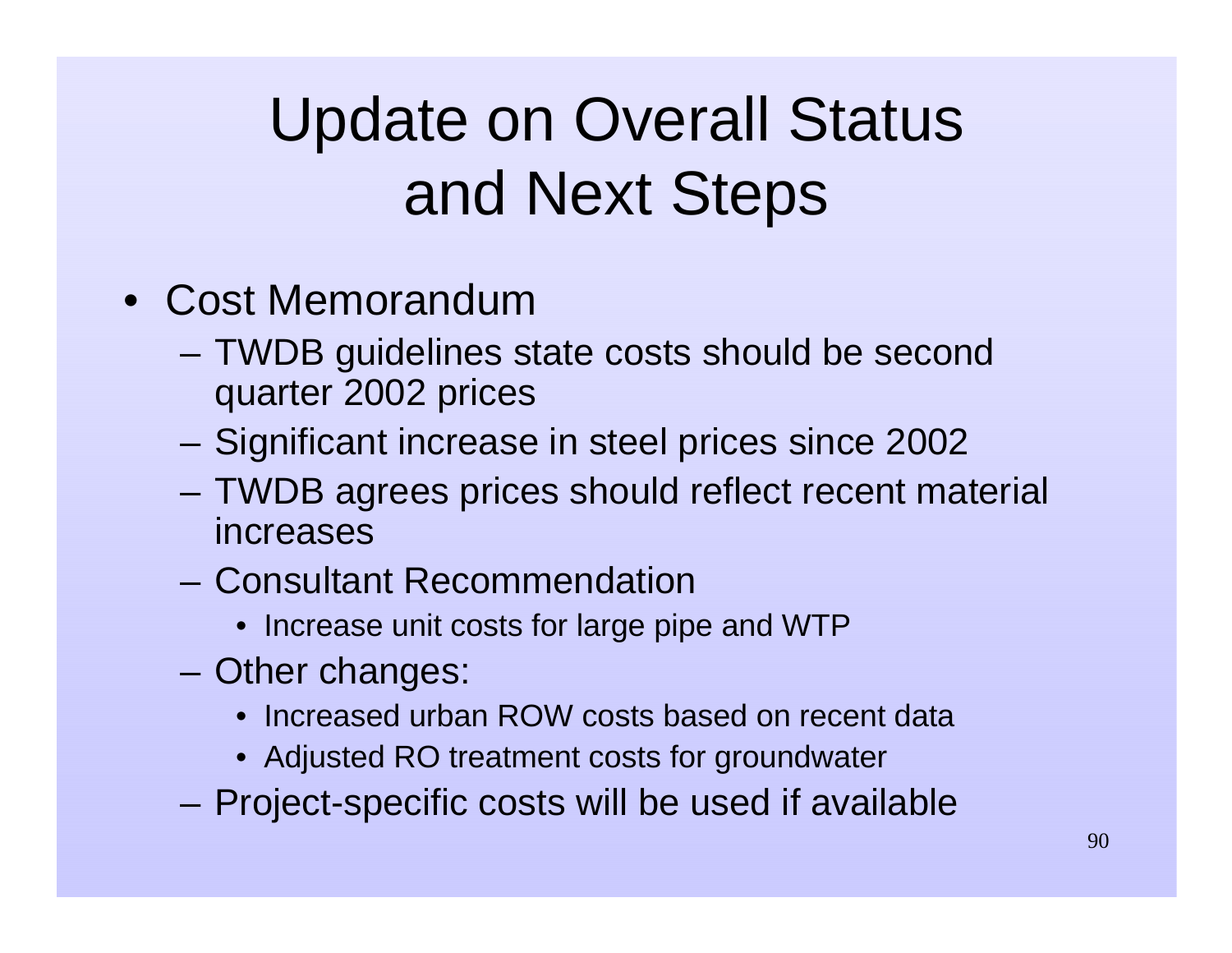## Update on Overall Status and Next Steps

- Finalize Needs Analysis
- Strategy Evaluation for each WUG & WWP
	- Infrastructure Cost
	- Strategy Impacts
	- Recommendations
- Model Conservation Plans
- Policy Recommendations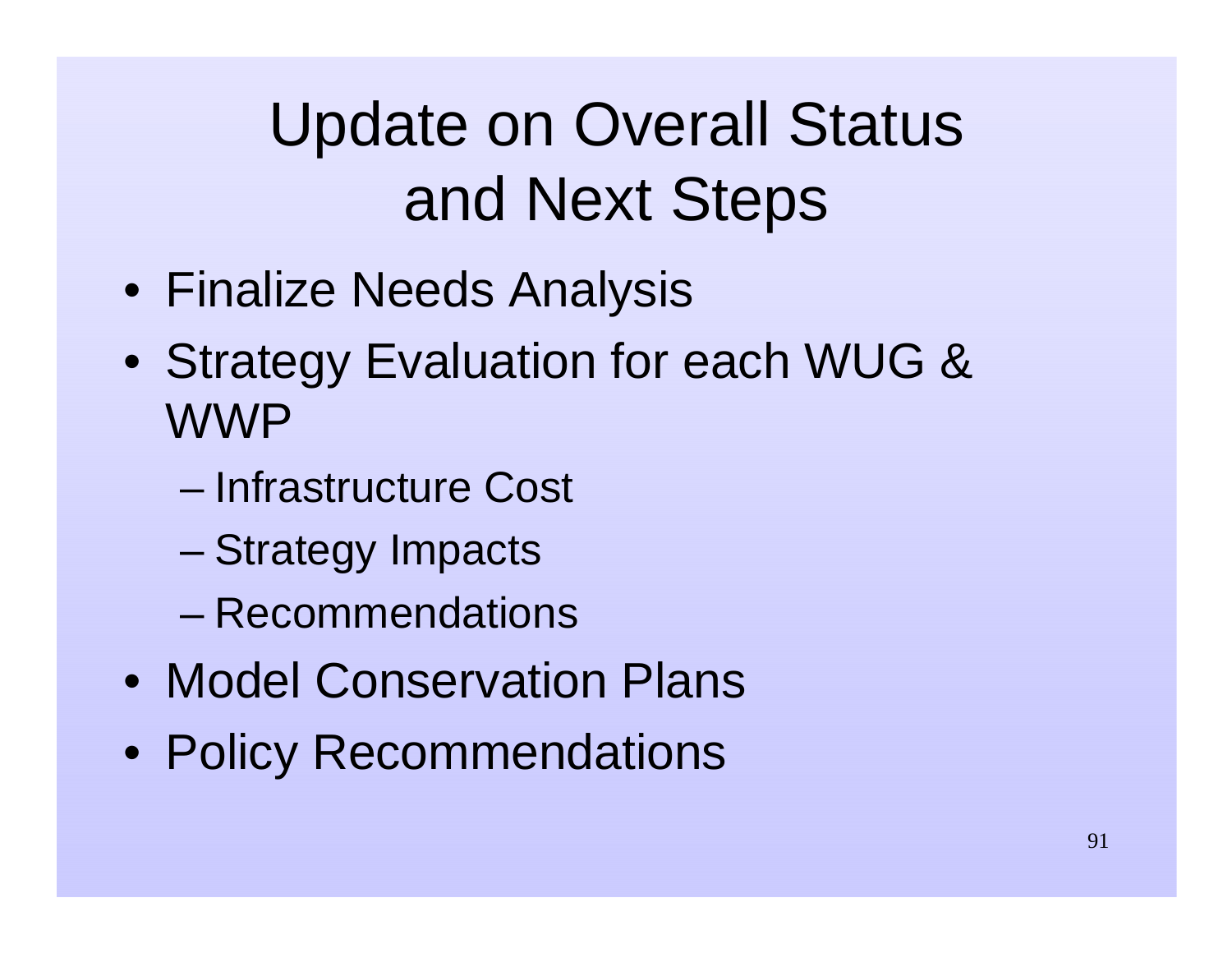# Agenda

- Other Discussion
	- –Update from the Chair
	- –Report from Regional Liaisons
	- –Report from TWDB
	- –Confirm Date & Location of Next Meeting
	- Other Discussion
	- –Acknowledgement of Guests/Comments